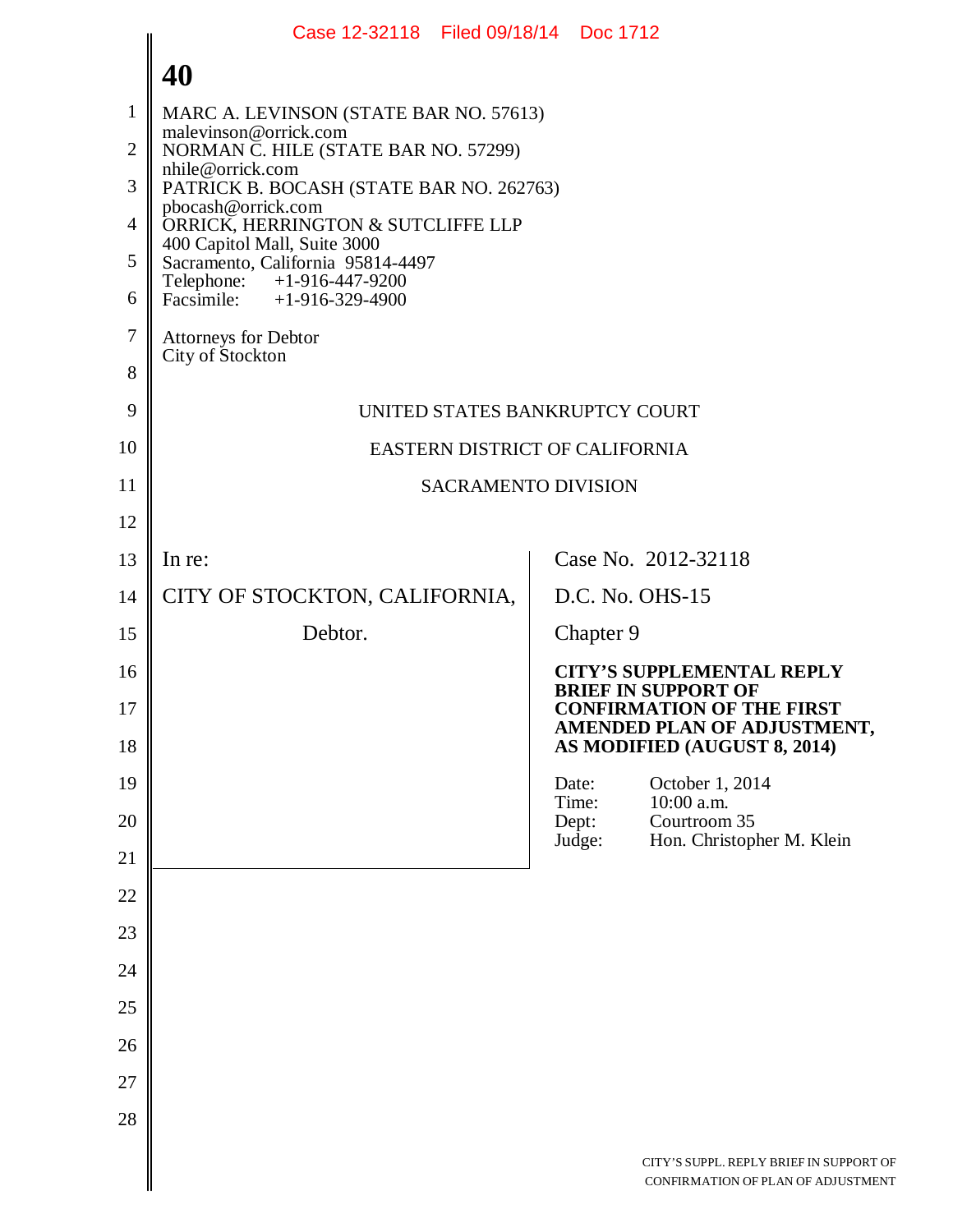|                |           |    |    |       | <b>TABLE OF CONTENTS</b>                                                                                                                              | Page |
|----------------|-----------|----|----|-------|-------------------------------------------------------------------------------------------------------------------------------------------------------|------|
| $\mathbf{I}$ . |           |    |    |       |                                                                                                                                                       |      |
| Π.             |           |    |    |       |                                                                                                                                                       |      |
|                | A.        |    |    |       | The Court Need Not Reach The Question Of Whether The City's Pension                                                                                   |      |
|                | <b>B.</b> |    |    |       |                                                                                                                                                       |      |
|                | C.        |    |    |       |                                                                                                                                                       |      |
|                |           | 1. |    |       |                                                                                                                                                       |      |
|                |           | 2. |    |       | The City Is Not Hoarding Money In Its Long-Range Financial Plan                                                                                       |      |
|                |           | 3. |    |       | The Payment Of Franklin's Secured Claim Is Consistent With The                                                                                        |      |
|                | D.        |    |    |       |                                                                                                                                                       |      |
|                |           | 1. |    |       |                                                                                                                                                       |      |
|                |           | 2. |    |       | Regardless, The Plan Does Not Unfairly Discriminate Against                                                                                           |      |
|                |           |    | a. |       | The Ninth Circuit's Four-Factor Test Sets Forth The<br>Requirements For Fair Discrimination Under Section                                             |      |
|                |           |    | b. |       | The City's Treatment Of Franklin And Its Other Creditors<br>Satisfies The Ninth Circuit's Requirements For Fair                                       |      |
|                |           |    |    | (i)   | The Plan's Treatment Of Franklin And Its Other<br><b>Creditors Is Supported By Many Reasonable</b><br>Bases Rooted In The City's Business Judgment 17 |      |
|                |           |    |    | (ii)  | The Treatment Of Franklin And Its Other<br>Creditors Is Necessary For The City's                                                                      |      |
|                |           |    |    | (iii) | The City Proposed Its Treatment Of Franklin And                                                                                                       |      |
|                |           |    |    | (iv)  | The Degree Of Difference Between The City's<br>Treatment Of Franklin and Its Treatment Of Its                                                         |      |
|                |           |    |    |       | Other Creditors Is Directly Related To Its<br>Business Reasons For Offering Them Different                                                            |      |
|                |           |    |    | (v)   |                                                                                                                                                       |      |
|                | E.        |    |    |       | There Is No Viable, Less Costly Alternative To CalPERS That Would                                                                                     |      |
|                |           | 1. |    |       | None Of The Alternatives Considered By The City Would Provide                                                                                         |      |
|                |           | 2. |    |       |                                                                                                                                                       |      |
|                |           | 3. |    |       | The City Is Not "Shielding" Employees From The Burden Of The                                                                                          |      |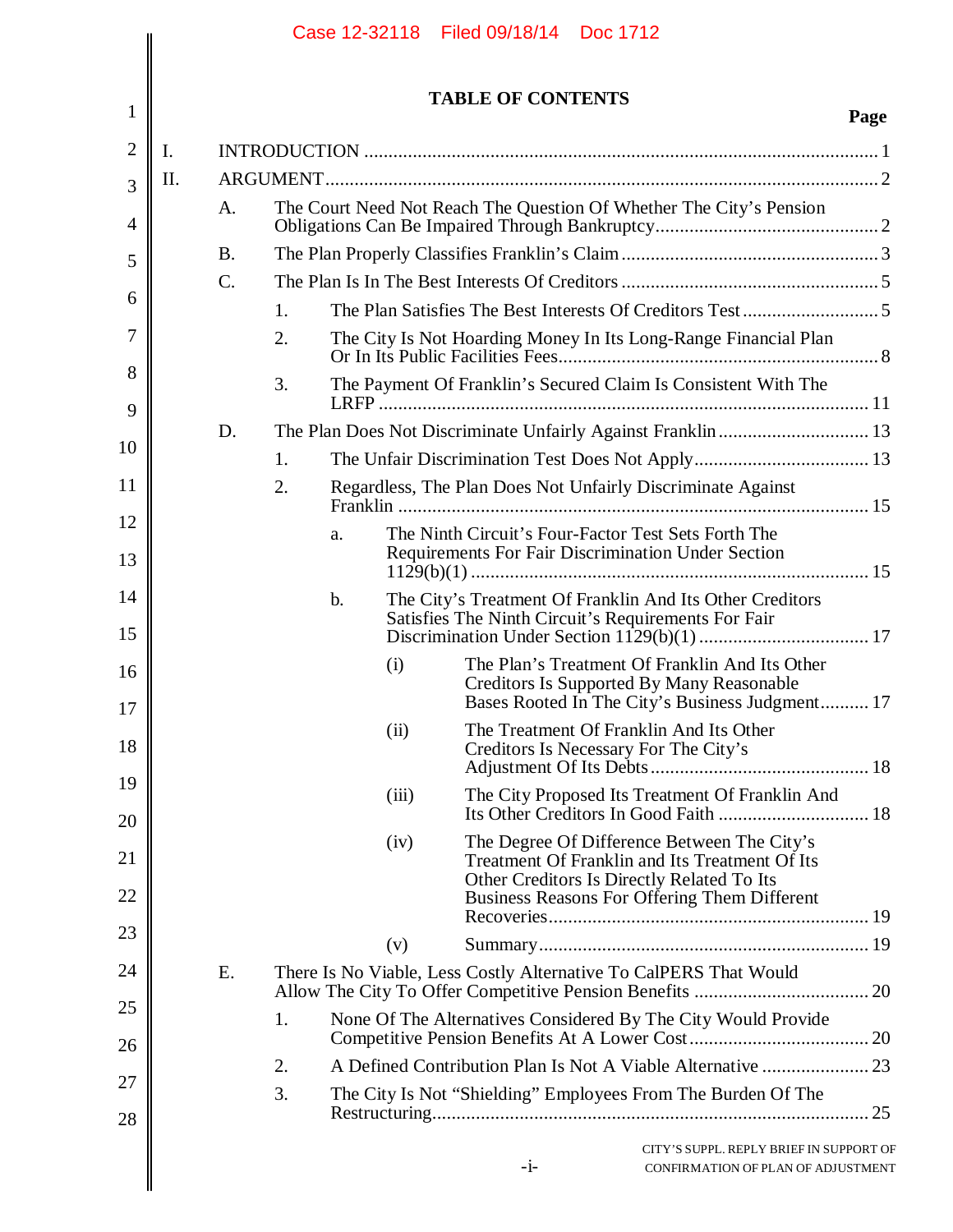|                |      |    | Case 12-32118 Filed 09/18/14 Doc 1712 |                                         |                                                                                                                                               |      |
|----------------|------|----|---------------------------------------|-----------------------------------------|-----------------------------------------------------------------------------------------------------------------------------------------------|------|
| 1              |      |    |                                       | <b>TABLE OF CONTENTS</b><br>(continued) |                                                                                                                                               |      |
| $\mathbf{2}$   |      |    |                                       |                                         |                                                                                                                                               | Page |
| 3              |      | 4. |                                       |                                         | If Pensions Are Cut, City Employees Will Leave And The City                                                                                   |      |
| $\overline{4}$ |      | 5. |                                       |                                         | The City Cannot Use Savings From Slashed Accrued Benefits To                                                                                  |      |
| 5              |      | F. |                                       |                                         |                                                                                                                                               |      |
| 6              |      | G. |                                       |                                         | Even If The Court Were To Rule That The City's Relationship With                                                                              |      |
| 7              |      |    |                                       |                                         | CalPERS Was An Executory Contract, The City's Decision To Assume<br>That Contract Would Be A Reasonable Exercise Of Its Business Judgment  33 |      |
| 8              | III. |    |                                       |                                         |                                                                                                                                               |      |
| 9              |      |    |                                       |                                         |                                                                                                                                               |      |
| 10             |      |    |                                       |                                         |                                                                                                                                               |      |
| 11             |      |    |                                       |                                         |                                                                                                                                               |      |
| 12             |      |    |                                       |                                         |                                                                                                                                               |      |
| 13             |      |    |                                       |                                         |                                                                                                                                               |      |
| 14             |      |    |                                       |                                         |                                                                                                                                               |      |
| 15<br>16       |      |    |                                       |                                         |                                                                                                                                               |      |
| 17             |      |    |                                       |                                         |                                                                                                                                               |      |
| 18             |      |    |                                       |                                         |                                                                                                                                               |      |
| 19             |      |    |                                       |                                         |                                                                                                                                               |      |
| 20             |      |    |                                       |                                         |                                                                                                                                               |      |
| 21             |      |    |                                       |                                         |                                                                                                                                               |      |
| 22             |      |    |                                       |                                         |                                                                                                                                               |      |
| 23             |      |    |                                       |                                         |                                                                                                                                               |      |
| 24             |      |    |                                       |                                         |                                                                                                                                               |      |
| 25             |      |    |                                       |                                         |                                                                                                                                               |      |
| 26             |      |    |                                       |                                         |                                                                                                                                               |      |
| 27             |      |    |                                       |                                         |                                                                                                                                               |      |
| 28             |      |    |                                       |                                         |                                                                                                                                               |      |
|                |      |    |                                       |                                         | CITY'S SUPPL. REPLY BRIEF IN SUPPORT OF                                                                                                       |      |
|                |      |    |                                       | $-i$ i-                                 | CONFIRMATION OF PLAN OF ADJUSTMENT                                                                                                            |      |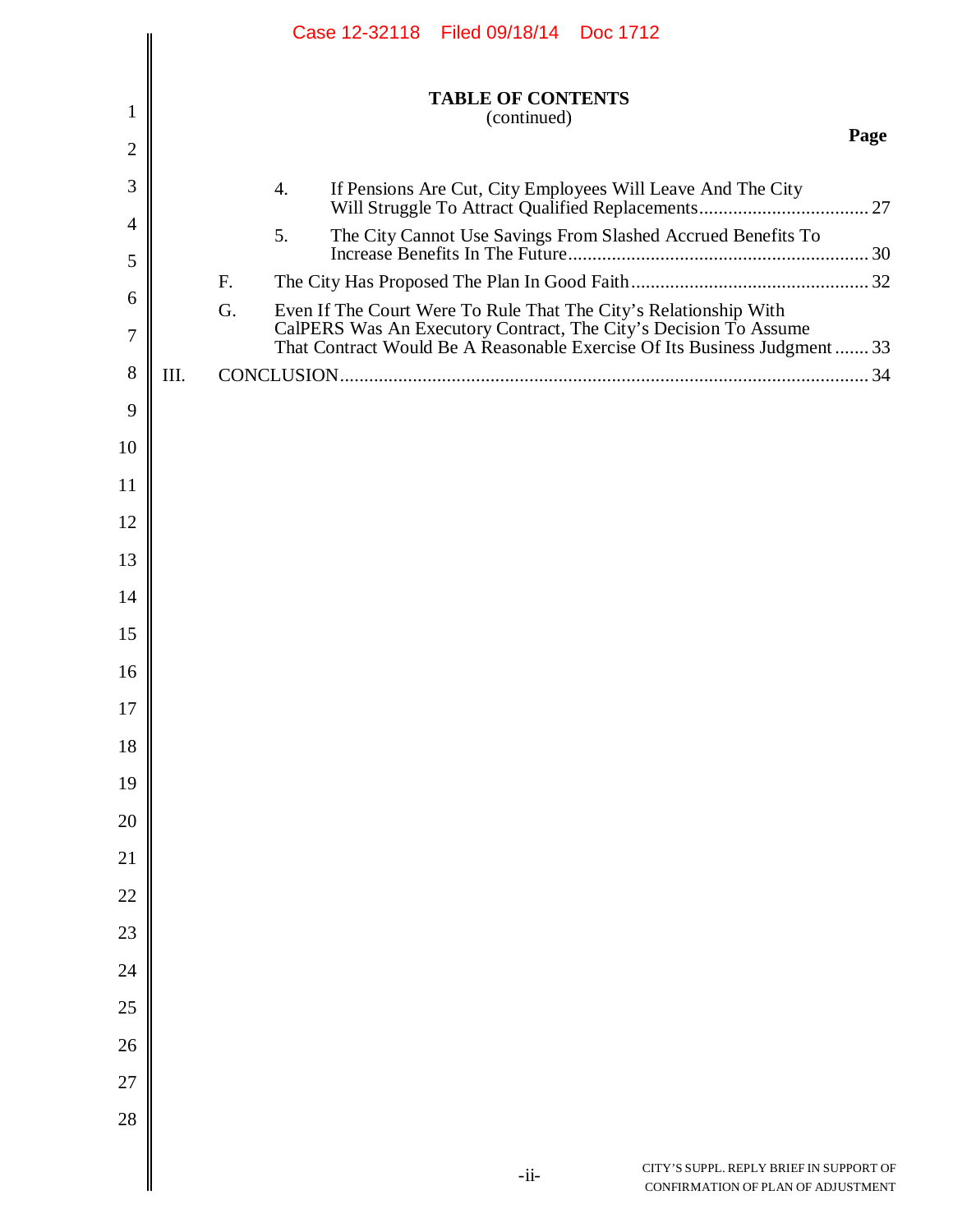|                               | Case 12-32118 Filed 09/18/14 Doc 1712                                                    |
|-------------------------------|------------------------------------------------------------------------------------------|
|                               |                                                                                          |
| $\mathbf 1$                   | <b>TABLE OF AUTHORITIES</b>                                                              |
| $\overline{2}$                | Page(s)                                                                                  |
| 3                             | <b>Federal Cases</b>                                                                     |
| 4                             | Ass'n of Retired Employees of City of Stockton v. City of Stockton,                      |
| 5                             | In re Ambanc La Mesa Ltd.,                                                               |
| 6                             |                                                                                          |
| $\overline{\mathcal{L}}$<br>8 | In re Anderson,                                                                          |
| 9                             | In re Aztec Co.,                                                                         |
| 10<br>11                      | In re Bashas' Inc.,                                                                      |
| 12<br>13                      | In re City of Stockton,                                                                  |
| 14                            | In re Coastal Equities Inc.,                                                             |
| 15<br>16                      | In re Corcoran Hosp. Dist.,                                                              |
| 17<br>18                      | In re Creekstone Apartments Assocs., L.P.,                                               |
| 19                            | In re Dow Corning Corp.,                                                                 |
| 20<br>21                      | In re Freshley,                                                                          |
| 22                            | In re Hawaiian Telecom Commc'ns, Inc.,                                                   |
| 23<br>24                      | In re Jersey City Med. Ctr.,                                                             |
| 25<br>26                      | In re Kliegl Bros. Universal Elec. Stage Lighting Co.,                                   |
| 27<br>28                      | In re Loop 76, LLC,                                                                      |
|                               | CITY'S SUPPL. REPLY BRIEF IN SUPPORT OF<br>$-iii-$<br>CONFIRMATION OF PLAN OF ADJUSTMENT |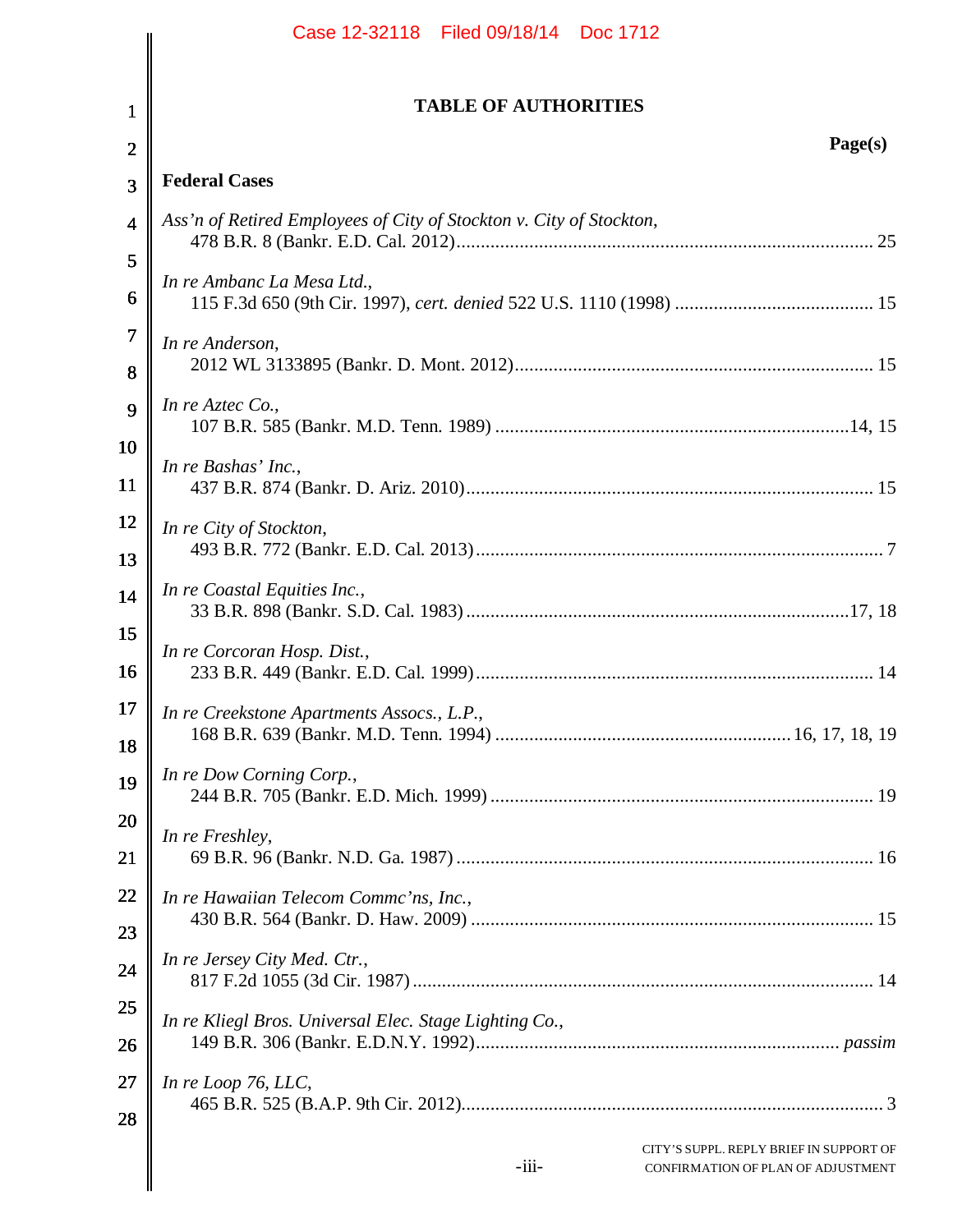|                | Case 12-32118 Filed 09/18/14 Doc 1712                                   |
|----------------|-------------------------------------------------------------------------|
| $\mathbf 1$    | <b>TABLE OF AUTHORITIES</b><br>(continued)                              |
| $\overline{2}$ | Page(s)                                                                 |
| 3              | In re Mount Carbon Metro. Dist.,                                        |
| 4              |                                                                         |
| 5              | Orion Pictures Corp. v. Showtime Networks (In re Orion Pictures Corp.), |
| 6              | In re Perskin,                                                          |
| 7              |                                                                         |
| 8              | In re Pierce County Hous. Auth.,                                        |
| 9              |                                                                         |
| 10             | In re Pomona Valley Medical Group, Inc.,                                |
| 11             |                                                                         |
| 12             | Steelcase Inc. v. Johnston (In re Johnston),                            |
| 13             | In re Western Real Estate Fund, Inc.,                                   |
| 14             |                                                                         |
| 15             | In re Wolff,                                                            |
| 16             | <b>Statutes</b>                                                         |
| 17             | 11 U.S.C.                                                               |
| 18             |                                                                         |
| 19<br>20       |                                                                         |
| 21             |                                                                         |
| 22             |                                                                         |
| 23             |                                                                         |
| 24             |                                                                         |
| 25             |                                                                         |
| 26             |                                                                         |
| 27             |                                                                         |
| 28             |                                                                         |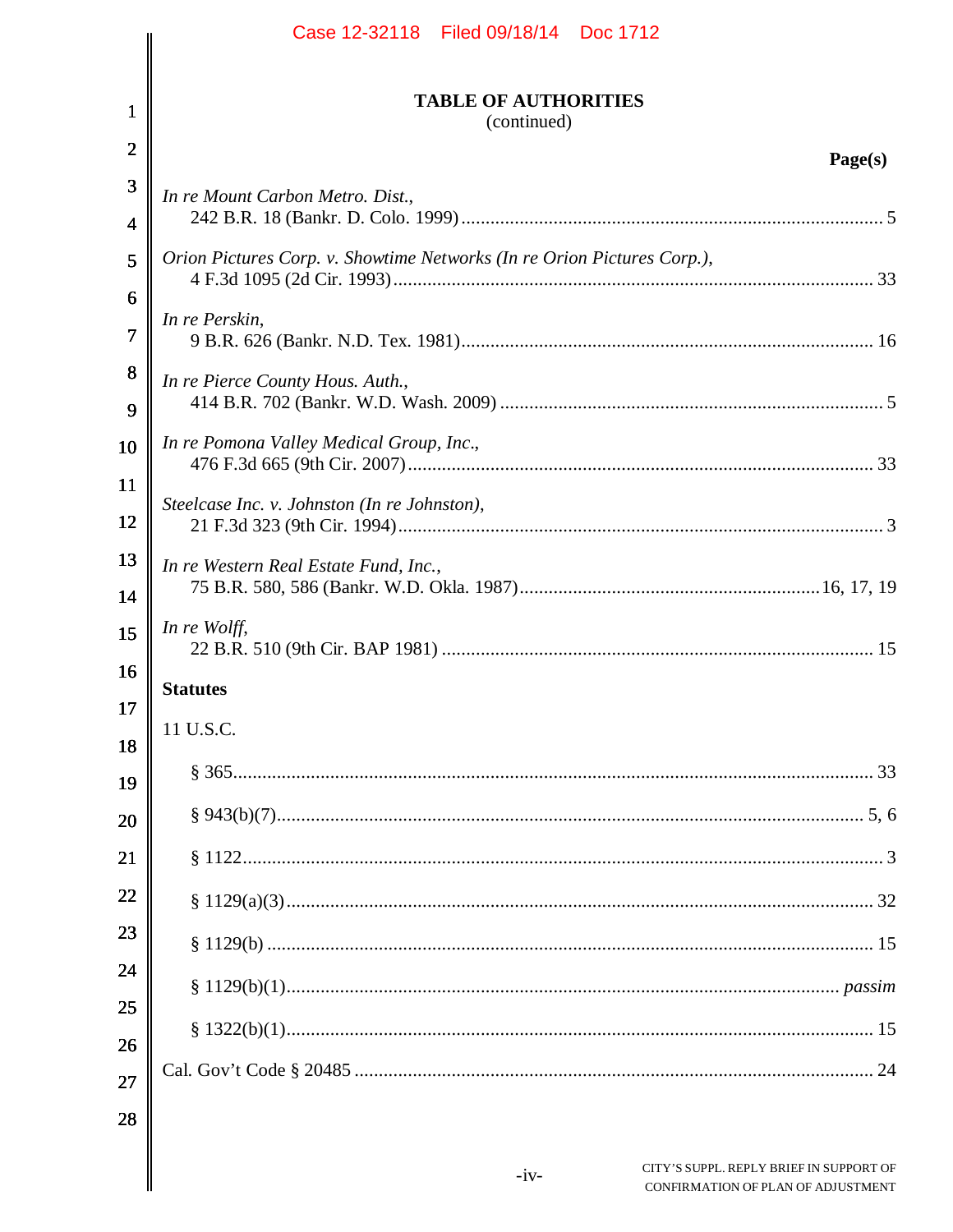|                         | Case 12-32118   Filed 09/18/14   Doc 1712                                               |
|-------------------------|-----------------------------------------------------------------------------------------|
| $\mathbf 1$             | <b>TABLE OF AUTHORITIES</b><br>(continued)                                              |
| $\overline{2}$          | Page(s)                                                                                 |
| 3                       | <b>Other Authorities</b>                                                                |
| $\overline{\mathbf{4}}$ | Bruce A. Markell, A New Perspective on Unfair Discrimination in Chapter 11,             |
| 5                       |                                                                                         |
| 6                       | Collier on Bankruptcy                                                                   |
| 7                       |                                                                                         |
| 8                       |                                                                                         |
| 9                       |                                                                                         |
| 10                      |                                                                                         |
| 11                      |                                                                                         |
| 12                      |                                                                                         |
| 13                      |                                                                                         |
| 14                      |                                                                                         |
| 15                      |                                                                                         |
| 16                      |                                                                                         |
| 17                      |                                                                                         |
| 18                      |                                                                                         |
| 19                      |                                                                                         |
| 20                      |                                                                                         |
| 21                      |                                                                                         |
| 22                      |                                                                                         |
| 23                      |                                                                                         |
| 24                      |                                                                                         |
| 25                      |                                                                                         |
| 26                      |                                                                                         |
| 27                      |                                                                                         |
| 28                      |                                                                                         |
|                         | CITY'S SUPPL. REPLY BRIEF IN SUPPORT OF<br>$-V$ -<br>CONFIRMATION OF PLAN OF ADJUSTMENT |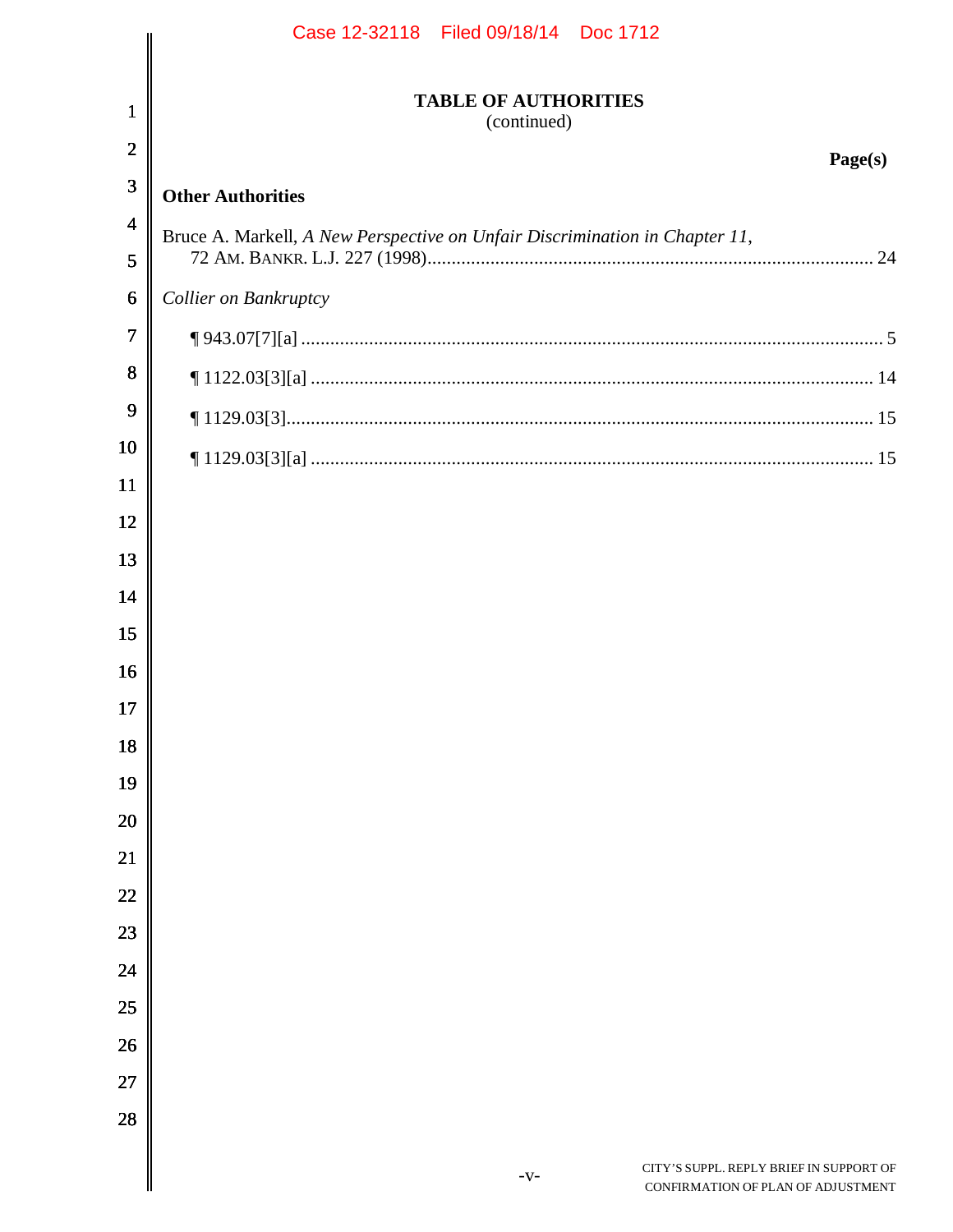# **I. INTRODUCTION**

1

2 3 4 5 6 7 8 9 10 In formulating its plan of adjustment, Stockton was driven by a desire to achieve negotiated settlements with its various creditor constituencies—institutional debt, current employees and retirees, among others—each of which was owed millions if not hundreds of millions of dollars, and each of which was competing for a pot of money that is woefully inadequate to pay creditors in full. But the City's overarching goal, in fact, its mandate, was to return to financial and service solvency such that its residents would remain and pay taxes, local businesses would thrive and new businesses would be established, City employees would continue to work for the City, and job-seekers would view Stockton businesses and the City itself as desirable employers.

11 12 13 14 15 16 The City is close to achieving those goals, but the fight in this Court goes on because the City has been unable to reach agreement with one creditor, Franklin. Contrary to Franklin's assertions, Stockton did not single Franklin out and set out to punish it for failing to make a deal. Rather, given no choice because a settlement could not be reached, the City proposed a plan that satisfies the requirements of the Bankruptcy Code and that is confirmable over Franklin's objection.

17 18 19 20 21 22 23 The City is submitting this brief—hopefully the last it will file in this case – in response to the Court's questions and Franklin's arguments about pension obligations. Franklin has made a full frontal assault on pensions, taking on CalPERS, among others, on the issue of whether the City and this Court have the power to impair pensions. As it did in its opening brief filed on August 11th, the City does not join this battle because whether or not it has the legal ability to impair pensions, it will not risk its future by gambling on whether City employees will flee if their pensions are cut by 60% and on whether prospective employees will seek jobs in Stockton.

24 25 26 27 28 It is easy for Franklin to argue that the City must disavow its pension obligations because it bears no risk if the City's fears of employee flight bear out. In that event, it will not be Franklin that suffers the harm. And it is easy for Franklin to summarily dismiss all of the City's evidence in support of its business decision as "hypothetical" or "self-interested." And it is easy for Franklin to submit no substantive evidence to rebut the City's decision and to rely instead on the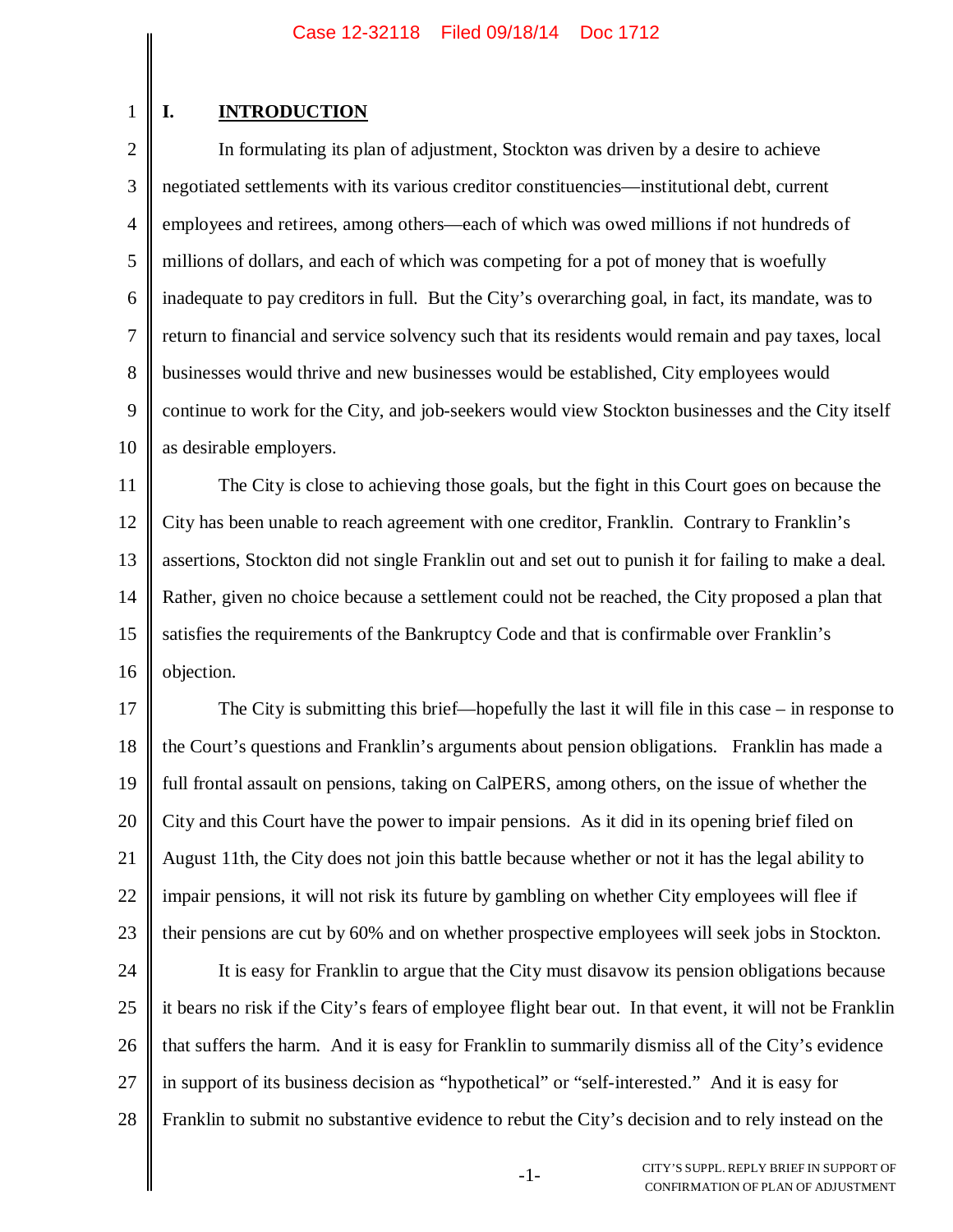1 2 3 4 5 6 7 8 argument of counsel and the unsupported, anecdotal testimony of a financial (not pension, not labor) expert from Michigan who did not speak with a single City officer, and who admitted ignorance of nearly all of the critical California statutes and propositions at issue. What is hard is making the right decisions for the City and its constituents, negotiating meaningful settlements, and creating in good faith a plan of adjustment that provides a fair recovery for the City's creditors while also allowing the City to return to service and budget solvency. City officials and staff have of necessity made all of those hard decisions and, unlike Franklin, will have to live with their consequences.

9 10 11 12 13 14 15 16 17 18 This brief, like the City's August 11 brief, discusses the evidence that proves beyond question that the City's pension decision was rational, and, in fact, unavoidable. The brief also explains why the Plan satisfies the Bankruptcy Code's confirmation requirements. The confirmation discussion, among other things, points out the fallacy in Franklin's constant but baseless assertions that cram down is at issue and that the Plan discriminates unfairly against it. On October 1, the City will have been in bankruptcy for almost exactly 27 months. The City has acted in good faith throughout this case, and its residents have borne substantial service cuts and have voted to impose a hefty sales tax increase in order to allow the City to propose a feasible plan. The City needs to move on. For the reasons stated in this brief as well as in all of the City's prior filings, the Court should confirm the Plan.

- 19 **II. ARGUMENT**
- 20 21

# **A. The Court Need Not Reach The Question Of Whether The City's Pension Obligations Can Be Impaired Through Bankruptcy.**

22 23 24 25 The Court can confirm the  $Plan<sup>1</sup>$  without reaching the question of whether the City can impair pensions, despite Franklin's protestations to the contrary. See Franklin Post-Trial Br.,<sup>2</sup> at 5-9. As demonstrated below, in the City's prior briefs, and at the Evidentiary Hearing, the Plan satisfies all of the Bankruptcy Code confirmation requirements. This would be the case even if

<sup>27</sup> 28 1 First Amended Plan for the Adjustment of Debts of City of Stockton, California, as Modified (August 8, 2014) [Dkt. No. 1645] ("**Plan**"). Any capitalized term used but not defined herein shall have the meaning ascribed to it in the Plan. 2 Franklin's Post-Trial Brief [Dkt. No. 1689] ("**Franklin Post-Trial Brief**").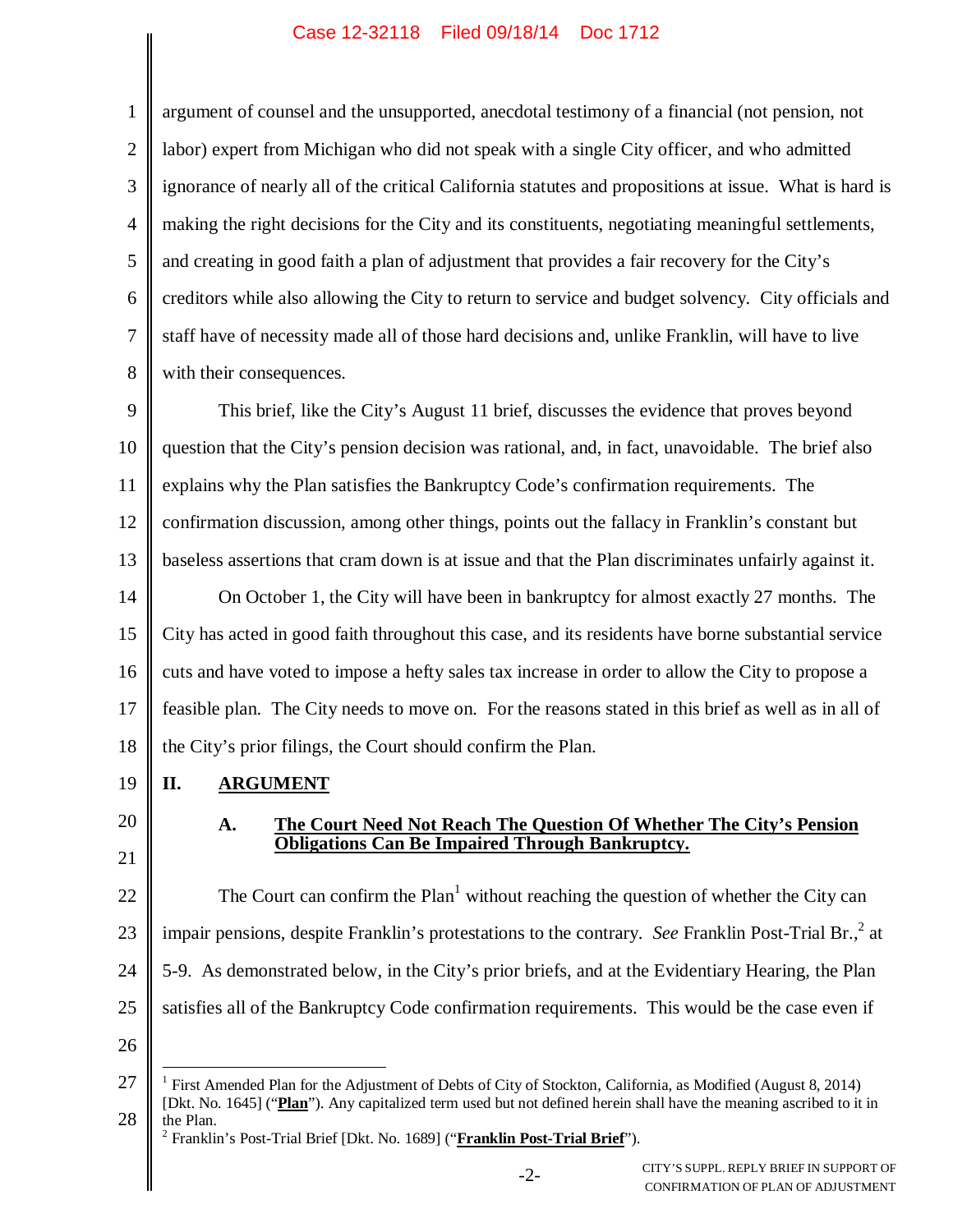1 2 3 the Court were to find that the City has the ability to impair pensions through bankruptcy if it chose to do so. The Court can therefore confirm the Plan while assuming, without deciding, that the City has the ability to impair pensions.

4

# **B. The Plan Properly Classifies Franklin's Claim.**

5 6 7 8 9 Classification has been briefed at length<sup>3</sup>, so the City will merely note that debtors are afforded considerable discretion in classifying claims under 11 U.S.C. § 1122 and can separately classify similarly-situated claims when their legal character is different or when there are business or economic justifications for doing so. *Steelcase Inc. v. Johnston (In re Johnston)*, 21 F.3d 323 (9th Cir. 1994); *In re Loop 76, LLC*, 465 B.R. 525, 536 (B.A.P. 9th Cir. 2012).

10 11 12 13 14 15 16 17 18 19 20 Notwithstanding the proper classification scheme of the Plan, Franklin continues to accuse the City of gerrymandering because it understands that the unfair discrimination test applies only "with respect to *each class of claims* or interests that is impaired under, *and has not accepted*, the plan." 11 U.S.C. § 1129(b)(1) (emphasis added). Thus, as is discussed below, since Class 12 has accepted the Plan by an overwhelming margin, Franklin, as a dissenting creditor within an accepting class, lacks standing to object to the Plan on the ground of unfair discrimination. And while Franklin bemoans its treatment, it ignores the fact that almost all of the approximately 1,100 Retiree Health Benefit Claimants in Class 12 voted to give up lifetime health benefits for themselves and their dependents. This is a real and meaningful sacrifice made by the Retiree Health Benefit Claimants in order to allow the City to confirm a feasible Plan, and not a ploy manufactured to punish Franklin, as it repeatedly suggests.

- 21  $/ / /$
- 22 / / /
- 23 / / /
- 24 / / /
- 25

<sup>26</sup> 27 <sup>3</sup> See, e.g., City's Supplemental Memorandum of Law in Support of Confirmation of First Amended Plan for the Adjustment of Debts of City of Stockton, California (November 15, 2013) [Dkt. No. 1309] ("**City Suppl. Mem.**"), § III.A; City's Memorandum of Law in Support of Confirmation of First Amended Plan for the Adjustment of Debts

<sup>28</sup> of City of Stockton, California (November 15, 2013) [Dkt. No. 1243] ("**Conf. Mem.**"), § IV.A.1; City's Supplemental Brief in Support of Confirmation of the First Amended Plan of Adjustment, As Modified (August 8, 2014) [Dkt. No. 1657] ("**City Post-Trial Br.**"), § II.B.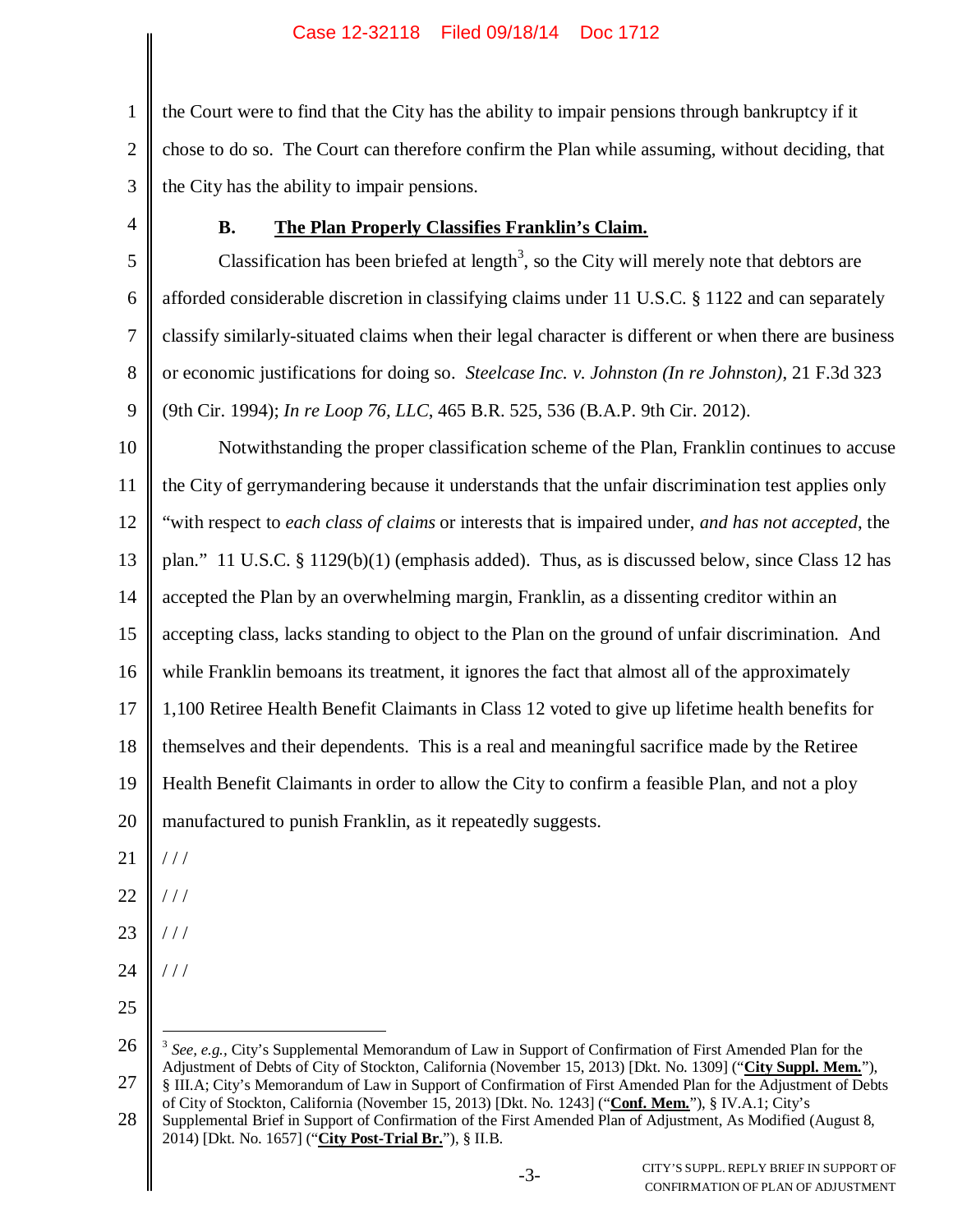1 2 3 4 5 6 7 Franklin objects to its deficiency claim<sup>4</sup> being placed in the same class as the Retiree Health Benefit Claims while the pension claims are classified separately, arguing, in effect, that the Plan should create classes of creditors and not classes of claims. Ignoring the fact that it holds both a secured and unsecured claim in different classes, Franklin continues to urge that both the Retiree Health Benefit Claims and the pension-related claims (which are held by both employees and retirees) should be placed into a single class, Class 12. Franklin's argument is clearly inconsistent with basic bankruptcy law.<sup>5</sup>

8 9 10 11 12 13 14 15 16 17 18 19 As the City has explained in its prior submissions to the Court, classifying the unsecured Retiree Health Benefit Claims (even though the approximately 1,100 Retiree Health Benefit Claimants also hold pension claims) together with the unsecured Franklin deficiency claim (even though Franklin holds a secured claim) is entirely proper because both sets of general unsecured claims have the same legal character. As the City has also explained, separately classifying the claims of other creditors that have entered into compromise agreements with the City (e.g., Ambac, NPFG, Assured, etc.) and/or whose claims have a contractual component that will be assumed or honored by the City under the Plan (e.g., Stockton Police Officers' Association, employee and retiree pension obligations, the SEB claims of NPFG, etc.) is entirely proper even if some component of those claims could be characterized as being unsecured, because those claims now have a different legal character than the purely unsecured claims of Franklin, of the  $/$   $/$ 

<sup>21</sup> 22 23 24 25 26 27 28 <sup>4</sup> Franklin's unsecured claim was created when the City, for tactical reasons, chose to forego litigating whether Franklin's collateral should be treated as a lease. The City decided to proceed in such a fashion to streamline the bankruptcy case and simplify the issues at the Evidentiary Hearing. Franklin's contention that the City "concede[d] defeat before trial" on this issue misstates the record. Franklin Post-Trial Br., at 3. As the City made abundantly clear in its Motion for Judgment, [Adv. Dkt. No. 28] ("**Mtn. For Judgment**"), it made the strategic decision to treat Franklin's claim as a financing transaction in order to avoid "spend[ing] valuable time and resources on a battle over form," and did so "solely to move the case more quickly and efficiently towards confirmation of a plan of adjustment." Mtn. for Judgment, at 2. Counsel for the City reiterated this purpose at the April 7, 2014 hearing on the Motion for Judgment, explaining that the City "filed this motion in an attempt to streamline the trial," and the Court itself stated that "anything that actually simplifies the process will probably help everybody." Transcript, April 7, 2014, at 25:25-26:15, 42:21-24. Franklin's description of the City's tactical decision as a concession of a "baseless and discredited argument" is flat out wrong, if not intentionally misleading. Franklin Post-Trial Br., at 3. <sup>5</sup> Franklin complains bitterly that retirees and employees will receive payment of their pension benefits in full, and continues to erroneously assert that it will receive a sub-1% payment on its claim—ignoring the \$4,052,000 in cash it will be paid on account of its secured claim. Franklin Post-Trial Br., at 40 ("Franklin, on the other hand, gets no corresponding benefit to accompany the sub-1% recovery on its unsecured claim."). In fact, Franklin makes more than two dozen references in its brief to its purported "sub-1%" recovery, but completely ignores that it is being paid 100% of its secured claim. Franklin Post-Trial Br., at 1, 2, 4, 5, 6, 9, 34, 35, 36, 39, 40, 41, 45, 46, 52, 63, and 64.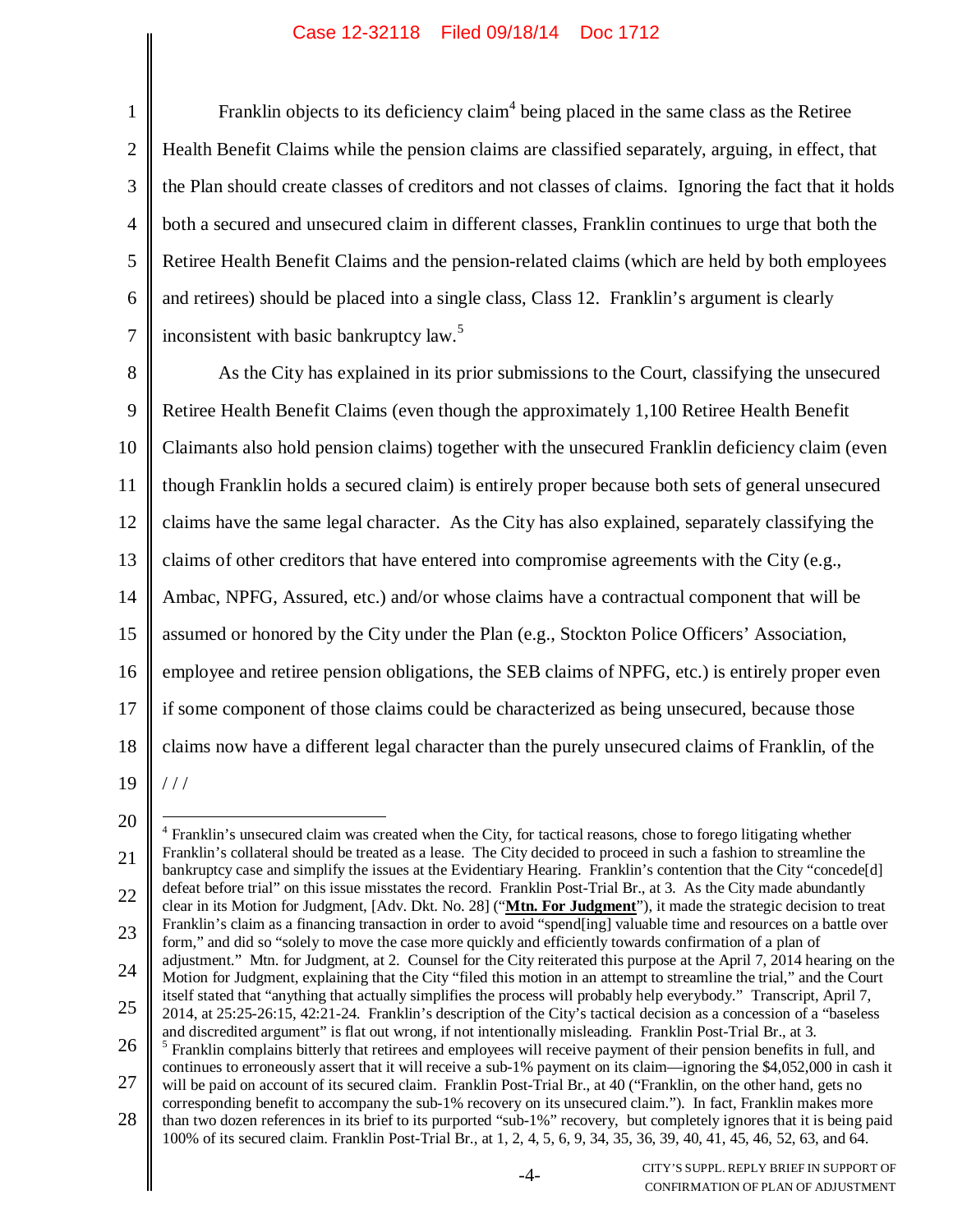2 Retiree Health Benefit Claimants and of the other Class 12 creditors, such as holders of Leave Buyout Claims.

| $\mathfrak{Z}$                               | Moreover, the City has valid business justifications for separately classifying the Claims              |
|----------------------------------------------|---------------------------------------------------------------------------------------------------------|
| $\overline{4}$                               | of NPFG, Assured, Ambac and others, among them being that separate classification is necessary          |
| $\mathfrak{S}$                               | to implement the compromises and settlements reached with the holders of those claims. The              |
| 6                                            | City's business reasons for reaching agreement with NPFG in order to retain the Arena and the           |
| $\tau$                                       | parking garages, for reaching agreement with Ambac in order to retain the Essential Services            |
| 8                                            | Building and for reaching agreement with Assured Guaranty in order to shed itself of the cost of        |
| 9                                            | retaining 400 East Main in the long run while obtaining a new City Hall for the next 8 to 12 years      |
| 10                                           | at a below market rate were the subject of testimony at the Evidentiary Hearing and briefs filed        |
| 11                                           | previously. The City's business reasons for concluding that its pension obligations are                 |
| 12                                           | significantly different than its pure general unsecured obligations also were the subject of            |
| 13                                           | testimony at the Evidentiary Hearing, and are discussed below.                                          |
|                                              |                                                                                                         |
|                                              | C.<br>The Plan Is In The Best Interests Of Creditors.                                                   |
|                                              | 1.<br>The Plan Satisfies The Best Interests Of Creditors Test.                                          |
|                                              | As the City has described in its prior briefs, the Plan satisfies the "best interests" test of 11       |
|                                              | U.S.C. § 943(b)(7). $^{6}$ In chapter 9, a plan satisfies the best interests test when it represents "a |
|                                              | reasonable effort by the municipal debtor that is a better alternative to its creditors than dismissal  |
|                                              | of the case." See Collier on Bankruptcy [943.03[7][a] (16th ed. 2014) ("Collier"); see also In re       |
|                                              | Pierce County Hous. Auth., 414 B.R. 702 (Bankr. W.D. Wash. 2009); In re Mount Carbon Metro.             |
| 14<br>15<br>16<br>17<br>18<br>19<br>20<br>21 | Dist., 242 B.R. 18, 37-38 (Bankr. D. Colo. 1999). This is a relatively low standard. Mount              |
| 22                                           | Carbon, 242 B.R. at 37; see also Collier [943.03[7][a] ("The municipal debtor is not required to        |
| 23                                           | meet too strict a standard, and the plan can go forward with the consent of all classes of creditors.   |

25

<sup>26</sup> 27 <sup>6</sup> Franklin incorrectly claims that the Plan's supporters "say next to nothing" about the best interests test. Franklin Post-Trial Br. at 34. While the City's Post-Trial Brief focused on the finite additional issues raised by the Court at the July 8 hearing, the City has repeatedly and fully laid out its position that the Plan satisfies the best interests of creditors test. *See* Conf. Mem., § IV.G.1; City Suppl. Mem., § III.B; City's Response to Supplemental Objection of

<sup>28</sup> Franklin High Yield Tax-Free Income Fund and Franklin California High Yield Municipal Fund to Confirmation of First Amended Plan for the Adjustment of Debts of City of Stockton, California (November 15, 2013) [Dkt. No. 1435] ("**Response**"), § II; City Post-Tr. Br., § II.C.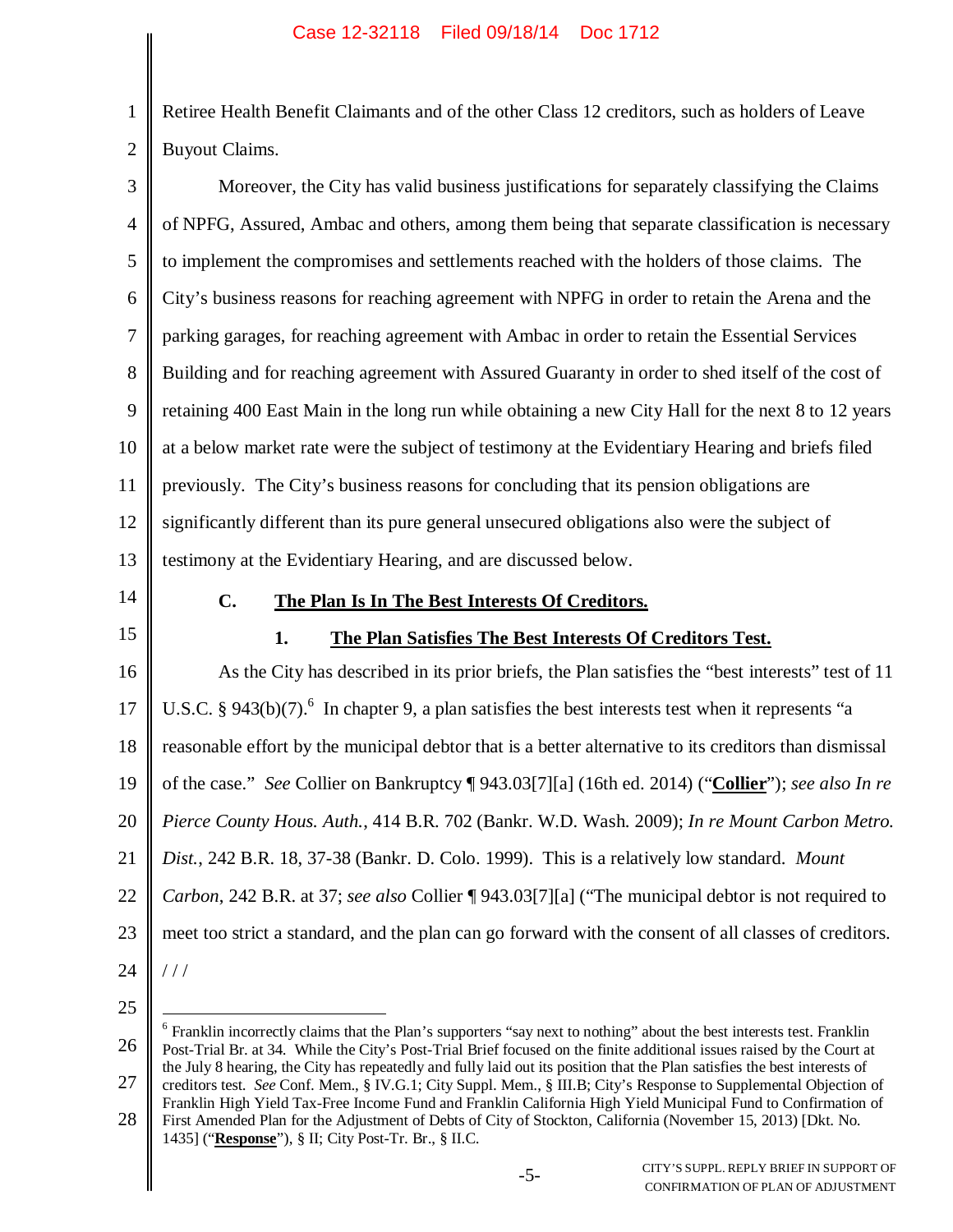1 2

The court must also temper its examination into the debtor's ability to pay with due regard for the debtor's exercise of its political and governmental powers.").

- 3 4 5 6 7 8 9 10 Section 943(b)(7) requires only that the Plan be in the "best interests of creditors" generally, and not in the best interests of Franklin as an individual dissenting creditor. This is clear from the plain language of section 943(b)(7), as well as the legislative history of that section. *See* City Suppl. Mem., at 19-21 (discussing 124 Cong. Rec. 32,403 (Sept. 28, 1978) (statement of Rep. Edwards)). Thus, contrary to Franklin's repeated assertions, the Plan need not provide the best possible recovery to each individual creditor in order to satisfy the best interests standard. *Id.* It need only make a reasonable effort to provide a better recovery to its creditors as a whole than could be achieved through dismissal.<sup>7</sup>
- 11 12 13 14 15 16 17 18 The Plan undoubtedly satisfies this standard. It makes a reasonable effort to provide a fair recovery to its creditors as a whole, while allowing the City to continue its recovery and to address lingering service and deferred maintenance needs. The City's effort in this regard is amply demonstrated by the City's earnest work to reduce expenses and raise revenues, including the passage of Measure A, in order to provide for payment of creditors. The City's reasonable effort also is evidenced by the City's having reached mediated agreements with all but one of its major creditors and creditor groups. There can be no doubt that absent these efforts, creditor recoveries would be substantially diminished.
- 19 20 21 22 23 24 The Plan also is clearly superior to any recovery that the City's creditors, including Franklin, could hope to achieve outside of bankruptcy. Dismissal of this bankruptcy case would result in a chaotic race to the courthouse by thousands of individual claimants, the depletion of the City's remaining resources, and the potential imposition of a staggering termination liability and lien by CalPERS (the "**CalPERS Lien**"). As the Court itself has stated, if the City's bankruptcy case were dismissed, the result would be even greater financial difficulties than the
- 25

<sup>26</sup> 27 <sup>7</sup> This plain reading of section 943(b)(7) was also adopted by the City of Detroit in its recent confirmation hearing. Represented by Jones Day, Detroit argued that "the alternative of course in a Chapter 9 case is dismissal," that "the relevant standard is not whether someone can conjure up . . . a particularly rosy scenario for that creditor," and that "[t]he test in Chapter 9 for best interests looks at the creditor body as a whole." *See* Request for Judicial Notice In

<sup>28</sup> Support of City's Supplemental Reply Brief ("RJN"), Ex. A, at 4:10-5:3; *see also* RJN, Ex. A, at 12:22-13:2 ("Chapter 9 very clearly states that the test relates to creditors generally").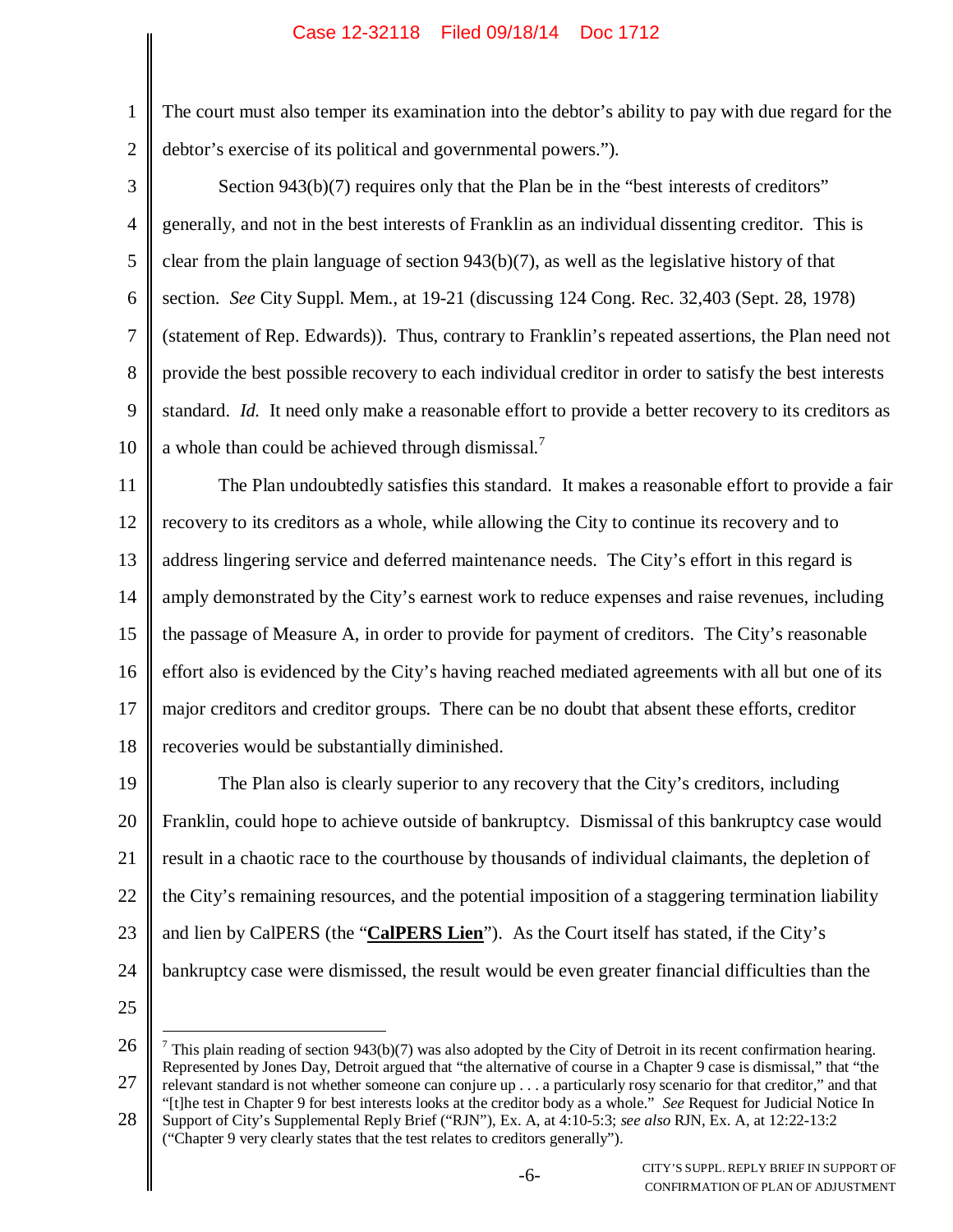City already faces. *In re City of Stockton*, 493 B.R. 772, 791-92 (Bankr. E.D. Cal. 2013)

2 3 4 5 6 7 ("**Eligibility Opinion**") ("If the City's case were to be dismissed . . . then even more financial trouble would be in store."). The City's negotiated settlements with its retirees and labor organizations, and possibly with one or more of the other capital markets creditors, would unravel, sending the City and these creditors back to square one. Restarting these negotiations and litigations would deplete resources that would otherwise have gone towards creditor recoveries and remedying the City's service insolvency.

8 9 10 11 12 13 14 15 16 17 18 Moreover, the CalPERS Lien and the termination liability would prevent any meaningful recovery for the City's other creditors. Regardless of whether the CalPERS Lien is enforceable in bankruptcy, it would apply with full force absent bankruptcy. In that scenario, the City would have no alternative but to continue making its pension payments. If it did not, CalPERS would terminate the City's pension plan, and the CalPERS Lien would attach to all of the City's assets in order to secure payment of its immediate \$1.6 billion termination liability. In the face of this massive liability secured by a priming lien, none of the City's other creditors could expect to receive any recovery until CalPERS was paid on a current basis, including the current portion of the City's unfunded pension obligation. All of the City's obligations, including Franklin's nowsecured claim, would be subordinate to the CalPERS Lien. Under such circumstances, none of the City's creditors would be better off.

19 20 21 22 23 Nor would Franklin benefit if the City was forced to terminate its CalPERS contract in this bankruptcy case and take on an immediate \$1.6 billion claim that would completely swamp Class 12, including Franklin's deficiency claim.<sup>8</sup> Franklin asserts, without any facts or analysis, that the termination liability would not diminish Franklin's recovery because "[t]ermination of the City's relationship with CalPERS would not result in a new liability." Franklin Post-Trial Br., at

24

<sup>25</sup> 26 27 <sup>8</sup> Franklin contends that the City's "current alleged termination liability is substantially smaller than the hypothetical liability calculated by CalPERS" as of June 30, 2012. Franklin Post-Trial Br., at 61. However, Franklin bases this assertion on new "evidence" (i.e. news articles) relating to a tiny fraction of the factors that go into calculating the City's termination liability and provides no calculation as to what the "new" termination liability should be. This is mere legal argument, and the media reports cited by Franklin are not proper evidence. The evidence presented at the Evidentiary Hearing, in the form of the testimony of David Lamoureux, was that the best estimate of the City's

<sup>28</sup> termination liability was \$1.6 billion. Moreover, it is fair to say that even if that liability were reduced by as much as

half a billion dollars to \$1.1 billion (which is extremely unlikely), it would still dwarf Franklin's \$32 million unsecured claim.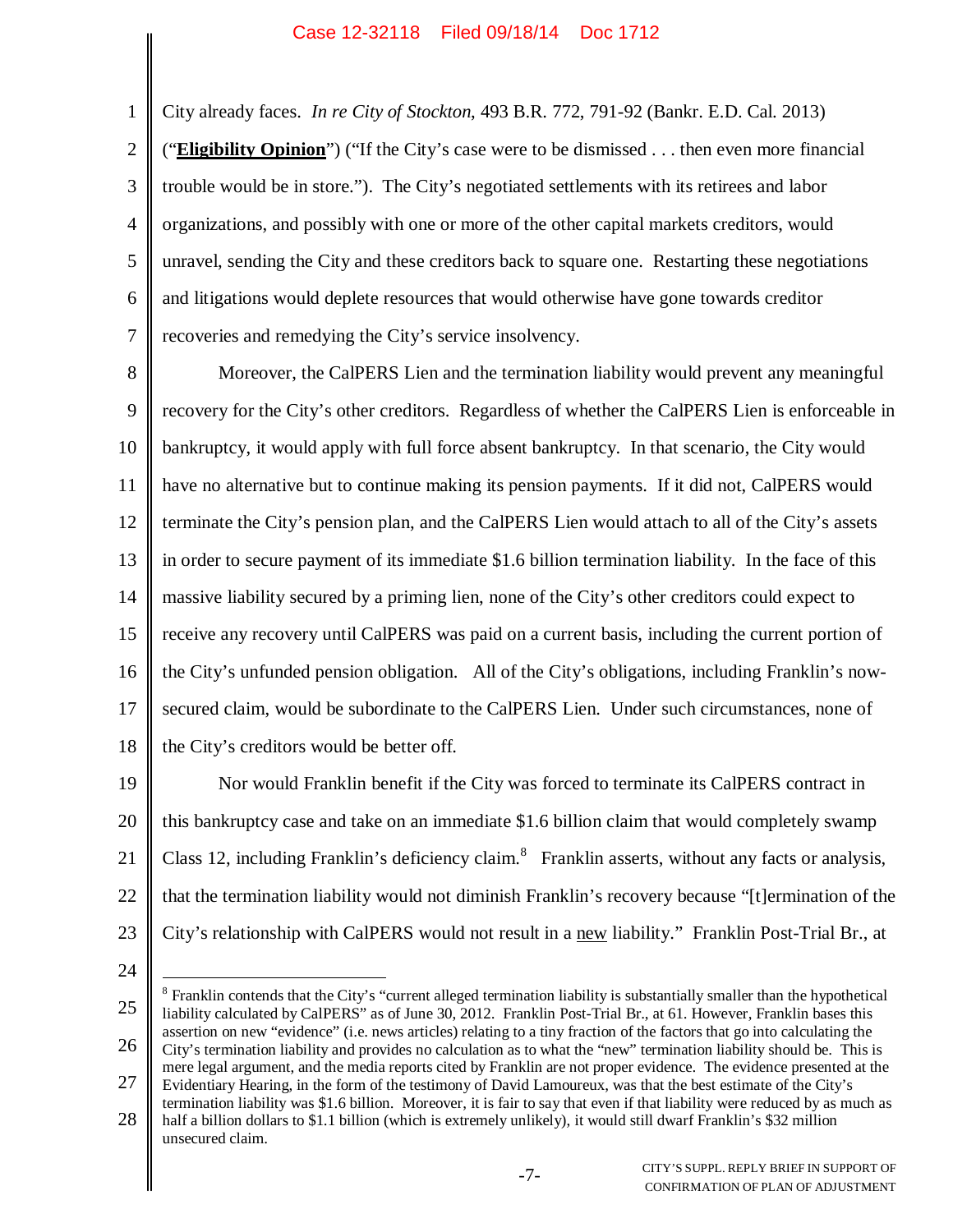1 2 3 4 5 6 7 8 9 10 11 12 13 14 15 16 17 18 19 20 21 22 23 24 25 26 27 53 (emphasis in original). This argument ignores the fact that the termination liability would come due *immediately*, and would thus prevent any increase in payments to Class 12 in any case. For instance, if the termination liability were added to Class  $12<sup>9</sup>$ , then before the City could pay any *other* class 12 claimant *more*, it first would have to pay CalPERS the approximately 1% payout currently allotted to everyone else. So, before Franklin could recover even one more dollar, the City would need to come up with an additional \$16 million to pay to the CalPERS claim as of the Effective Date. Then, for every additional dollar Franklin would hypothetically recover above its current allotment, the City would also have to pay approximately \$50 to CalPERS and an additional \$17 dollars to the Retiree Health Benefit Claimants (based on the relative sizes of their claims). So, in order for Franklin to receive even double its current recovery (an additional ~\$320,000), the City would have to find an additional \$37.76 million (\$21.76 million in payments to Franklin, CalPERS, and the Retiree Health Benefit Claimants, plus \$16 million for the initial CalPERS payment) above and beyond what the Plan already provides to Class 12. The City clearly lacks the ability to pay this amount as of the Effective Date. In fact, the City would have less money available than it does today due to the need to transition to a separate, less efficient pension system (discussed below). Thus, there is no scenario in which Franklin or the City's creditors as a whole would benefit either from the impairment of the City's pension obligations or the dismissal of the bankruptcy case. The Plan constitutes a reasonable effort to provide creditors with a better recovery than they would achieve outside of bankruptcy, and as such, satisfies the best interests test. **2. The City Is Not Hoarding Money In Its Long-Range Financial Plan Or In Its Public Facilities Fees.** As part of its best interests argument, Franklin repeats its contention that the City has "manipulated" its Long-Range Financial Plan ("LRFP") in order "to keep money from Franklin." Franklin Post-Trial Br. at 35, n.94. Franklin can maintain this argument only by turning a blind

<sup>28</sup> <sup>9</sup> For the sake of mathematical simplicity, this section assumes the Franklin unsecured claim to be an even \$32 million, the Retiree Health Benefit Claimants' claim for medical benefits to be \$545 million, and the hypothetical termination liability to be \$1.6 billion, and ignores the other claims (such as the leave buyout claims) in Class 12.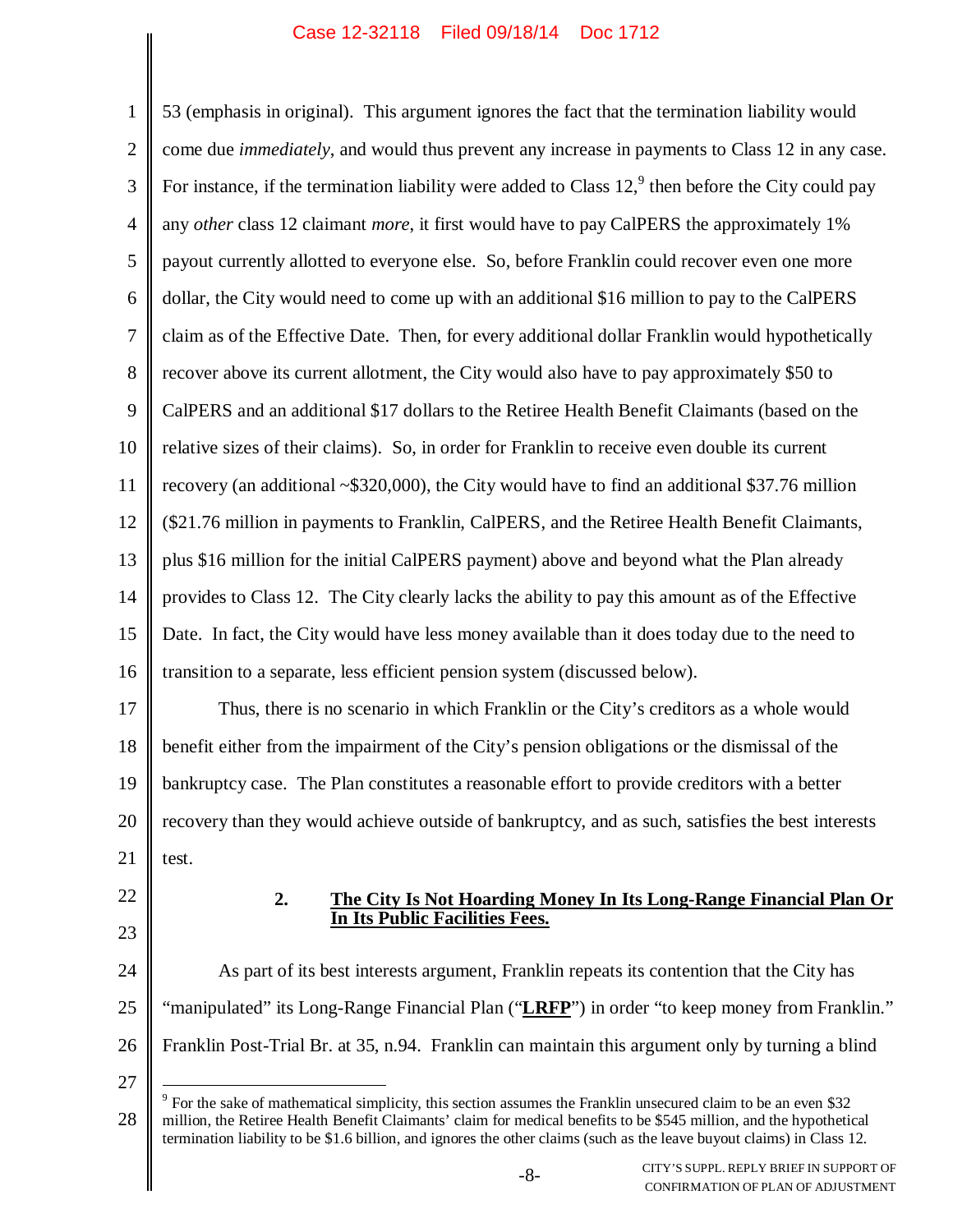| $\mathbf{1}$   | eye to the evidence presented in the declarations and live testimony of the City's witnesses. The                         |
|----------------|---------------------------------------------------------------------------------------------------------------------------|
| $\overline{2}$ | City's methodology in constructing the LRFP was clearly and carefully explained by Robert                                 |
| 3              | Leland and Stephen Chase. In his direct testimony declaration, Leland, the principal author of the                        |
| $\overline{4}$ | LRFP, explained in detail the bases for the LRFP's revenue and expense projections. Leland                                |
| 5              | $DTD^{10}$ , $\P\P$ 3-10, 18-19. He also discussed the level and need for the LRFP's reserve and annual                   |
| 6              | contingency. <i>Id.</i> $\P$ 11-17; <i>see also</i> Conf. Tr. <sup>11</sup> , May 12, 2014, at 160:11-163:6 (testimony of |
| $\tau$         | Robert Leland). During his live testimony, Leland explained that as the City receives new                                 |
| $8\phantom{1}$ | information, it updates its projected revenues and expenses, as it did between its original and                           |
| $\overline{9}$ | current LRFP; in doing so, he provided concrete examples. Conf. Tr., May 12, 2014, at 107:19-                             |
| 10             | 108:12, 116:5-117:24, 130:10-134:22, 135:21-136:11, 138:23-139:18 (testimony of Robert                                    |
| 11             | Leland). Chase supplemented Leland's testimony with respect to updates to the City's public                               |
| 12             | facility fee (PFF) projections. Chase DTD <sup>12</sup> ¶ 14-20; Conf. Tr., May 13, 2014, at 88:22-89:6,                  |
| 13             | 89:23-91:7 (testimony of Stephen Chase).                                                                                  |
| 14             | Nevertheless, Franklin argues that the LRFP "is designed to suck up every single extra                                    |
| 15             | dollar generated by the City for hypothetical 'mission critical' expenses the City has not even                           |
| 16             | identified." Franklin Post-Trial Br. at 2. In order to do so, it mischaracterizes Leland's                                |
| 17             | testimony, claiming that he "conceded" that ""mission critical" is just a fancy name for a plug                           |
| 18             | number". <i>Id.</i> at 35. To the contrary, the City has identified what expenses mission critical                        |
| 19             | funding will cover. Leland testified at trial that there is a "daunting array of needs that the City                      |
| 20             | has not funded, including improving police further than the Marshall Plan, including improving                            |
| 21             | other services that the City has, dramatically increasing deferred maintenance expenditures,                              |
| 22             | replacing the computer system – the City hopes to not have to wait 20 years to do that." Conf.                            |
| 23             | Tr., May 12, 2014 at 162:19-163:6 (testimony of Robert Leland). The City uses 23-year-old                                 |
| 24             | accounting and financial payroll systems that "need desperately to be replaced"; the City's                               |
| 25             |                                                                                                                           |

<sup>26</sup> <sup>10</sup> Direct Testimony Declaration of Robert Leland in Support of Confirmation of First Amended Plan for the Adjustment of Debts of City of Stockton, California (November 15, 2013) [Dkt. No. 1388, Trial Ex. 3057] ("**Leland DTD**").

<sup>27</sup> <sup>11</sup> Transcript of Confirmation Proceedings ("Conf. Tr.").

<sup>28</sup> <sup>12</sup> Direct Testimony Declaration of Stephen Chase in Support of Confirmation of First Amended Plan for the Adjustment of Debts of City of Stockton, California (November 15, 2013) [Dkt. No. 1384, Trial Ex. 3045] ("**Chase DTD**").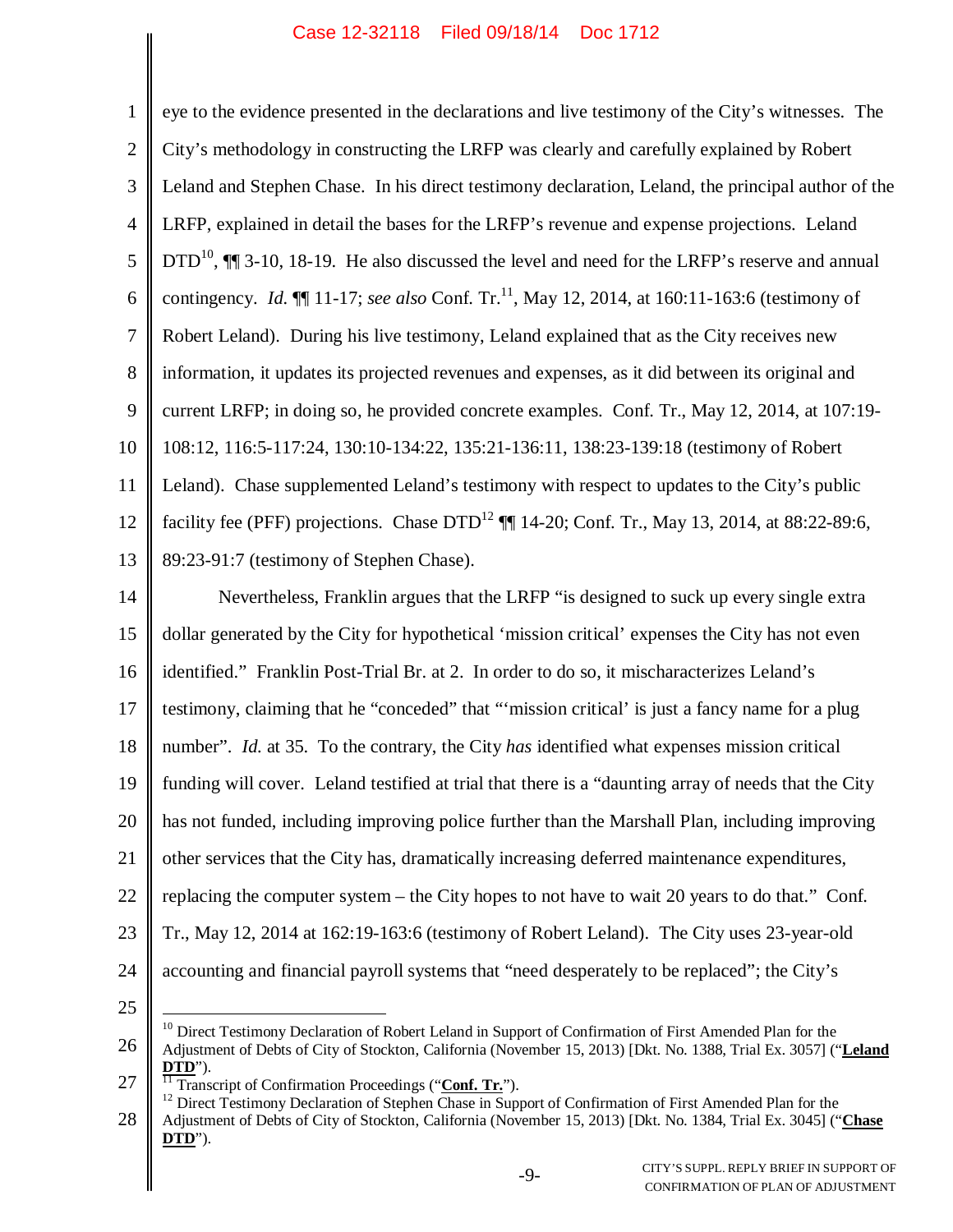1 2 3 4 5 6 7 8 9 10 11 12 workers' compensation funds are still running a deficit; and deferred maintenance is still millions of dollars a year. *Id.* at 118:20-120:2. The City remains in a service-insolvent state for libraries, administrative support, and recreation. *Id.* at 169:10-14. *See also* Leland DTD, Ex. L [Dkt. No. 1390, Trial Ex. 3059], at page 2 of 10 ("mission critical needs for spending" include "significant expenditures for deferred building and facility maintenance, deferred tree maintenance, mobile and portable radios for public safety, proposed technology projects identified in the City-wide Technology Strategic Plan," and more). Moreover, the City's mission critical expenditures will be \$0 for the first 19 years of the LRFP. Conf. Tr., May 12, 2014 at 118:20-120:2 and 122:16- 123:20 (testimony of Robert Leland). Thus, Franklin's allegation that the City has "rigged the game" by arbitrarily manipulating its LRFP is specious. Franklin Post-Trial Br., at 35. The City's mission critical expenses are not a plug number. They are the real and necessary needs of a city emerging from bankruptcy after years of recession.

13 14 15 16 17 18 19 20 21 22 23 24 Franklin also repeats its claim that the City "could pay Franklin from public facility fees (PFFs)" and that future PFFs "could be devoted to repayment of Franklin." Franklin Br. at 37- 38. The City demonstrated at the Evidentiary Hearing and in its prior briefs<sup>13</sup> that such assertions are incorrect. Chase, the City's Community Development Director, testified to the requirement that there be a "nexus" between the "level of service and/or infrastructure costs and the [PFF] charged." Chase DTD, ¶ 3. Because of this requirement, PFFs can be used only for the purposes for which the PFF was imposed. *Id.*, ¶ 4. Moreover, fewer PFF receipts will be available in the future to pay Franklin because "the dollars are already spoken for." Conf. Tr. May 13, 2014 at 85:19-86:4 (testimony of Stephen Chase). Further, Chase testified that given the slow housing recovery in Stockton, it is unlikely that sufficient PFF receipts will be received in the near future to pay Franklin. *Id.* at 137:24-138:12 (noting that "[t]he generation of such revenues has not met the most recent forecasts that have come forward from the experts").

25 26 27 Franklin also trots out its oft-repeated argument that "[i]f the City averages just a halfpercent better than forecast, the City will generate nearly an extra half billion dollars over the forecast period." Franklin Post-Trial Br., at 36. Of course, Franklin pays no heed to the

28

<sup>13</sup> *See* City Suppl. Br. at §§ III.A.2.c and III.B.4.d; Response at § II.C.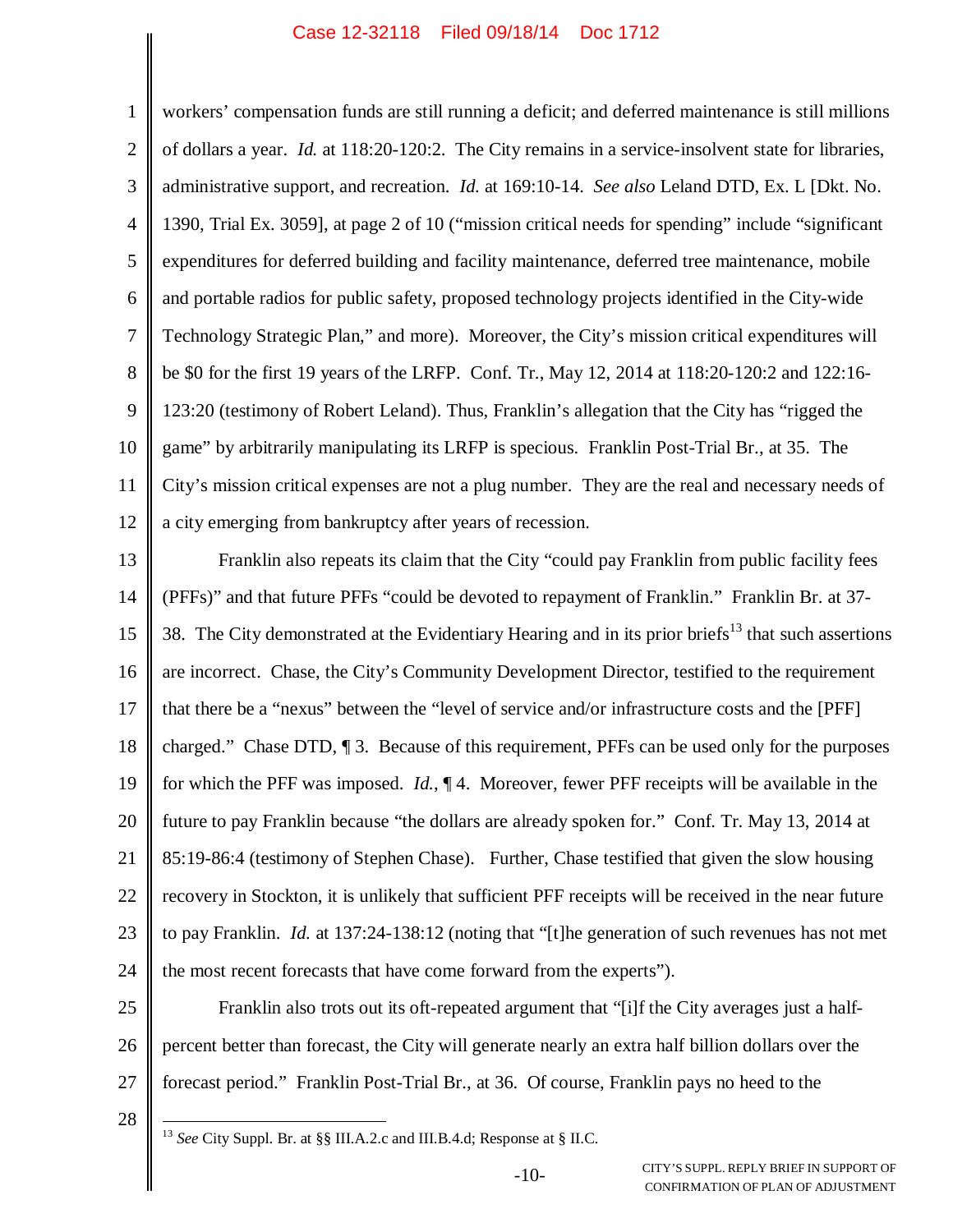| $\mathbf{1}$   | possibility that the City might perform a half-percent worse than projected. Responsible                                                                                                                              |
|----------------|-----------------------------------------------------------------------------------------------------------------------------------------------------------------------------------------------------------------------|
| $\overline{2}$ | municipal forecasting requires that the City plan for the possibility of bad times, as well as good.                                                                                                                  |
| $\mathfrak{Z}$ | See Leland DTD, II 14, 16, 26. Such uncertainties are the reason the City and Assured Guaranty                                                                                                                        |
| $\overline{4}$ | agreed to a settlement that allows that creditor to share in the City's hoped-for future prosperity                                                                                                                   |
| $\mathfrak{S}$ | without undercutting the City's economic safety net in the event of a future downturn. The                                                                                                                            |
| 6              | settlement with Assured Guaranty left room for a similar settlement with Franklin. The                                                                                                                                |
| $\tau$         | Reimbursement Agreement Between Assured Guaranty Municipal Corp. and City of Stockton                                                                                                                                 |
| 8              | ("Reimbursement Agreement"), which memorializes the contingent payment settlement and                                                                                                                                 |
| 9              | was filed last February, provides that Franklin could have shared in up to 22% of the contingent                                                                                                                      |
| 10             | payments under that agreement if this Court approved a settlement at or before confirmation of a                                                                                                                      |
| 11             | plan of adjustment that provided for such contingent payments to Franklin. <sup>14</sup> Needless to say, the                                                                                                         |
| 12             | City and Franklin have been unable to reach a settlement.                                                                                                                                                             |
| 13             | Settlements in future chapter 9 (and chapter 11) cases will be impossible if creditors know                                                                                                                           |
| 14             | that they can hold out and vacuum up the savings created when the debtor reaches deals with                                                                                                                           |
| 15             | other creditors, particularly when the settling creditors are willing to share the upside with the                                                                                                                    |
| 16             | debtor and not lock the debtor into a payment schedule that will result in a future default if                                                                                                                        |
| 17             | revenues do not meet projections or if unexpected costs arise.                                                                                                                                                        |
| 18             | //                                                                                                                                                                                                                    |
| 19             | //                                                                                                                                                                                                                    |
| 20             | <sup>14</sup> The relevant portions of the Reimbursement Agreement provide as follows:                                                                                                                                |
| 21             | "Participating Creditors' Obligations" means (i) the [Pension Obligation] Bonds; and, (ii) in the                                                                                                                     |
| 22             | event that the City enters into a settlement with Franklin that $(x)$ is approved by the Bankruptcy<br>Court at or before confirmation of the Plan of Adjustment and (y) includes participation in the                |
| 23             | Contingent General Fund Payments, the Stockton Public Financing Authority Lease Revenue<br>Bonds, 2009 Series A (Capital Improvement Projects) (which had a principal amount as of June                               |
| 24             | 28, 2012 of \$35,080,000).                                                                                                                                                                                            |
| 25             | "Allocable Share" means a fraction, the numerator of which is the principal amount of the<br>[Pension Obligation] Bonds and the denominator of which is the sum of all the principal amounts                          |
| 26             | of all Participating Creditors' Obligations as of July 1, 2012; provided, however, that with respect<br>to the Contingent General Fund Payments (i) payable prior to June 1, 2039, the Allocable Share                |
| 27             | shall be no less than 78%; and (ii) payable on or after June 1, 2039, the Allocable Share shall be<br>equal to 100%.                                                                                                  |
| 28             | Supplemental Plan Supplement In Connection With The First Amended Plan For The Adjustment Of Debts Of City<br>Of Stockton, California (November 15, 2013) [Dkt. No. 1259, Trial Ex. 3033], Ex. 1.a, at pages 2 and 5. |
|                | CITY'S SUPPL. REPLY BRIEF IN SUPPORT OF<br>$-11-$<br>CONFIRMATION OF PLAN OF ADJUSTMENT                                                                                                                               |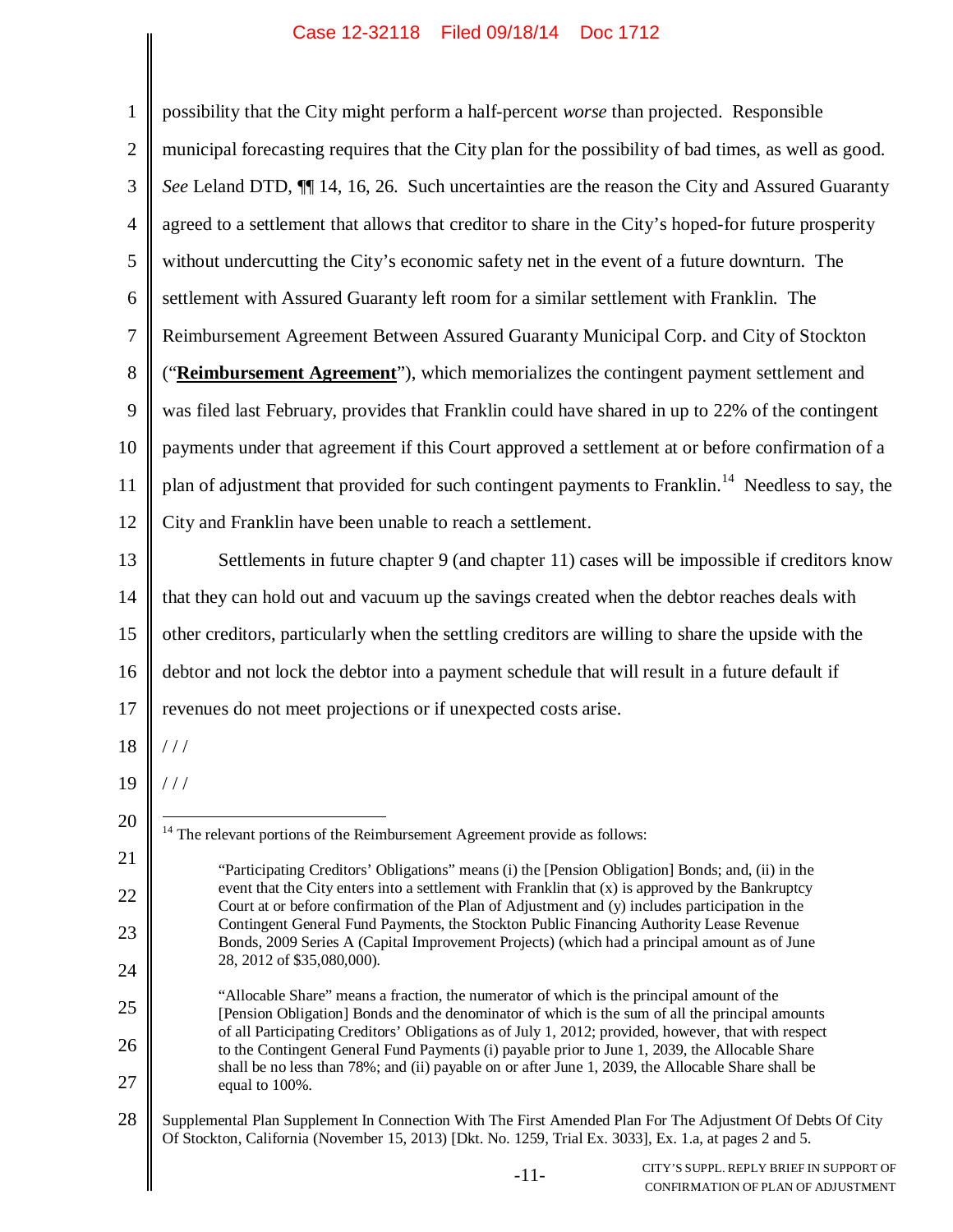1 2

3

4

5

6

7

# **3. The Payment Of Franklin's Secured Claim Is Consistent With The LRFP.**

Franklin claims that the City "miraculously found \$4 million – in just the first year of its forecast – to pay Franklin's secured claim." Franklin Post-Trial Br., at 2. However, this is neither a new development, nor is it miraculous. The \$4 million will be paid from the Bankruptcy Fund, which was created by the City specifically to pay all costs associated with the bankruptcy process, including payments to creditors as well as professional fees.

8 9 10 11 12 13 14 15 16 17 The Bankruptcy Fund has largely been funded by salary savings resulting from the City's difficulties in retaining employees and hiring a sufficient number of new employees, resulting in numerous vacancies during fiscal years 2011-12 and 2012-13. As both City Manager Kurt Wilson and Chief of Police Eric Jones testified, the City is struggling to attract and retain new employees. See Wilson  $DTD^{15}$ ,  $\P 15$  ("the City is currently unable to fully operate its new Delta Water Supply Project because of an inability to attract and retain qualified employees"); Jones DTD<sup>16</sup>,  $\P$  5 (of 365 budgeted positions, "the police department has so far been able to fill only 351", in part because "hiring has outpaced attrition at an extremely slow pace").<sup>17</sup> The General Fund contributions to the Bankruptcy Fund for fiscal years 2011-12 and 2012-13 were disclosed on line 106 of Attachment A1 to Exhibit 2006 at EX 2006\_0034

18 (CTY257708) and were discussed by Leland at trial. Conf. Tr., May 12, 2014 at 151:9-20

19 (testimony of Robert Leland). The Bankruptcy Fund is described at pages L30-L31 of the City's

20 2013-14 budget. Trial Ex. 2700 at EX 2700\_0280-EX 2700\_0281 (FRK-CM0001623—FRK-

21 CM0001624).

22 23 24 City staff estimates that an amount comparable to the 2012-13 contribution will be made by the General Fund in 2013-14 due to the continuing excessive employee turnover and inability to fill vacant positions that have plagued the City. This number will not be finalized until the

25

26 <sup>15</sup> Direct Testimony Declaration of Kurt Wilson in Support of Confirmation of First Amended Plan for the Adjustment of Debts of City of Stockton, California (November 15, 2013) [Dkt. No. 1383, Trial Ex. 3068] ("**Wilson DTD**").

<sup>27</sup> <sup>16</sup> Direct Testimony Declaration of Eric Jones in Support of Confirmation of First Amended Plan for the Adjustment of Debts of City of Stockton, California (November 15, 2013) [Dkt. No. 1364, Trial Ex. 3056] ("**Jones DTD**").

<sup>28</sup>  $17$  On September 16, 2014, the City added a new group of officers to its Police Department, bringing the City's total number of sworn police officers to 372. This still leaves the City with 113 unfilled sworn officer positions.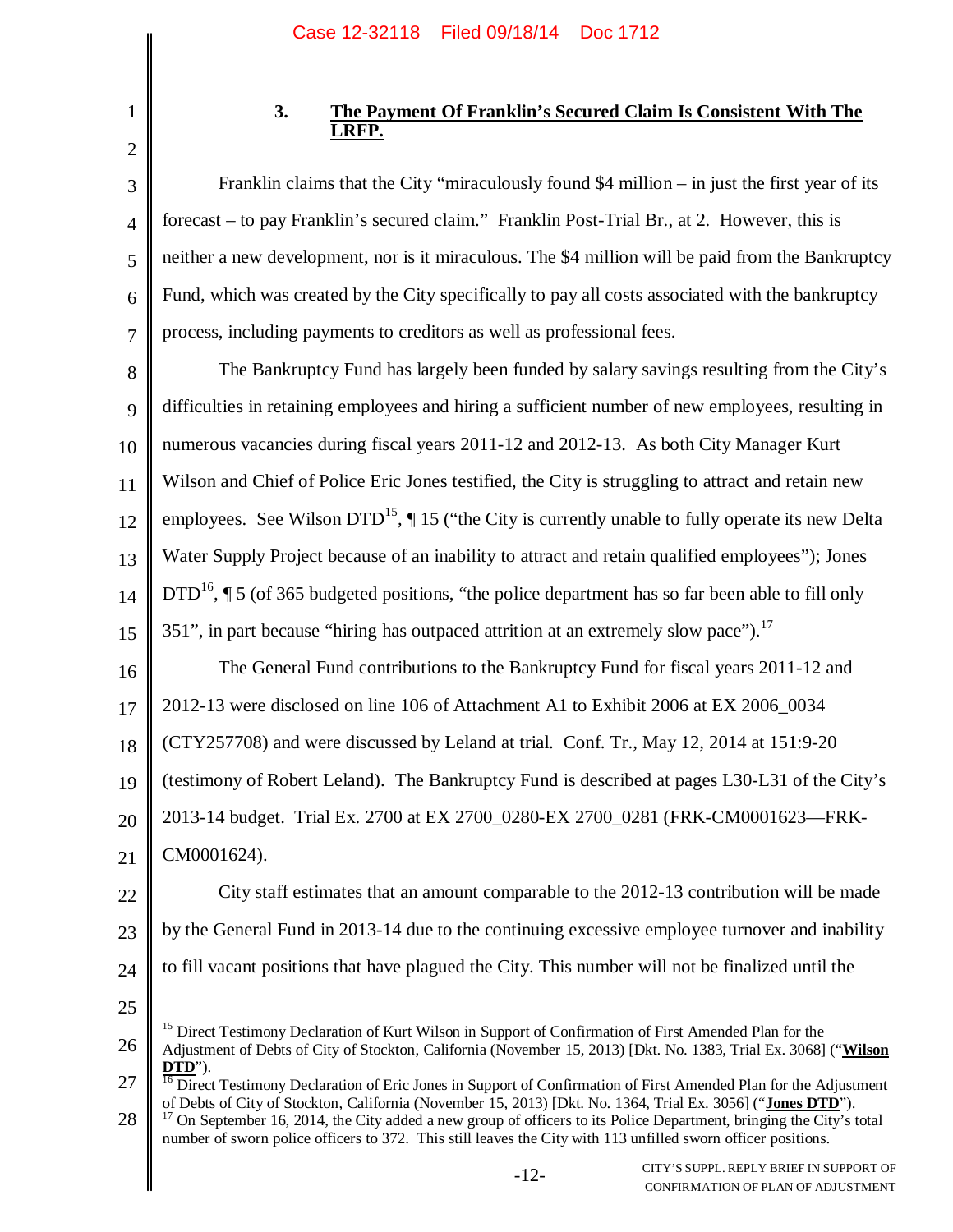CAFR for 2013-14 is completed in late 2014 or early 2015. Even with this additional

2 contribution, City staff expects that the resources of the Bankruptcy Fund will be fully consumed

3 by chapter 9 legal and administrative costs, payments associated with settlements reached to date,

4 and covering deficits in other funds, such as the grossly underfunded workers compensation

5 fund.

6 7 Thus, the Court should draw no adverse inference from the fact that the City is able to pay Franklin its secured claim, as Franklin ironically suggests.

8

9

1

# **D. The Plan Does Not Discriminate Unfairly Against Franklin.**

# **1. The Unfair Discrimination Test Does Not Apply.**

10 11 12 13 14 15 16 17 18 19 20 21 22 23 24 25 26 27 28 At no fewer than 16 separate places in its Post-Trial Brief, Franklin complains that the City is attempting to "cram down" the Plan.<sup>18</sup> And Franklin uses the term "unfair discrimination" (or a variant thereof) 24 times.<sup>19</sup> Unfortunately for Franklin, repetition does not make cramdown, let alone one element of cramdown, relevant. While Franklin would rather ignore the "yes" votes of nearly 1,000 other Class 12 claimants, the unavoidable fact is that Class 12 accepted the Plan.<sup>20</sup> As a dissenting member of an accepting class, Franklin may not invoke the "discriminates" unfairly" test because the clear and unambiguous language of Bankruptcy Code section 1129(b)(1) provides that it applies only with respect to a *class* of claims that has voted to reject the plan: . . . the court, on request of the proponent of the plan, shall confirm the plan notwithstanding the requirements of such paragraph if the *plan does not discriminate unfairly*, and is fair and equitable, *with respect to each class of claims* or interests *that is impaired under, and has not accepted, the plan*. (emphasis added). $^{21}$  $18$  Franklin Post-Trial Br., at 1, 3, 4, 6, 9, 35, 38 n. 113, 40, 41, 45, 47, 52, and 64 (some pages include multiple references). <sup>19</sup> Franklin Post-Trial Br., at 2, 7, 9, 22, 31, 34, 39, 40, 41, and 63 (some pages include multiple references).  $20$  Franklin's \$4,052,000 secured claim comprises Class 20 under the Plan, and Franklin has not complained that it is being unfairly discriminated against with respect to the treatment of its secured claim. Nor can it, since it is receiving a cash payment in the full amount of its secured claim.  $21$  The legislative history supports the plain meaning of the statute by providing: The criterion of unfair discrimination is not derived from the fair and equitable rule or from the best interests of creditors test. Rather it preserves just treatment of a *dissenting class* from the class's own perspective. H.R. Report 95-595 at 417 (1977) (emphasis added).

> -13- CITY'S SUPPL. REPLY BRIEF IN SUPPORT OF CONFIRMATION OF PLAN OF ADJUSTMENT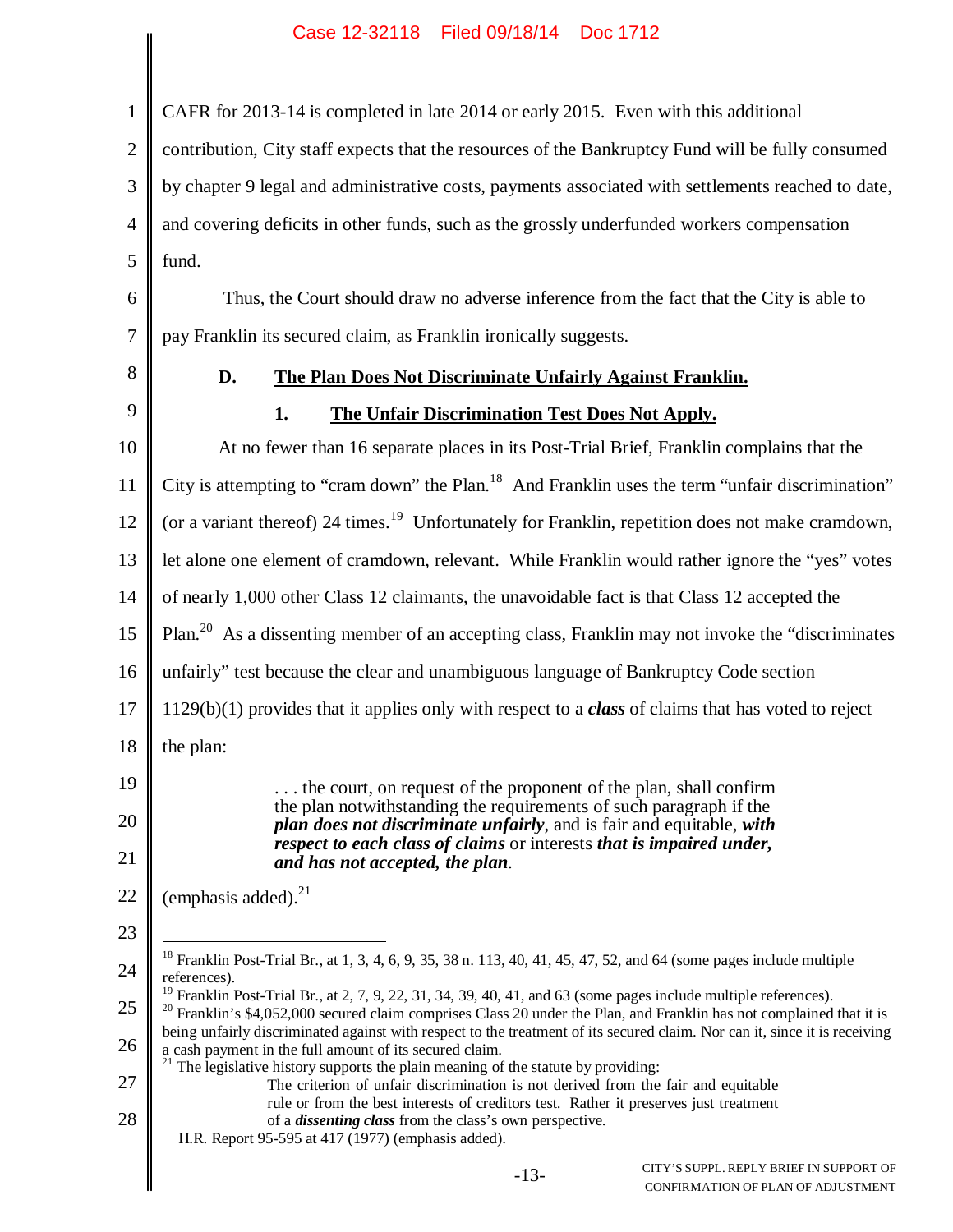1 2 3 4 5 Section 1129(b)(1) does not provide that the unfair discrimination test applies to a creditor within an accepting class that votes against a plan. Instead, the protection such an outvoted creditor receives is afforded by the best interests of creditors test, discussed above. Franklin cites no authority holding that the unfair discrimination test applies to any creditor or class other than a dissenting class as a whole.

6 7 8 9 10 11 12 13 14 15 16 17 18 Franklin asserts that the Court should consider its unfair discrimination argument as part of its improper classification objection, citing as authority a passage from Collier, paragraph 1122.03[3][a], and *In re Corcoran Hosp. Dist.*, 233 B.R. 449, 455 (Bankr. E.D. Cal. 1999). Franklin Post-Trial Br. at 40. Neither demonstrates that courts should consider these disparate requirements together. Although the Collier passage refers to the language of section 1129(b)(1) stating that it only applies to a class that has not accepted a plan as merely "technical[ ]," its only authority for that assertion is *In re Jersey City Med. Ctr.*, 817 F.2d 1055 (3d Cir. 1987). Franklin omits the citation to *Jersey City Med. Ctr.*, undoubtedly due to the fact the case held that because the dissenting creditor's class accepted the plan, as Class 12 has, "§ 1129(b)(1) affords [the dissenting creditor] no protection." 817 F.2d at 1062. The Third Circuit proceeded to hold that it "need not address whether the plan satisfies the 'cram down' provisions," *id.*, thereby reinforcing the point that a court should disregard unfair discrimination arguments if a dissenting creditor's class votes to accept the plan, which is directly *contrary* to Franklin's argument.

19 20 21 22 23 24 25 *Corcoran*, rather than helping Franklin's cause, instead further supports the City's argument. That case states that in considering classification issues, "courts must be guided by the mandate of § 1129(b)(1) that the plan not discriminate unfairly with respect to a *class* of creditors *that is impaired under the plan and has not voted to accept the plan.*" 233 B.R. at 455 (finding classification proper and no unfair discrimination) (emphasis added). It does not hold or opine that courts should apply section  $1129(b)(1)$  to a class that votes to accept a plan, as Class 12 has here.

26 / / /

- 27 / / /
- 28 / / /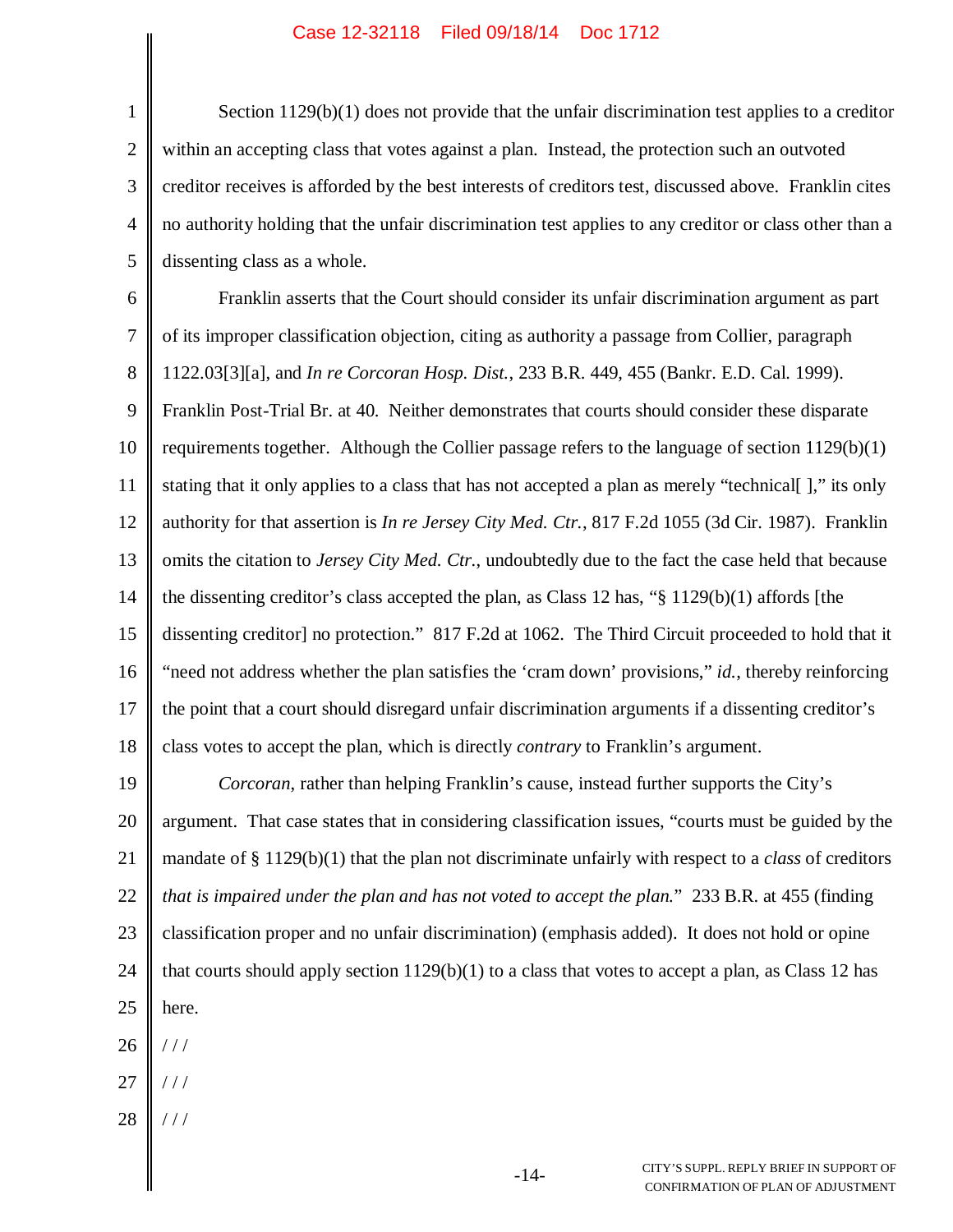|                | Case IZ-32110 Filed 09/10/14 DOC 1/12                                                                                                                                                                                                                                                                                                               |
|----------------|-----------------------------------------------------------------------------------------------------------------------------------------------------------------------------------------------------------------------------------------------------------------------------------------------------------------------------------------------------|
| $\mathbf{1}$   | Section $1129(b)(1)$ has no application to Class 12, because it has resoundingly voted to                                                                                                                                                                                                                                                           |
| $\overline{2}$ | accept the plan, and the thus the Plan is not a cram down plan with respect to Class $12.^{22}$                                                                                                                                                                                                                                                     |
| 3              | 2.<br><b>Regardless, The Plan Does Not Unfairly Discriminate Against</b>                                                                                                                                                                                                                                                                            |
| 4              | Franklin.                                                                                                                                                                                                                                                                                                                                           |
| 5              | As noted above, in cases where an impaired class rejects a plan, it may nonetheless be                                                                                                                                                                                                                                                              |
| 6              | confirmed if it, among other things, does not discriminate unfairly. In other words, a plan may                                                                                                                                                                                                                                                     |
| 7              | discriminate against a class of creditors if the discrimination is "fair"; otherwise, courts would                                                                                                                                                                                                                                                  |
| 8              | have to read the word "unfairly" out of the statute. See In re Aztec Co., 107 B.R. 585, 588-89                                                                                                                                                                                                                                                      |
| 9              | (Bankr. M.D. Tenn. 1989) ("Section 1129(b)(1) prohibits only unfair discrimination, not all                                                                                                                                                                                                                                                         |
| 10             | discrimination."); Collier $\P$ 1129.03[3] ("[t]here can be 'discrimination,' so long as it is not                                                                                                                                                                                                                                                  |
| 11             | 'unfair.'").                                                                                                                                                                                                                                                                                                                                        |
| 12             | The Ninth Circuit's Four-Factor Test Sets Forth The<br>a.                                                                                                                                                                                                                                                                                           |
| 13             | <b>Requirements For Fair Discrimination Under Section</b><br>$1129(b)(1)$ .                                                                                                                                                                                                                                                                         |
| 14             | The Ninth Circuit has articulated a four-part test to determine whether discrimination                                                                                                                                                                                                                                                              |
| 15             | between classes is fair:                                                                                                                                                                                                                                                                                                                            |
| 16             | (1) the discrimination must be supported by a reasonable basis;                                                                                                                                                                                                                                                                                     |
| 17             | (2) the debtor could not confirm or consummate the Plan without<br>the discrimination; (3) the discrimination is proposed in good faith;                                                                                                                                                                                                            |
| 18             | and (4) the degree of the discrimination is directly related to the                                                                                                                                                                                                                                                                                 |
| 19             | basis or rationale for the discrimination.                                                                                                                                                                                                                                                                                                          |
| 20             | In re Ambanc La Mesa Ltd., 115 F.3d 650, 656 (9th Cir. 1997), cert. denied 522 U.S. 1110 (1998)                                                                                                                                                                                                                                                     |
| 21             | (citing In re Wolff, 22 B.R. 510, 5-12 (9th Cir. BAP 1981), a chapter 13 case) ("Ambanc-Aztec                                                                                                                                                                                                                                                       |
| 22             | test"). $^{23}$                                                                                                                                                                                                                                                                                                                                     |
| 23             | Aztec is often cited as the source of this test. See, e.g., Collier ¶ 1129.03[3][a]. <sup>24</sup> There,                                                                                                                                                                                                                                           |
| 24             | the court drew heavily from chapter 13 case law in setting forth the various factors, stating that                                                                                                                                                                                                                                                  |
| 25             |                                                                                                                                                                                                                                                                                                                                                     |
| 26             | <sup>22</sup> However, in the event that the City is required to impair its pensions, the City expects that any subsequent plan<br>would require a cram down because its retirees and employees will likely vote against the 60% pension reduction.                                                                                                 |
| 27             | <sup>23</sup> See In re Anderson, 2012 WL 3133895, at *7-8 (Bankr. D. Mont. 2012) ("It is well settled in this Circuit that the<br>Wolff test is applicable in cramdown situations under § 1129(b).") (citing Ambanc, 115 F.3d at 656-67); In re                                                                                                    |
| 28             | Bashas' Inc., 437 B.R. 874, 925 (Bankr. D. Ariz. 2010); In re Hawaiian Telecom Commc'ns, Inc., 430 B.R. 564, 605<br>(Bankr. D. Haw. 2009). Due to perceived redundancies, the test often boils down to "whether the proposed<br>discrimination has a reasonable basis and is necessary for reorganization." See Collier $\llbracket$ 1129.03[3][a]. |
|                | CITY'S SUPPL. REPLY BRIEF IN SUPPORT OF<br>$-15-$<br>CONFIRMATION OF PLAN OF ADJUSTMENT                                                                                                                                                                                                                                                             |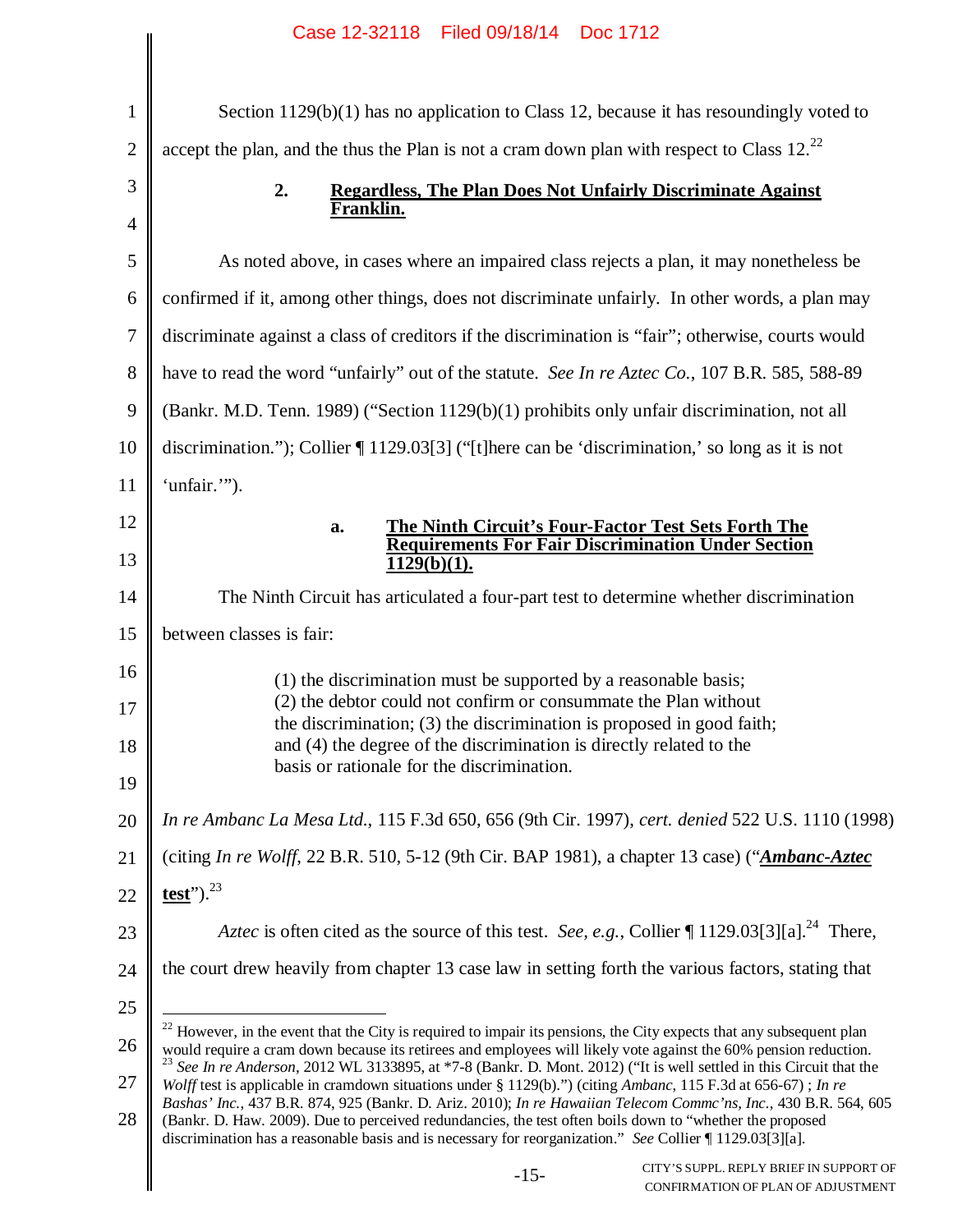| $\mathbf{1}$     | "[c]hapter 13 cases interpreting the fairness of discrimination among classes under $\S$ 1322(b)(1)                                                                                                                                                                                                        |
|------------------|------------------------------------------------------------------------------------------------------------------------------------------------------------------------------------------------------------------------------------------------------------------------------------------------------------|
| $\mathbf{2}$     | provide guidelines and analysis useful for § 1129(b)(1) purposes." 107 B.R. at 589-90 and n.1                                                                                                                                                                                                              |
| $\mathfrak{Z}$   | (acknowledging the distinction between the purpose of unfair discrimination under sections                                                                                                                                                                                                                 |
| $\overline{4}$   | $1129(b)(1)$ and $1322(b)(1)$ ). Aztec favorably cites both <i>In re Perskin</i> , 9 B.R. 626 (Bankr. N.D.                                                                                                                                                                                                 |
| 5                | Tex. 1981) and <i>In re Freshley</i> , 69 B.R. 96 (Bankr. N.D. Ga. 1987). See Aztec, 107 B.R. at 589.                                                                                                                                                                                                      |
| 6                | In re Perskin held that a chapter 13 debtor's plan discriminated fairly in favor of credit cards that                                                                                                                                                                                                      |
| $\boldsymbol{7}$ | were a "substantial benefit" to the debtor in his profession as a traveling salesman. In re Perskin,                                                                                                                                                                                                       |
| 8                | 9 B.R. at 632. Meanwhile, <i>In re Freshley</i> concluded that a chapter 13 debtor's plan fairly                                                                                                                                                                                                           |
| 9                | discriminated against unsecured creditors where it proposed to pay 1% of their claims and 100%                                                                                                                                                                                                             |
| 10               | of the debtor's student loan. In re Freshley, 69 B.R. 96. The Freshley debtor's justification for                                                                                                                                                                                                          |
| 11               | the discrimination, which the court approved as "reasonable," was his intent to return to school                                                                                                                                                                                                           |
| 12               | and desire to remain in the "good graces" of the school. 69 B.R. at 98.                                                                                                                                                                                                                                    |
| 13               | Chapter 11 cases applying the <i>Ambanc-Aztec</i> test are in accord with these chapter 13                                                                                                                                                                                                                 |
| 14               | cases, whose theme is that business reasons can make discrimination "fair" under a plan. Kliegl,                                                                                                                                                                                                           |
| 15               | 149 B.R. at 307-09 (debtor engaged in fair discrimination when its plan proposed to pay a union's                                                                                                                                                                                                          |
| 16               | general unsecured claim at 75% and other general unsecured claims at 15% on the grounds that it                                                                                                                                                                                                            |
| 17               | was "necessary" because the debtor's business relied on union workers and its continued                                                                                                                                                                                                                    |
| 18               | operation of a union shop was "absolutely critical to its ability to function successfully in its                                                                                                                                                                                                          |
| 19               | industry."); In re Creekstone Apartments Assocs., L.P., 168 B.R. 639, 644-45 (Bankr. M.D. Tenn.                                                                                                                                                                                                            |
| 20               | 1994) (plan discriminated fairly where it proposed to pay 100% to unsecured class, which                                                                                                                                                                                                                   |
| 21               | included "vendors whose services and products were essential to the successful operation" of the                                                                                                                                                                                                           |
| 22               | debtor's business, but only 10% on another class's unsecured claims).                                                                                                                                                                                                                                      |
| 23               | Courts have also held discrimination to be fair when it arises due to pre-confirmation                                                                                                                                                                                                                     |
| 24               | settlements. In In re Western Real Estate Fund, Inc., creditors that settled with the debtor                                                                                                                                                                                                               |
| 25               | obtained more favorable plan treatment than creditors who did not settle. 75 B.R. 580, 586                                                                                                                                                                                                                 |
| 26               |                                                                                                                                                                                                                                                                                                            |
| 27               | <sup>24</sup> The fourth factor in the $Aztec$ case is stated as "the treatment of the classes discriminated against," but courts and<br>scholars often refer to the Aztec and Ambanc tests as synonymous. See In re Kliegl Bros. Universal Elec. Stage                                                    |
| 28               | Lighting Co., 149 B.R. 306, 308 (Bankr. E.D.N.Y. 1992) (citing Aztec, but articulating and applying the Ambanc<br>test's fourth factor); Bruce A. Markell, A New Perspective on Unfair Discrimination in Chapter 11 ("Markell"), 72<br>AM. BANKR. L.J. 227, 242 (1998) (treating the tests as synonymous). |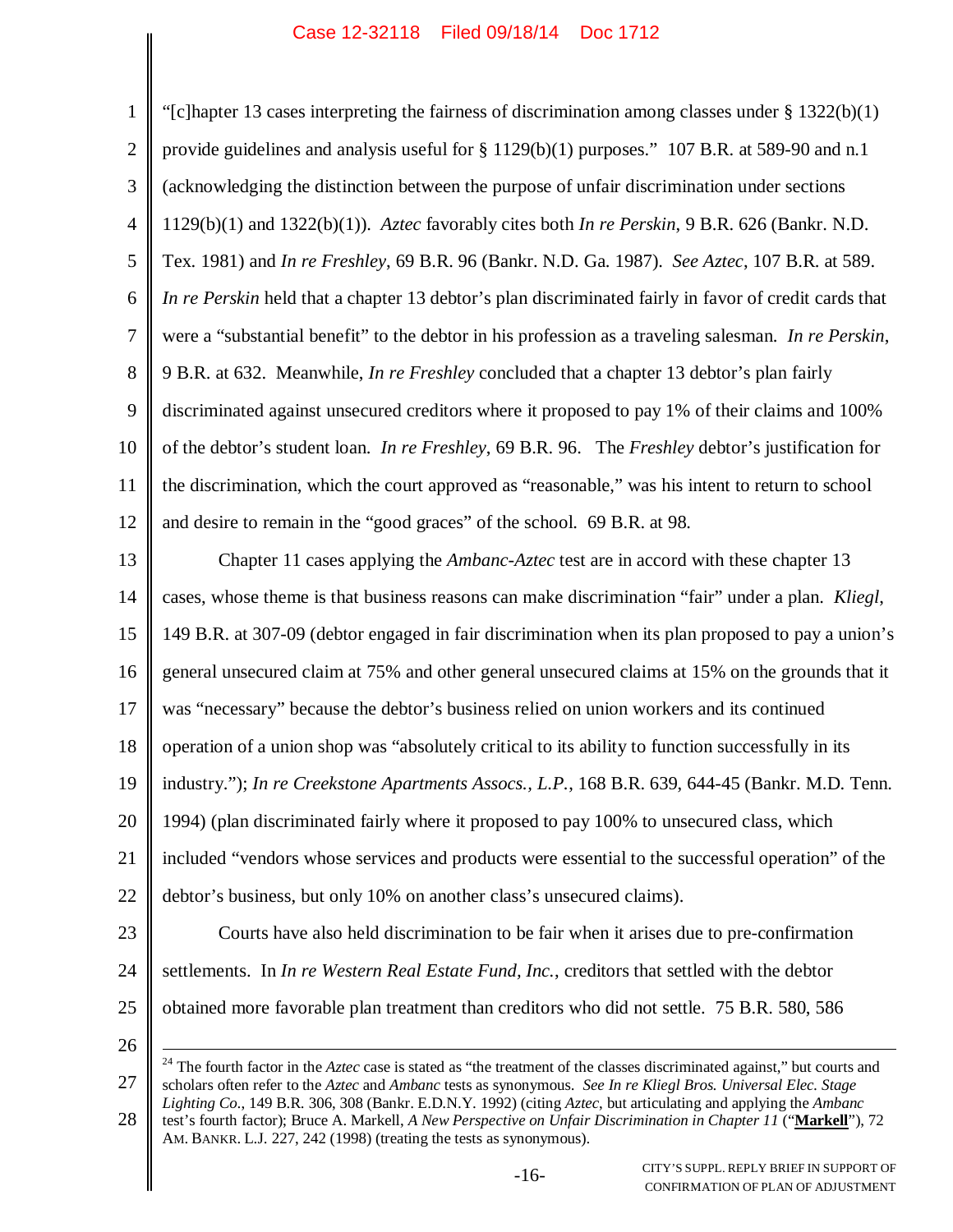|                | Case 12-32118 Filed 09/18/14 Doc 1712                                                                                                     |
|----------------|-------------------------------------------------------------------------------------------------------------------------------------------|
|                |                                                                                                                                           |
| $\mathbf{1}$   | (Bankr. W.D. Okla. 1987). In approving the discrimination as fair, the court affirmed a policy                                            |
| $\overline{2}$ | favoring pre-confirmation mediation:                                                                                                      |
| 3              | [T] o hold as the objecting creditors suggest would discourage and                                                                        |
| $\overline{4}$ | remove any incentive for negotiation and resolution of differences<br>prior to confirmation. Since the court believes that such "work"    |
| 5              | outs" are fundamental to effective reorganization and rehabilitation<br>the position urged by the objecting creditors cannot be accepted. |
| 6              | Id.; see also In re Coastal Equities Inc., 33 B.R. 898, 905 (Bankr. S.D. Cal. 1983) (forbidding a                                         |
| 7              | debtor from disfavoring holdouts would unfairly put holdouts in a "no-lose situation" and hinder                                          |
| 8              | negotiations).                                                                                                                            |
| 9              | b.<br>The City's Treatment Of Franklin And Its Other Creditors<br>Satisfies The Ninth Circuit's Requirements For Fair                     |
| 10             | Discrimination Under Section 1129(b)(1).                                                                                                  |
| 11             | The City's proposal to pay Franklin approximately 12% of its total claim, while other                                                     |
| 12             | creditors receive between 52% and 100% on their claims, constitutes fair discrimination, even if                                          |
| 13             | section $1129(b)(1)$ applied.                                                                                                             |
| 14             | The Plan's Treatment Of Franklin And Its Other Creditors<br>(i)<br>Is Supported By Many Reasonable Bases Rooted In The                    |
| 15             | City's Business Judgment.                                                                                                                 |
| 16             | The Plan meets the <i>Ambanc-Aztec</i> requirement that "the discrimination must be supported                                             |
| 17             | by a reasonable basis" for several reasons. First, with respect to the City's pension obligations to                                      |
| 18             | its employees through CalPERS (as demonstrated throughout this case, CalPERS contends that                                                |
| 19             | the PERL requires it either to accept 100% of payments due or to invoke its termination                                                   |
| 20             | procedure), the City exercised its business judgment to conclude that failing to fully fund its                                           |
| 21             | pension obligations would cause a mass exodus of its employees and irreparably damage its                                                 |
| 22             | ability to hire new employees. The lack of an experienced and high quality work force—which                                               |
| 23             | would be the City's reality without the market standard CalPERS pension—would threaten the                                                |
| 24             | City's ability to provide for the health, safety, and welfare of its citizens. The City thus has a                                        |
| 25             | reasonable and legitimate basis for treating its pension obligations differently than other debts in                                      |
| 26             | the Plan. See Kliegl, 149 B.R. at 309; Creekstone Apartments, 168 B.R. at 644-45. Second, with                                            |
| 27             | respect to the other creditors to which Franklin compares itself, the City's reasonable basis for                                         |
| 28             | offering different treatment to them is two-fold. First, those creditors hold valuable collateral that                                    |
|                | CITY'S SUPPL. REPLY BRIEF IN SUPPORT OF<br>$-17-$<br>CONFIRMATION OF PLAN OF ADJUSTMENT                                                   |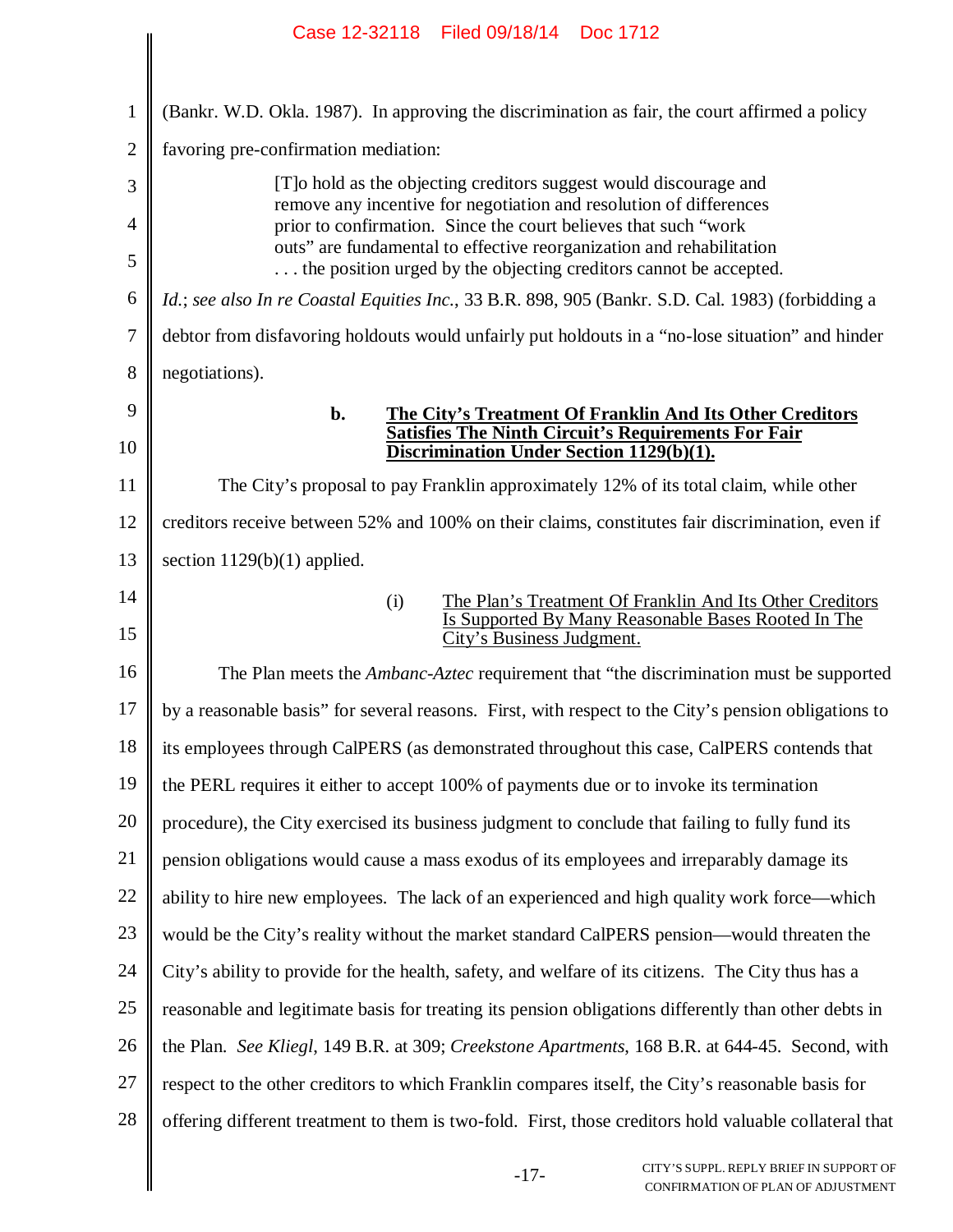| 1              | the City will need post-confirmation, unlike Franklin, which holds non-essential collateral – for                                                                                                          |  |  |
|----------------|------------------------------------------------------------------------------------------------------------------------------------------------------------------------------------------------------------|--|--|
| $\mathbf{2}$   | which it is being paid in full. Second, the City settled with those creditors through mediation                                                                                                            |  |  |
| 3              | following the eligibility phase. Rewarding Franklin for being the sole holdout would "discourage"                                                                                                          |  |  |
| $\overline{4}$ | and remove any incentive for negotiation and resolution of differences prior to confirmation."                                                                                                             |  |  |
| 5              | Western Real Estate Fund, 75 B.R. at 586; see also Coastal Equities, 33 B.R. at 905.                                                                                                                       |  |  |
| 6              | The Treatment Of Franklin And Its Other Creditors Is<br>(ii)                                                                                                                                               |  |  |
| $\overline{7}$ | Necessary For The City's Adjustment Of Its Debts.                                                                                                                                                          |  |  |
| 8              | As described below, attempting to tinker with the City's pension obligations would, in the                                                                                                                 |  |  |
| 9              | opinion of City leaders, threaten the stability of the workforce. The City has already made deep                                                                                                           |  |  |
| 10             | cuts to its services, Eligibility Opinion, 493 B.R. at 780-81; Disclosure Statement <sup>25</sup> at Summary                                                                                               |  |  |
| 11             | and §§ I, II.C, and II.D, and making additional personnel or service cuts would threaten its                                                                                                               |  |  |
| 12             | viability. See Kliegl, 149 B.R. at 309; Creekstone Apartments, 168 B.R. at 645. Indeed, the City                                                                                                           |  |  |
| 13             | has eliminated retiree medical benefits, lowered its current pension costs by shifting 7-9% of                                                                                                             |  |  |
| 14             | pension payroll costs to employees and lowering salaries, implemented lower pensions for new                                                                                                               |  |  |
| 15             | hires, and made many other reductions in compensation for employees in order to not only pay its                                                                                                           |  |  |
| 16             | pension obligations but other creditors as well. Deis $DTD^{26}$ , ¶ 32.                                                                                                                                   |  |  |
| 17             | (iii)<br>The City Proposed Its Treatment Of Franklin And Its Other<br>Creditors In Good Faith.                                                                                                             |  |  |
| 18             |                                                                                                                                                                                                            |  |  |
| 19             | The Ambanc-Aztec test next requires that the discrimination be proposed in good faith. As                                                                                                                  |  |  |
| 20             | the case law set forth above demonstrates, disparate treatment in and of itself is not evidence of                                                                                                         |  |  |
| 21             | unfair discrimination proposed in bad faith. See Creekstone Apartments, 168 B.R. at 644-45.                                                                                                                |  |  |
| 22             | Franklin can conjure up no evidence other than its placement in Class 12, and the City's                                                                                                                   |  |  |
| 23             | unwillingness to risk massive employee defections, to indicate that the City proposed its Plan in                                                                                                          |  |  |
| 24             | anything but good faith. And, as discussed in detail below and in the City's prior briefs, the City                                                                                                        |  |  |
| 25             | has numerous good faith business justifications for this disparate treatment.                                                                                                                              |  |  |
| 26             | <sup>25</sup> Modified Disclosure Statement with Respect to First Amended Plan for the Adjustment of Debts of City of                                                                                      |  |  |
| 27             | Stockton, California (November 15, 2013) [Dkt. No. 1215, Trial Ex. 3031] ("Disclosure Statement").<br>Direct Testimony Declaration of Robert Deis in Support of Confirmation of First Amended Plan for the |  |  |

28  $\mathbb{I}$ Adjustment of Debts of City of Stockton, California (November 15, 2013) [Dkt. No. 1368, Trial Ex. 3046] ("**Deis DTD**").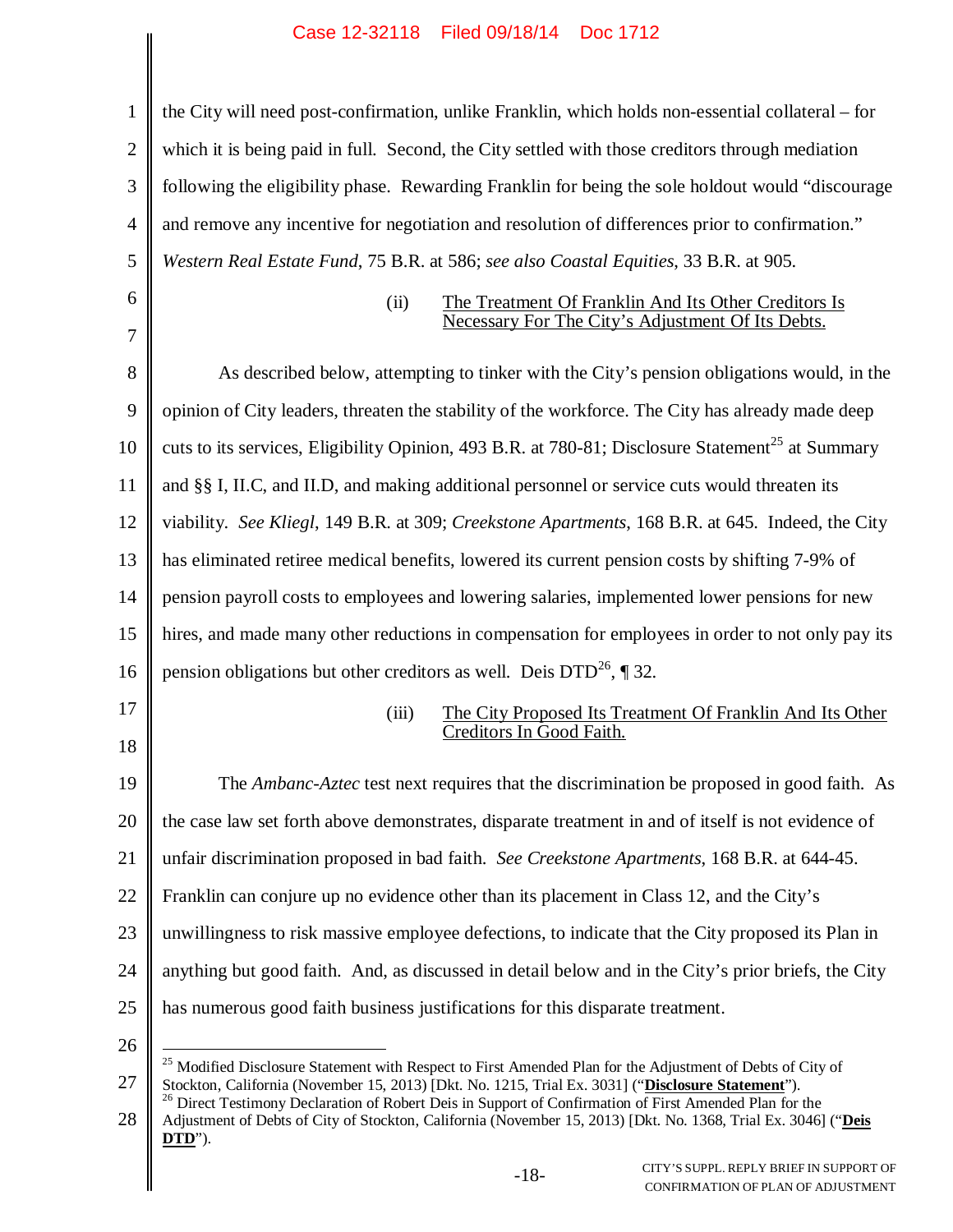|                | Case IZ-32118 - Filed 09/18/14 - DOC 1712                                                                                                                                                                                                                                                                                                                      |  |  |  |
|----------------|----------------------------------------------------------------------------------------------------------------------------------------------------------------------------------------------------------------------------------------------------------------------------------------------------------------------------------------------------------------|--|--|--|
| 1<br>2         | The Degree Of Difference Between The City's Treatment<br>(iv)<br>Of Franklin and Its Treatment Of Its Other Creditors Is<br>Directly Related To Its Business Reasons For Offering<br>Them Different Recoveries.                                                                                                                                                |  |  |  |
| 3              |                                                                                                                                                                                                                                                                                                                                                                |  |  |  |
| $\overline{4}$ | The City has demonstrated that it cannot pay its pension obligations anything less than                                                                                                                                                                                                                                                                        |  |  |  |
| 5              | 100% without risking a mass exodus of its employees and impairing its ability to hire qualified                                                                                                                                                                                                                                                                |  |  |  |
| 6              | employees going forward. So, to the extent the City's pension obligations constrain what it can                                                                                                                                                                                                                                                                |  |  |  |
| 7              | pay Franklin, the City's degree of discrimination against Franklin in relation to pensions is                                                                                                                                                                                                                                                                  |  |  |  |
| 8              | directly related to the City's need to pay its pension obligations and its business justification for                                                                                                                                                                                                                                                          |  |  |  |
| 9              | doing so, <i>i.e.</i> , maintaining its ability to retain and attract qualified employees. See Kliegl, 149                                                                                                                                                                                                                                                     |  |  |  |
| 10             | B.R. at 309. Second, the difference between what the City is offering Franklin and what it is                                                                                                                                                                                                                                                                  |  |  |  |
| 11             | offering other creditors to which Franklin compares itself is directly related to (i) the disparate                                                                                                                                                                                                                                                            |  |  |  |
| 12             | legal character of Franklin's unsecured claim, (ii) the value to the City of the collateral properties                                                                                                                                                                                                                                                         |  |  |  |
| 13             | associated with the other creditors' claims, and (iii) the City's need to facilitate negotiations with                                                                                                                                                                                                                                                         |  |  |  |
| 14             | those creditors. See Creekstone Apartments, 168 B.R. at 644-45; Western Real Estate Fund, 75                                                                                                                                                                                                                                                                   |  |  |  |
| 15             | B.R. at 586.                                                                                                                                                                                                                                                                                                                                                   |  |  |  |
| 16             | (v)<br>Summary                                                                                                                                                                                                                                                                                                                                                 |  |  |  |
| 17             | As a result, even if section 1129(b)(1) applied, which it does not, the City's disparate                                                                                                                                                                                                                                                                       |  |  |  |
| 18             | treatment of Franklin's claim constitutes fair discrimination under the Ninth Circuit's test. <sup>27</sup>                                                                                                                                                                                                                                                    |  |  |  |
| 19             | <sup>27</sup> Some courts outside of the Ninth Circuit have adopted an alternative test, set forth in Markell. See, e.g., In re Dow                                                                                                                                                                                                                            |  |  |  |
| 20             | Corning Corp., 244 B.R. 705, 710 (Bankr. E.D. Mich. 1999). Under that test, there is a rebuttable presumption of<br>unfair discrimination if there is:                                                                                                                                                                                                         |  |  |  |
| 21             | (1) a dissenting class; (2) another class of the same priority; and (3) a difference in the plan's treatment of<br>the two classes that results in either (a) a materially lower percentage recovery for the dissenting class                                                                                                                                  |  |  |  |
| 22             | (measured in terms of the net present value of all payments), or (b) regardless of percentage recovery, an<br>allocation under the plan of materially greater risk to the dissenting class in connection with its proposed                                                                                                                                     |  |  |  |
| 23             | distribution.                                                                                                                                                                                                                                                                                                                                                  |  |  |  |
| 24             | Markell, 72 AM. BANKR. L.J., at 228. Franklin has not argued (3)(b) as a basis for discrimination, so the City will<br>only discuss $(3)(a)$ . A plan proponent may rebut the presumption in the case of $(3)(a)$ , <i>i.e.</i> , differing percentage                                                                                                         |  |  |  |
| 25             | recoveries, by "showing that [the] lower recovery for the dissenting class is consistent with the results that would<br>obtain outside of bankruptcy, or that a greater recovery for the other class is offset by contributions from that class to                                                                                                             |  |  |  |
| 26             | the reorganization." Id. Putting aside that Franklin is not a member of a dissenting class, and assuming that the<br>rebuttable presumption of unfair discrimination would apply in this case, the City would be able to overcome that                                                                                                                         |  |  |  |
| 27             | presumption. Outside of bankruptcy, Franklin could not possibly hope for a better recovery than it is currently being<br>offered as it would have to get in line to sue the City with all of the City's other creditors behind CalPERS and the                                                                                                                 |  |  |  |
| 28             | CalPERS Lien attaching to all of the City's assets to secure payment of an immediate \$1.6 billion termination<br>liability. See City's Post-Trial Br., at § II.C. Further, the greater recoveries to the other classes are offset by their<br>contributions to the adjustment of the City's debts: their collateral has value to the City going forward, they |  |  |  |
|                | CITY'S SUPPL. REPLY BRIEF IN SUPPORT OF<br>$-19-$<br>CONFIRMATION OF PLAN OF ADJUSTMENT                                                                                                                                                                                                                                                                        |  |  |  |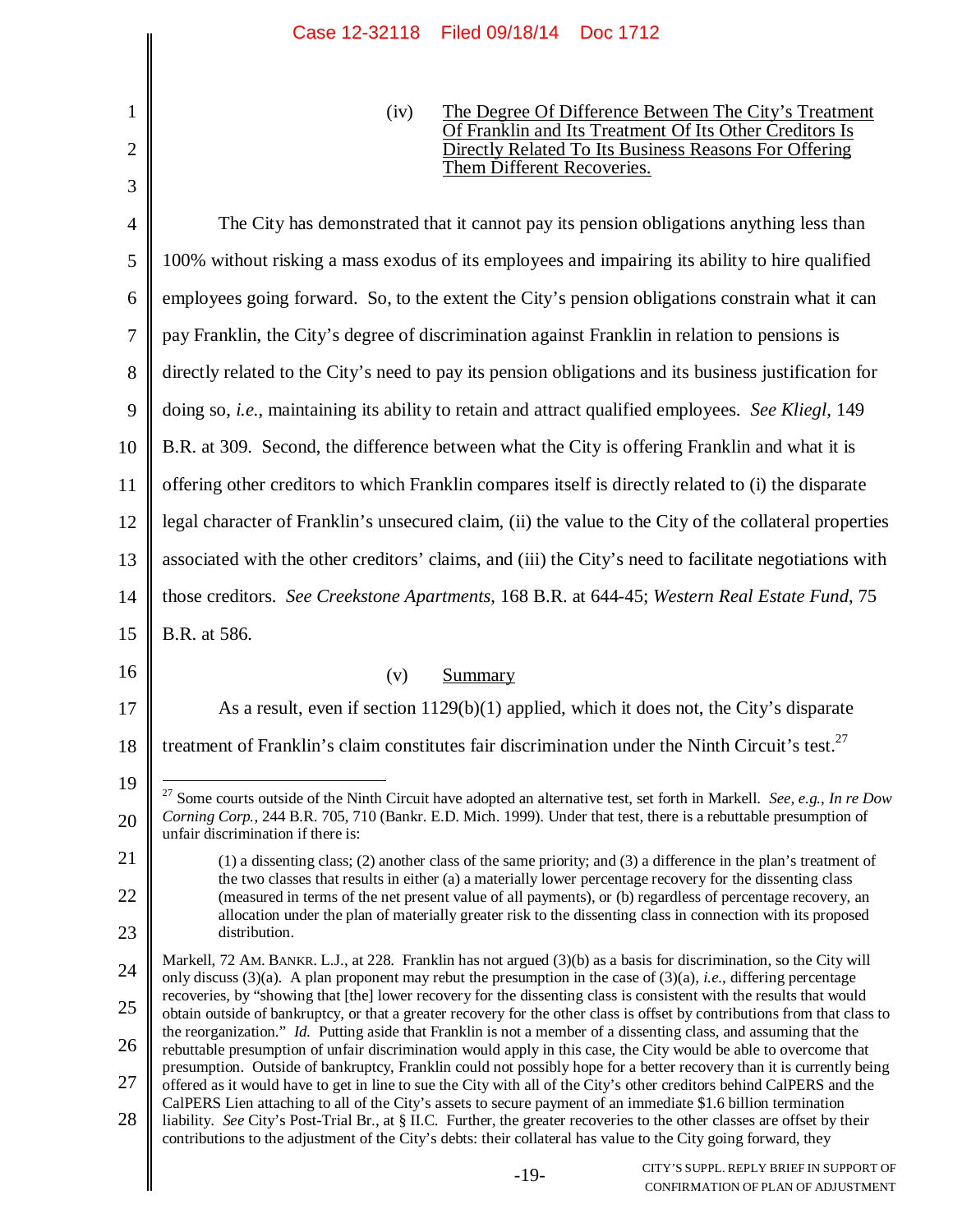2

3

1

## **E. There Is No Viable, Less Costly Alternative To CalPERS That Would Allow The City To Offer Competitive Pension Benefits.**

# **1. None Of The Alternatives Considered By The City Would Provide Competitive Pension Benefits At A Lower Cost.**

4 5 6 7 8 9 10 11 12 13 14 15 16 17 18 19 20 21 22 23 24 25 As demonstrated by the City's August 11 Post-Trial Brief and by the testimony at the Evidentiary Hearing, there is no viable alternative pension system that would allow the City to offer competitive pensions at a lower cost than CalPERS. Per the testimony of Kim Nicholl, the reasons for this are several. For one, any new City pension system would not benefit from the economies of scale and established investment expertise that CalPERS enjoys. The City would not be able to diversify its investment portfolio to the same extent or take on as much risk as CalPERS, which has billions of dollars in assets. In fact, because a new City pension plan would start with no assets, it would be forced to assume a more conservative investment strategy. Conf. Tr., June 4, 2014, at 26:19-27:16, 50:13-21 (testimony of Kim Nicholl). An alternative pension plan would therefore almost certainly produce a lower rate of return than the City's current CalPERS Plan, resulting in higher contributions, lower benefits, or both. *Id.* Additionally, an independent City pension plan (or similar alternative) would be subject to greater volatility in its cost per member due to its smaller asset base and reduced diversification, resulting in a higher "normal cost" than the City is currently paying to CalPERS. Lamoureux  $DTD^{28}$ , 13. The City also would incur numerous costs in establishing a new pension system and/or would have to pay a premium to a for-profit administrator. *See, e.g.* Conf. Tr., June 4, 2014, at 20:8-21:10 (Nicholl testimony discussing costs of establishing a City-run system). Such costs would have to be absorbed by the new system in the form of higher contributions or lower benefits. Moreover, there would be substantial delay in the establishment of a new system, particularly if the City were to create a new, independent pension plan. During that ramp-up period, City employees would be without a pension, and would be unlikely to remain with the negotiated and compromised with the City, and in the case of pensions, City employees and retirees have made

<sup>26</sup> 27 substantial contributions to materially lower the City's costs of funding future pension obligations. As a result of the Plan's treatment of pension obligations, the City is able to retain and attract qualified employees, a necessity for Stockton's viability as a city.

<sup>28</sup> <sup>28</sup> Direct Testimony Declaration of David Lamoureux in Support of CalPERS' Response to Franklin's Objection to Confirmation of the City of Stockton's First Amended Plan of Adjustment [Dkt. No. 1440, Trial Ex. 4015] ("**Lamoureux DTD**").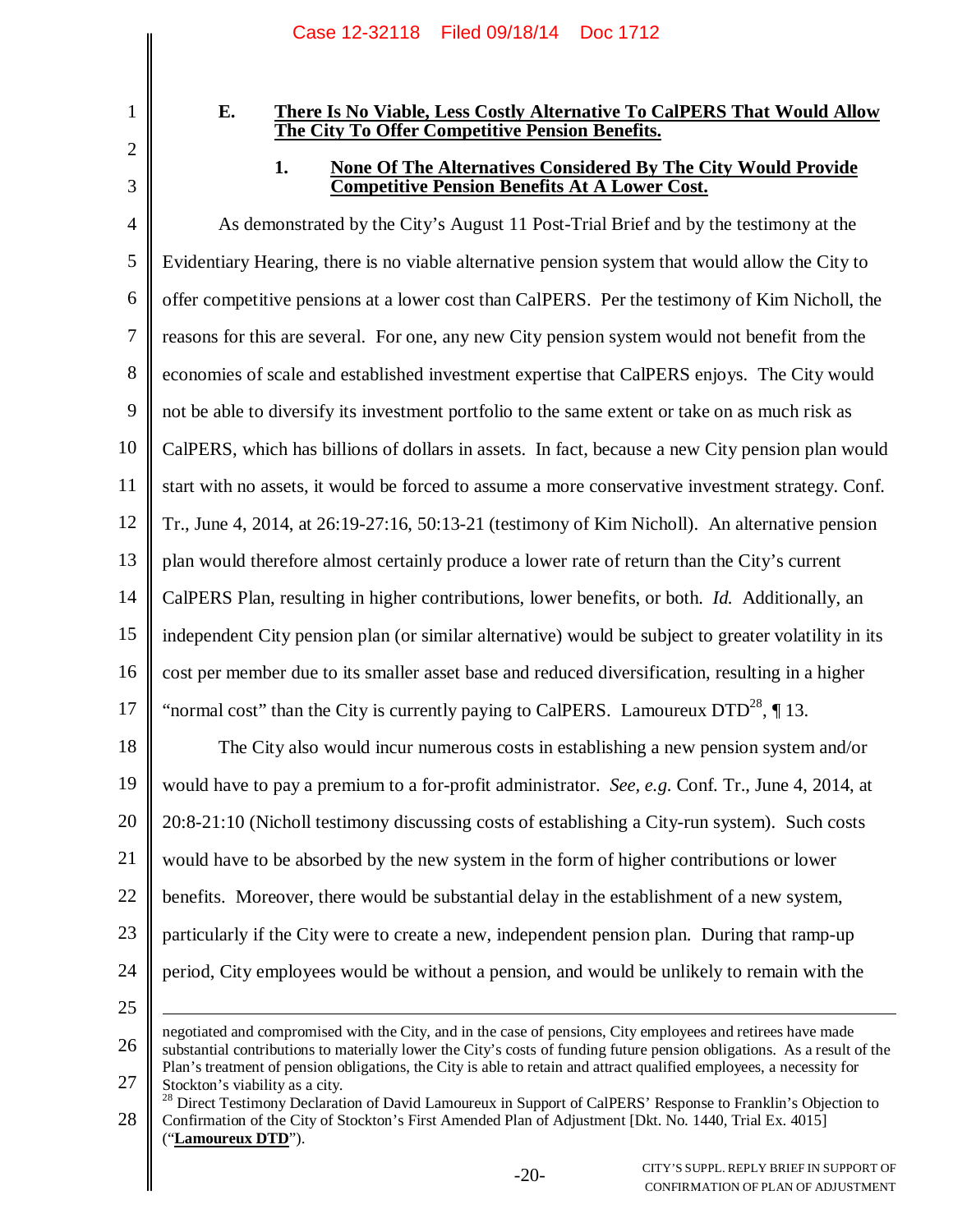$\parallel$ 

| $\mathbf{1}$   | City in the hope that the City's new pension plan would be equivalent to the CalPERS plan.                                                                                                                                                                     |  |  |
|----------------|----------------------------------------------------------------------------------------------------------------------------------------------------------------------------------------------------------------------------------------------------------------|--|--|
| $\mathbf{2}$   | Moreover, the City would be required to enter its employees into the Social Security system (and                                                                                                                                                               |  |  |
| 3              | the City, having entered Social Security as a covered employer, would then be unable to leave                                                                                                                                                                  |  |  |
| $\overline{4}$ | under current law) during the gap in coverage, incurring an ongoing cost to the City of 6.2% of                                                                                                                                                                |  |  |
| $\mathfrak{S}$ | payroll. <sup>29</sup> See id., at 19:14-22. Finally, a new pension system would likely lack reciprocity with                                                                                                                                                  |  |  |
| 6              | the CalPERS system. Id. at 28:15-29:8. This would put the City at a competitive disadvantage                                                                                                                                                                   |  |  |
| $\overline{7}$ | with other CalPERS or CalPERS-reciprocal agencies because potential employees prefer the                                                                                                                                                                       |  |  |
| $8\,$          | flexibility of being able to transfer within CalPERS or CalPERS-reciprocal systems. See id. at                                                                                                                                                                 |  |  |
| 9              | 27:17-28:14 ("[Y] our benefit would be much lower from that first employer without reciprocity,                                                                                                                                                                |  |  |
| 10             | so it's a very valuable benefit").                                                                                                                                                                                                                             |  |  |
| 11             | Franklin offered no evidence showing that these alternatives would allow the City to                                                                                                                                                                           |  |  |
| 12             | provide better or equal pension benefits at a lower cost. Instead, it speculates that these                                                                                                                                                                    |  |  |
| 13             | alternatives are viable, and dismisses Nicholl's extensive description of the problems and                                                                                                                                                                     |  |  |
| 14             | challenges of each as "hypothetical." Franklin Post-Trial Br., at 48. <sup>30</sup> Clearly, the fact that the                                                                                                                                                 |  |  |
| 15             | City has not attempted to implement any of these alternatives in no way undercuts Nicholl's                                                                                                                                                                    |  |  |
| 16             | expert testimony as to the requirements, costs, and limitations of each alternative.                                                                                                                                                                           |  |  |
| 17             | Franklin also misleadingly claims that the City "never seriously considered" these                                                                                                                                                                             |  |  |
| 18             | alternatives based on statements by the City's witnesses that they did not explore alternatives to                                                                                                                                                             |  |  |
| 19             | CalPERS prior to the petition date. Franklin Post-Trial Br., at 44. Because the threat of the                                                                                                                                                                  |  |  |
| 20             | termination liability and the CalPERS Lien made any pre-petition termination completely                                                                                                                                                                        |  |  |
| 21             | infeasible, the City naturally focused on developing the Ask and attempting to avoid chapter 9, or                                                                                                                                                             |  |  |
| 22             | <sup>29</sup> Franklin suggests that the City could avoid the need to participate in Social Security by "tim[ing] its exit from                                                                                                                                |  |  |
| 23             | bankruptcy to coincide with the establishment of a replacement retirement benefit." Franklin Post-Trial Br., at 49, n.<br>161. However, this purported solution would leave the City languishing in bankruptcy for months, if not years, while                 |  |  |
| 24             | it established a new pension plan and negotiated and prosecuted a brand new plan of adjustment. During that time,<br>the City would be unable to hire qualified new employees and would continue to struggle with retention. Moreover,                         |  |  |
| 25             | it would do little to address the fact that whatever alternative pension plan was eventually established would almost<br>certainly be less appealing to current and potential City employees than a CalPERS pension, particularly since the                    |  |  |
| 26             | economic future of the City would be, charitably stated, uncertain. Furthermore, even if the City could avoid a gap in<br>coverage, it would still be forced to enter Social Security if its new pension plan did not meet federal regulations.                |  |  |
| 27             | <sup>30</sup> Throughout its Post-Trial Brief, Franklin repeatedly labels as "hypothetical" any testimony or argument it wishes<br>the Court to dismiss out of hand, regardless of its factual bases. See Franklin Post-Trial Brief, at 12 (the actuarial risk |  |  |
| 28             | of termination to CalPERS), 35 (mission critical expenses), 37 (same), 48 (Nicholl's testimony regarding alternative<br>pension plans), 49 (testimony regarding the risk of employee departures).                                                              |  |  |
|                |                                                                                                                                                                                                                                                                |  |  |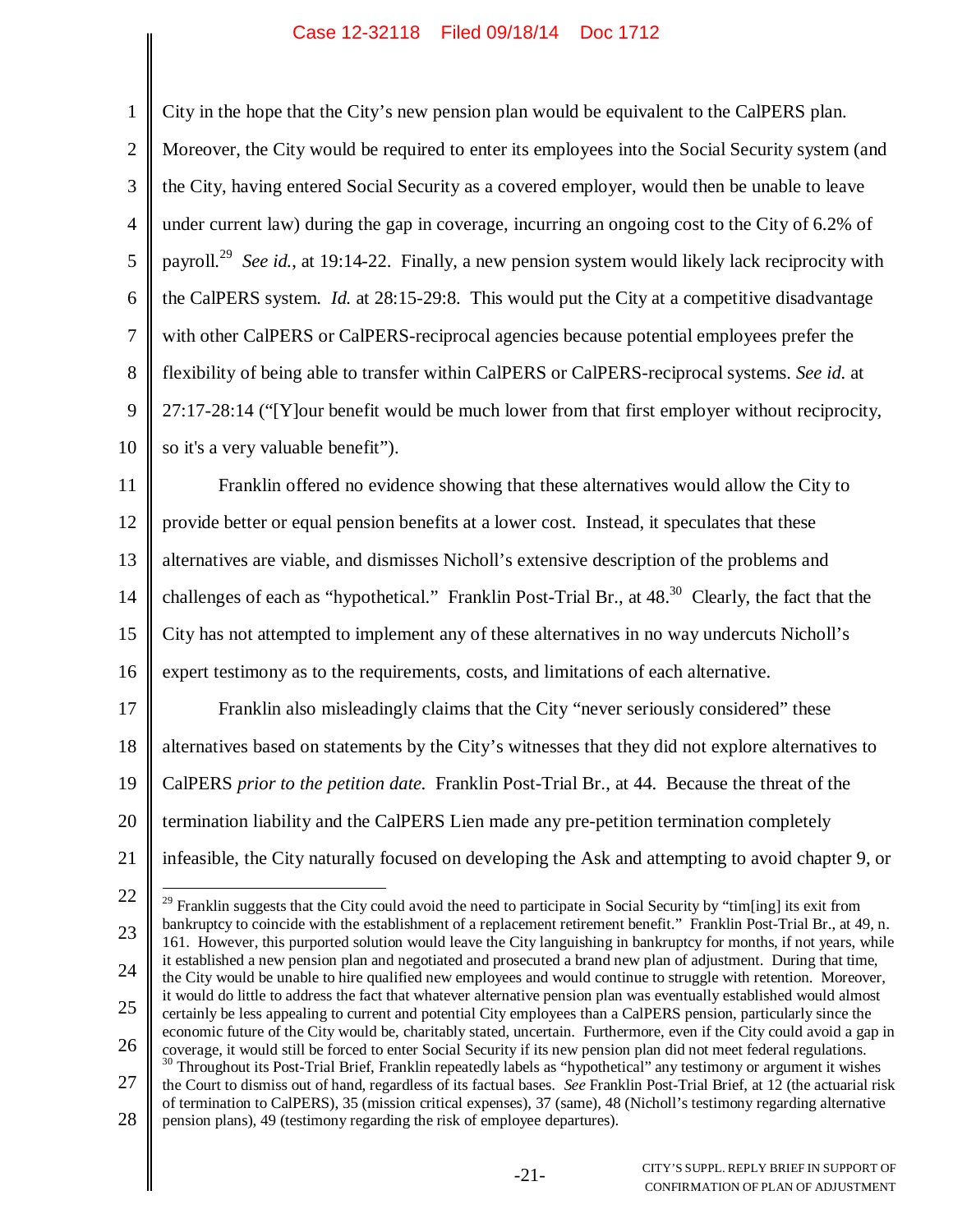1 2 3 4 5 6 at least reach agreement with some of its creditor constituencies. After the City entered chapter 9, however, it spent significant time considering its options, and concluded (based on the reasons described by Nicholl) that none of the pension alternatives were viable and cost-effective. Wilson DTD, ¶ 15; Deis DTD, ¶ 29; *see also* Conf. Tr., June 4, 2014 (testimony of Kim Nicholl), at 20:1- 21:23 and 26:15-29:8 (City-run plan); 21:24-22:21 (plan administered by a third-party); 19:9-22 and 49:4-7 (Social Security).

7 8 9 10 11 12 13 14 15 16 17 18 19 20 21 22 23 24 25 When not ignoring or dismissing testimony as hypothetical, Franklin cites to selective snippets in an attempt to claim that the evidence offered by the City and CalPERS actually supports its conjecture. For instance, despite Nicholl testifying on multiple occasions that a City plan could not compete with CalPERS' retirement benefits, Franklin says that Nicholl "testified that she did not 'have any basis' for assessing whether the benefits under an alternative program might be more lucrative than benefits under the CalPERS system. Shockingly, neither she nor the City ever did the analysis." Franklin Post-Trial Br. 48. These allegations are untrue, and they mischaracterize Nicholl's testimony. What Nicholl said was that she did not "have any basis" for agreeing with Mr. Johnston's suggestion that "Stockton might even be able to offer a more lucrative plan, if it was freed from the burden of paying for pension-spiking and the sins of the past that had been the subject of the case." Conf. Tr., June 4, 2014, at 49:16-21 (testimony of Kim Nicholl). She did not say that she lacked a basis to determine whether an alternative pension program could provide equal or more lucrative benefits than CalPERS at a lower cost, a concept she had already analyzed and had discussed at length on direct examination. Nicholl's unrefuted testimony was that the City could not offer an equivalent or better retirement package than CalPERS for a number of reasons: (i) the City's system would have a lower discount rate, (ii) it would entail substantial start up, transition, and maintenance costs, and (iii) it would be hampered by Social Security contributions. *Id.*, at 38:20-39:12, 49:8-13, 52:23-53:1 (testimony of Kim Nicholl).

26 27 28 Perhaps worse than Franklin's strategy of ignoring or mischaracterizing Nicholl's testimony is its baseless assertion that the City "scrambled Ms. Nicholl – taking advantage of the three-week trial break," thus suggesting that the City used the break to manufacture new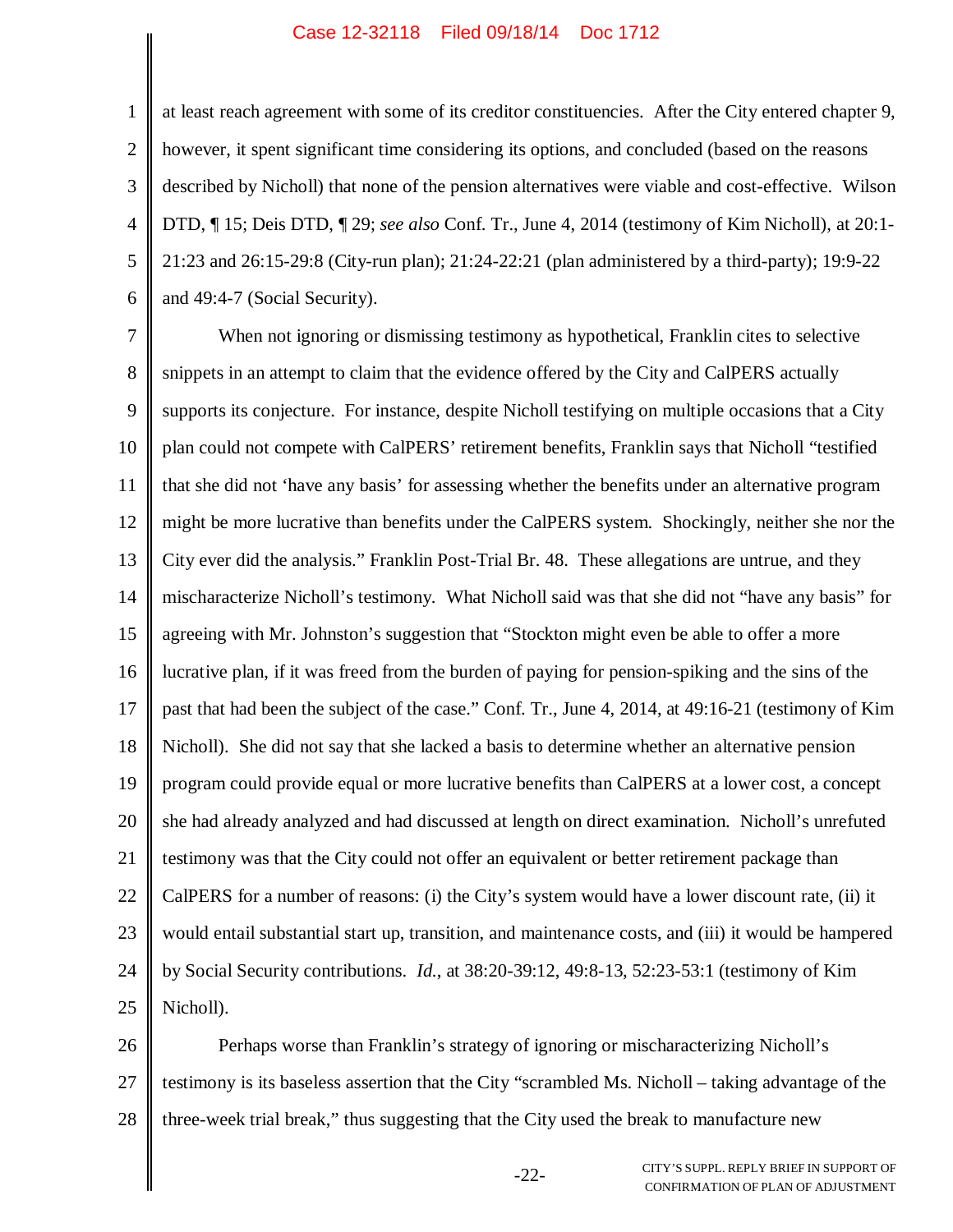1 2 3 4 5 6 7 8 9 10 11 12 testimony. Franklin Post-Trial Br., at 48. Nicholl was present, ready, and able to testify during the originally scheduled trial dates. The reason she could not testify in May, as the Court is well aware, was Franklin's decision to ignore the Court's ruling on trial time allotment. On the first day of trial, after hearing the argument of counsel, the Court clearly and unambiguously ruled that it was satisfied that a 50-50 split of the available trial time was fair. Conf. Tr., May 12, 2014 at 19:18-20:4 (comments of the Court). Rather than abide by that ruling, Franklin proceeded to use the lion's share of the allotted trial time. Then, when the City objected, counsel for Franklin's response was that "this was precisely why I said that the allocation of time at the beginning of the case would be completely prejudicial." Conf. Tr., May 14, 2014, 70:17-19 (comments of Franklin). Put simply, Franklin rejected the Court's decision because it disagreed with the result. Having caused the month-long delay was bad enough, but to suggest that the City used the delay (which the City sought to avoid) to create new testimony marks a new low for Franklin.

13 14 15 16 17 18 19 20 While Franklin is quick to cast aspersions and to dismiss testimony it does not like as hypothetical, it failed to proffer any evidence of its own to show that any of its suggested alternatives is superior to the CalPERS system. Instead, it defaults to vague speculation, bereft of any detail or analysis. Nicholl's testimony clearly and accurately describes the reasons why the City concluded that it could not provide a CalPERS-equivalent pension plan at a lower cost through any of these alternatives. If the City believed it could save money, retain its current employees, and attract new hires by leaving CalPERS, it would do so. As no such alternative has presented itself, the City has chosen the best available option.

21

#### **2. A Defined Contribution Plan Is Not A Viable Alternative.**

22 23 24 25 26 27 28 In addition to the other alternatives discussed by the City, Franklin speculates – with no analysis whatsoever – that the City could switch to a defined contribution retirement plan. Franklin Post-Trial Br., at 47. Franklin even goes so far as to deem such a plan "the most logical alternative", *id.*, yet it failed at the Evidentiary Hearing and in its brief to offer even one iota of evidence that a defined contribution plan would provide employees competitive pension benefits. This is because a defined contribution plan, when funded with the same contributions as a defined benefit plan, will provide lower benefits.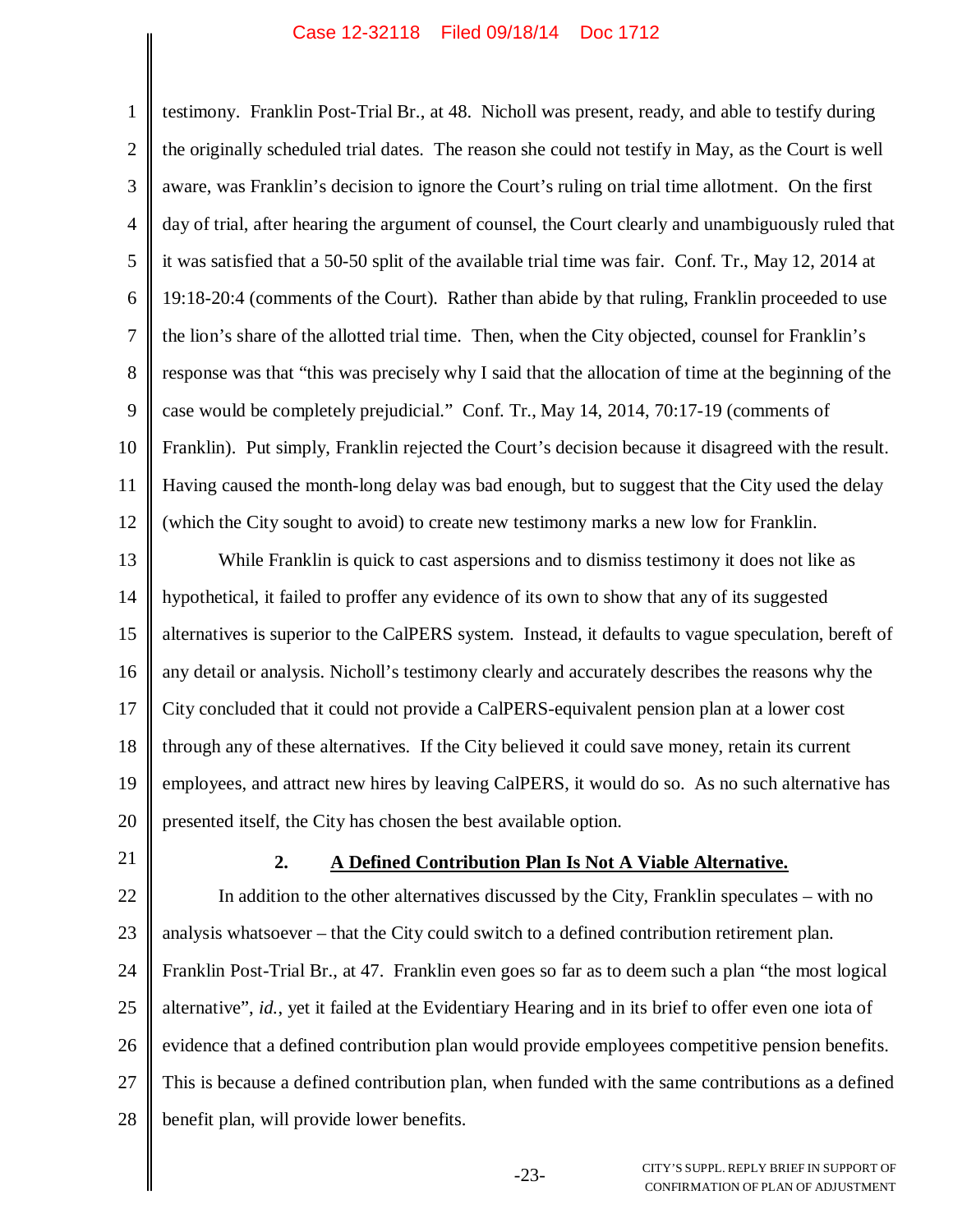1 2 3 4 5 6 7 8 9 10 11 12 13 14 15 16 17 18 19 20 21 22 Nicholl testified that defined contribution plans tend to earn 1-2% less each year than defined benefit plans. Conf. Tr., June 4, 2014, at 38:10-19 (testimony of Kim Nicholl). Additionally, "in a defined contribution plan, all the risks of the plan have been shifted from the employer to the employee" including the risk that the investments will yield lower benefits. *Id.*, at 37:10-23. Franklin omits the first point, despite citing to that testimony, and dismisses the latter as "obvious". Franklin Post-Trial Brief, at 48-49. To a "rational" City employee or potential employee, however, a plan that provides lower benefits and that transfers all of the risks to him or her is hardly a meaningful alternative. Moreover, Franklin's unsupported claim that a defined contribution plan "suffers from none of the 'start up, transition and maintenance' costs" of other alternatives is patently incorrect. Franklin Post-Trial Br., at 47 (emphasis in original). For one, a defined contribution plan incurs its own administration costs, which would result either from the City setting up its own system or because the City would have to pay a private administrator, which would expect some amount of profit, to do so. The City also would have to spend significant time and money negotiating with its labor unions to adopt a defined contribution plan, with no guarantee of success and with the likely outcome that the City would have to make other significant concessions to make-up for the reduced benefits. Defined contribution plans also suffer from other deficiencies compared to defined benefit plans. For instance, defined contribution plans do not include a disability retirement feature, which is of particular importance to the City's public safety employees. Defined contribution plans are limited to funds saved, whereas defined benefit plans are provided for the beneficiary's lifetime and include survival benefits. Defined contribution plans are also subject to caps on annual contributions. When these considerations are added to the generally lower benefits and

23 the transfer of investment risk, it is no surprise that defined contribution plans are not the market

24 standard for public agencies in California.<sup>31</sup>

25

/ / /

<sup>27</sup> 28  $31$  Franklin suggests that Cal. Gov't Code § 20485 establishes defined contribution plans as the "desired alternative." Franklin Post-Trial Br., at 47. As is evident from its plain language, that section merely notes the Legislature's intent that agencies contracting with CalPERS have the option to supplement their CalPERS pensions with a defined contribution plan if they so choose.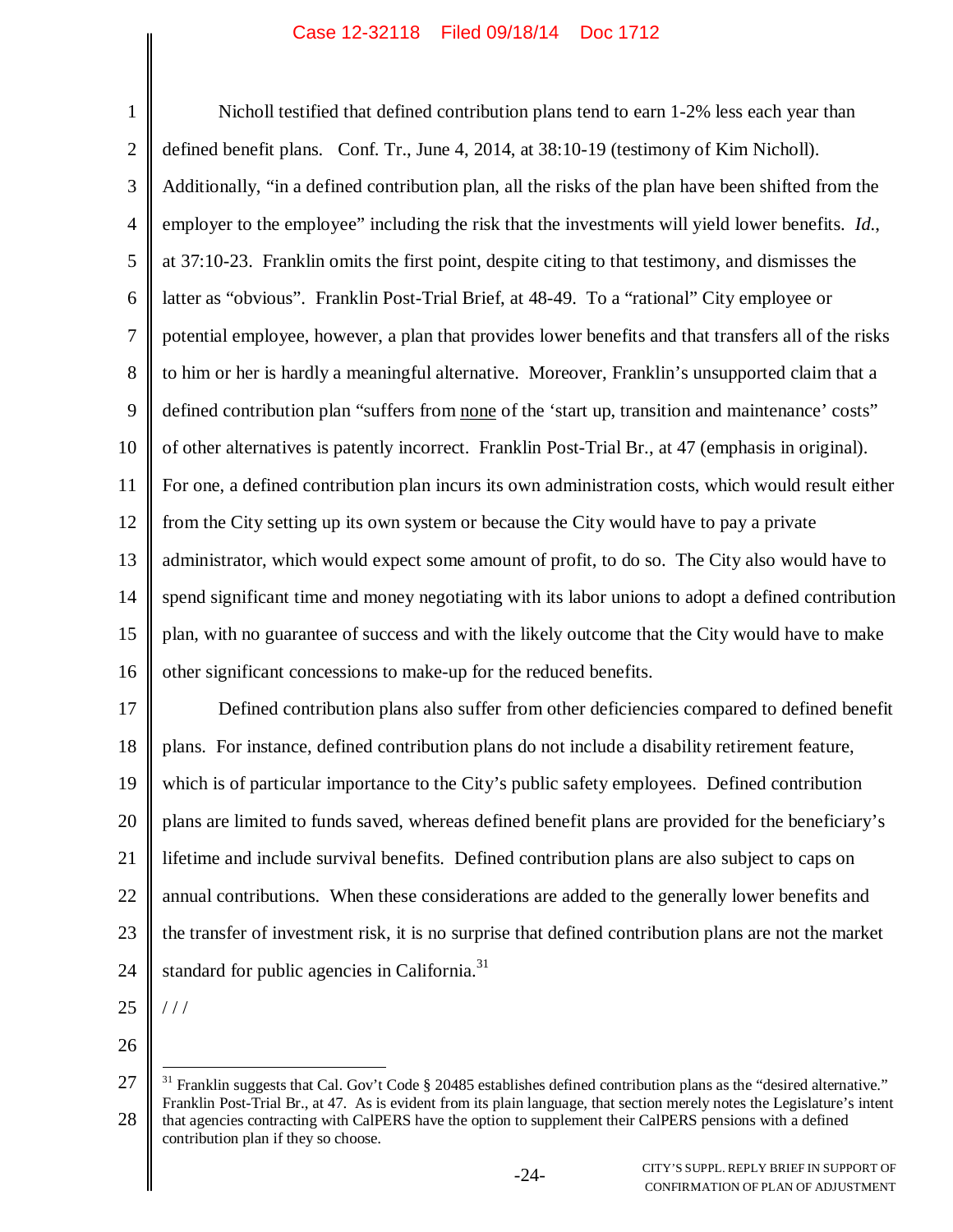## **3. The City Is Not "Shielding" Employees From The Burden Of The Restructuring.**

3 4 5 6 7 8 9 10 11 12 13 14 15 16 17 18 19 20 21 Contrary to reams of evidence and the Court's own findings, Franklin asserts that the City is "shielding employees from the burden of this restructuring." Franklin Post-Trial Br., at 1. This could hardly be further from the truth. As the evidence presented at the Eligibility and Evidentiary Hearings has shown, employees already have borne a disproportionate share of the costs of the City's restructuring, both through unilateral cuts and through months of difficult negotiations. *See* City Post-Trial Br., at § II.A.4. Moreover, the Court's own findings of fact bear this out. *See* Eligibility Opinion, 493 B.R. at 779-780; *Ass'n of Retired Employees of City of Stockton* ("*ARECOS*") *v. City of Stockton*, 478 B.R. 8 (Bankr. E.D. Cal. 2012). Before filing its bankruptcy case, the City cut its workforce by a quarter<sup>32</sup> and slashed compensation by as much as  $23\%$ . Eligibility Opinion, 493 B.R. at 780; Montes Elig. Decl.<sup>33</sup>,  $\P$  20; Deis Elig. Decl.<sup>34</sup>,  $\P$  39. Then, the City further reduced compensation and benefits when it negotiated new collective bargaining agreements. Goodrich Elig. Reply Decl.<sup>35</sup>,  $\P$  8. Retiree medical benefits for both current and former employees have been completely eliminated. *ARECOS*, 478 B.R. at 14. City employees are now paying a greater portion of their pension costs, and the City has implemented its own lower retirement tier, in addition to the new PEPRA level. Leland DTD, ¶ 37 (City's elimination of employer-paid member contributions); *id.*, ¶ 18(e) (City's new pension tiers); Goodrich DTD<sup>36</sup>,  $\P$  17 (same). Moreover, the negotiated reductions to compensation in the City's collective bargaining agreements will result in reduced pension

22 23  $32$  Franklin reiterates its complaint that the concessions made by the City's employees "merely reduced 'above market' pay and benefits to a 'market' level" (without citing to any evidence of what it defines as the "market"). Franklin Post-Trial Br., at 45. Not only does this continue to ignore the reduction of compensation and benefits for many employees to below-market levels, it also disregards the impact on employees that were laid off. Compensation

25 26  $34$  Declaration of Robert Deis in Support of City of Stockton's Reply to Objections to Its Statement of Qualifications Under Section 109(c) of the United States Bankruptcy Code [Dkt. No. 708, Trial Ex. 1377] ("**Deis Elig. Decl.**"). <sup>35</sup> Declaration of Ann Goodrich in Support of City of Stockton's Reply to Objections to Its Statement of

<sup>1</sup> 2

<sup>24</sup> and benefits for those employees were not reduced to a 'market' level, they were reduced to nothing going forward. <sup>33</sup> Declaration of Laurie Montes In Support of City of Stockton's Statement of Qualifications Under Section 109(c) of the United States Bankruptcy Code [Dkt. No. 23, Trial Ex. 1054] ("**Montes Elig. Decl.**").

<sup>27</sup> Qualifications Under Section 109(c) of the United States Bankruptcy Code [Dkt. No. 716, Trial Ex. 1384] ("**Goodrich Elig. Reply Decl.**").

<sup>28</sup> Direct Testimony Declaration of Ann Goodrich in Support of Confirmation of First Amended Plan for the Adjustment of Debts of City of Stockton, California (November 15, 2013) [Dkt. No. 1381, Trial Ex. 3055] ("**Goodrich DTD**").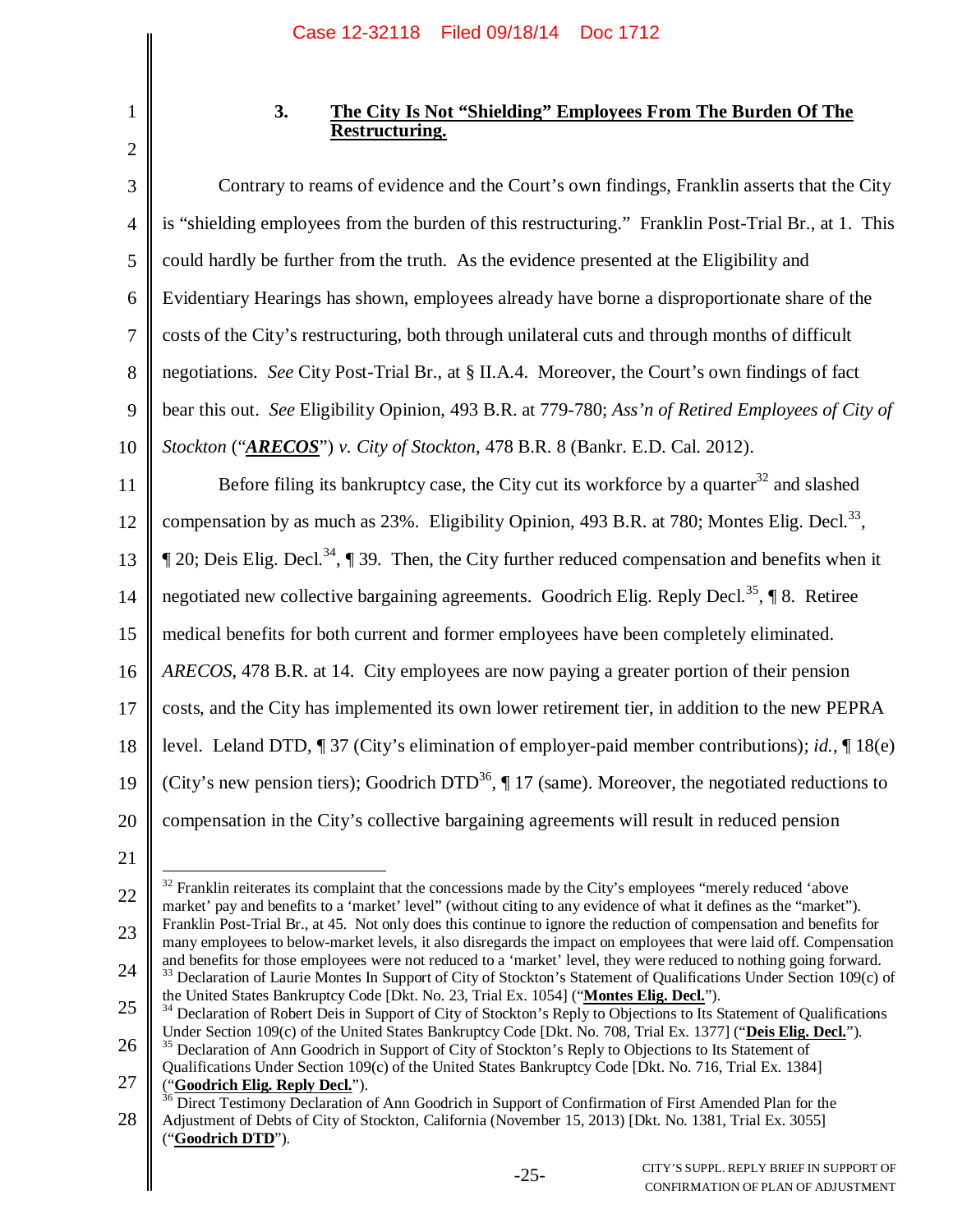2 3 payments for those employees in the future. *See* Eligibility Opinion, 493 B.R. at 785 ("[M]aterial reductions in compensation to employees correlatively will tend to reduce the City's future pension obligations.").

4 5 6 7 8 9 10 11 12 13 14 15 16 17 18 19 20 21 22 23 24 In the same vein, Franklin once again raises the specter of pension spiking, but continues to fail to place the issue in context. Franklin Post-Trial Br., at 1, 42. As the City has explained, while a handful of employees engaged in pension spiking, the typical retiree pension is modest. As of February 2012, retirees entitled to medical benefits received an average pension of \$51,000, while retirees not entitled to medical benefits received an average pension of \$24,000. Deis DTD, ¶ 32; Haase Elig. Decl.<sup>37</sup>, ¶ 5; Millican Decl.<sup>38</sup>, Ex. A at 40, Figure 1; *see* City Post-Trial Br., at 21. Moreover, in its Eligibility Opinion, the Court found that the City had taken measures to "dampen[] opportunities for 'pension spiking.'" Eligibility Opinion, 493 B.R. at 779-80. Thus, while Franklin would have the Court believe that impairing pensions is necessary to rectify prebankruptcy pension spiking, the real effect will be to push many of the City's pensioners below the poverty line. Deis DTD, ¶ 31. Franklin essentially acknowledged as much when it told the Court that it saw no way to remedy past pension spiking without also punishing retirees with average pensions. Conf. Tr., June 4, 2014, at 198:12-25 (Franklin closing argument) ("COURT: But what I'm still not getting is whether you have a solution for remedying past pension spiking that does not amount to getting so angry at a pension spiker that you are going to take a nonpension spiker out and shoot them. . . . MR. JOHNSTON: I don't believe that can be done."). Despite this unavoidable concession, and despite the clear evidence of compensation and benefit reductions, Franklin does not hesitate to cast the City's workforce as unscathed by the bankruptcy. To the contrary, the City's employees and retirees have made real and meaningful sacrifices that have enabled the City to propose a plan of adjustment that will enable it to emerge from bankruptcy on solid fiscal footing.

25

/ / /

1

<sup>27</sup> <sup>37</sup> Declaration of Teresia Haase In Support of City of Stockton's Statement of Qualifications Under Section 109(c) of the United States Bankruptcy Code [Dkt. No. 21, Trial Ex. 1052] ("**Haase Elig. Decl.**").

<sup>28</sup> <sup>38</sup> Declaration of David N. Millican in Support of City of Stockton's Statement of Qualifications Under Section 109(c) of the United States Bankruptcy Code [Dkt. No. 454, Trial Ex. 1376] ("**Millican Decl.**").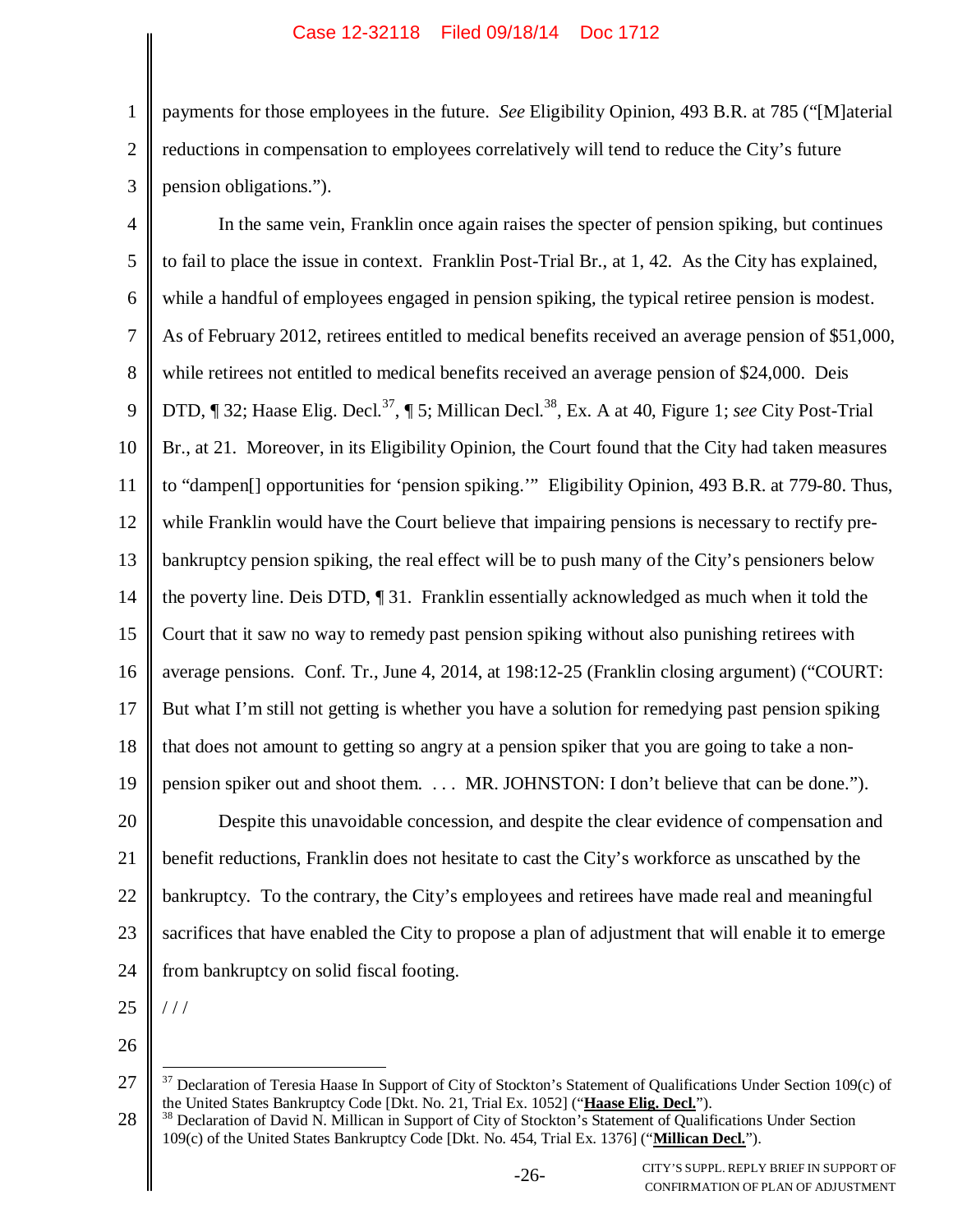1 2

## **4. If Pensions Are Cut, City Employees Will Leave And The City Will Struggle To Attract Qualified Replacements.**

3 4 5 6 7 8 9 10 If the City impairs pensions in addition to the substantial compensation and benefits cuts it has already imposed, it faces the very real possibility that its employees will depart for greener pastures and that qualified replacements will be hard to find. As described in detail in the City's Post-Trial Brief, this concern is "neither speculative nor hypothetical." *See* City Post-Trial Br., at § II.A.3. To the contrary, it is based on the express statements of the City's labor unions, interviews of employees, the state of the market for public employees, the City's current hiring difficulties, and the systemic incentives for employees to transfer to other CalPERS agencies to preserve their future pension earnings.

11 12 13 14 15 16 17 18 19 20 21 22 23 24 25 CalPERS is the market standard for public employee pensions in California, and the testimony of the City's current and former City Managers makes clear that in order to adequately compete to hire and retain qualified employees, the City must be able to offer a CalPERS pension or reasonable equivalent. *See* Wilson DTD, ¶ 15; Deis DTD, ¶ 29; City Post-Trial Br., at 7-8. Chief of Police Eric Jones testified at length regarding morale in his department and his personal conversations with current police officers who have stated that they will leave the Department if further compensation or benefits cuts occur as well as with departing officers who cited financial concerns as their reason for leaving. Jones Elig. Reply Decl.<sup>39</sup>,  $\P$  13-15; Jones DTD,  $\P$  7. Chief Jones also testified that the City is already having difficulty recruiting and retaining qualified officers, despite the passage of Measure A. Jones DTD,  $\P 5^{40}$  Particularly troubling is the loss of the City's more experienced officers. *Id.* (testifying that over 5 years, the average tenure of officers and sergeants at the City's police department dropped from 14.22 years to 9.34 years). Meanwhile, all of this has occurred while the City continues to struggle with a staggeringly high crime rate. Jones DTD, ¶¶ 4, 8; *see also* Eligibility Opinion, 493 B.R. at 781, 789-90 (finding that the City's high crime rate was due in part to the reduced number of police officers).

<sup>27</sup> 28  $39$  Declaration of Eric Jones in Support of City of Stockton's Reply to Objections to Its Statement of Qualifications Under Section 109(c) of the United States Bankruptcy Code [Dkt. No. 710, Trial Ex. 1379] ("**Jones Elig. Reply**  $\frac{\text{Decl.}}{40 \text{ C}}$ .

<sup>40</sup> *See also* footnote 17.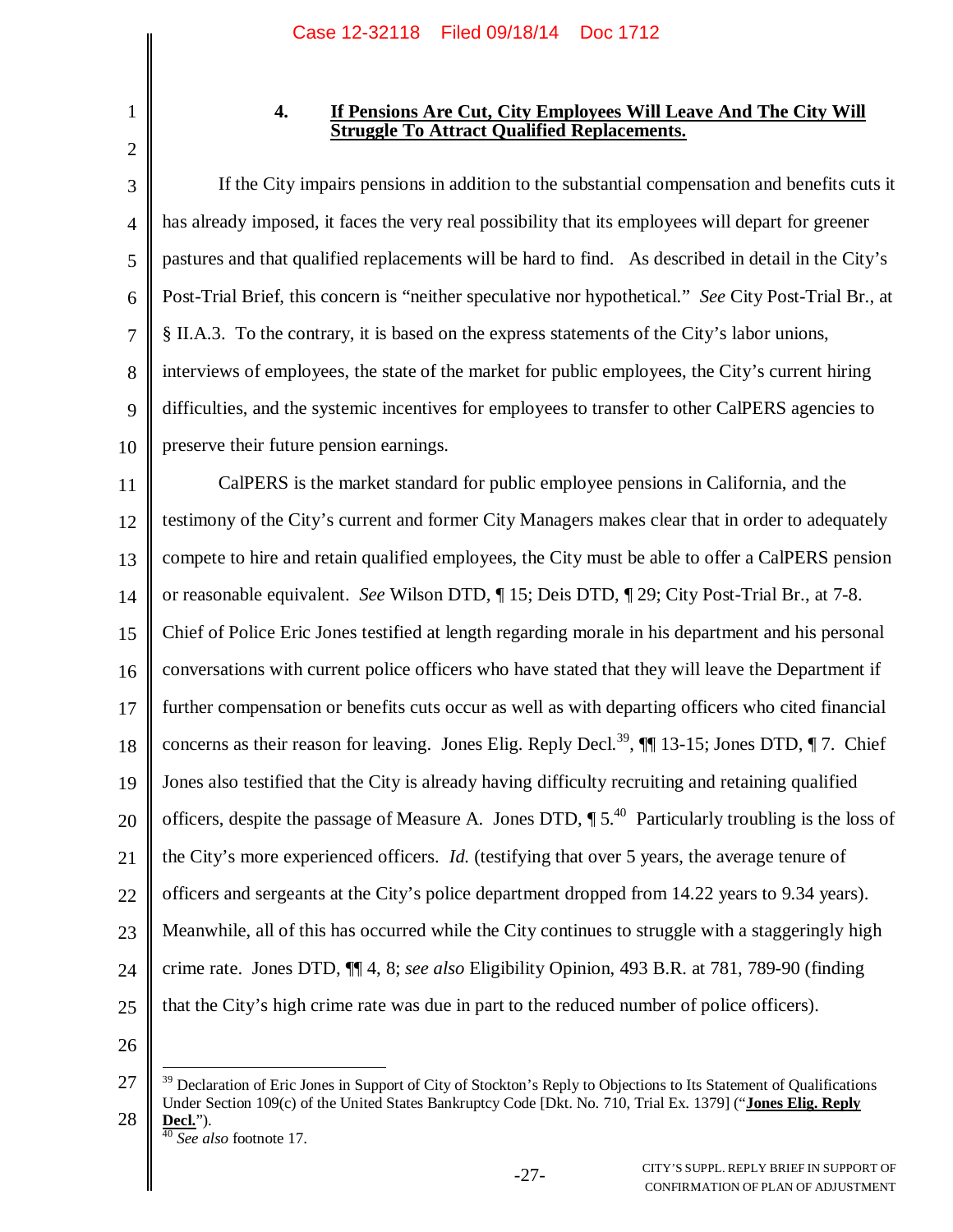1 2 3 4 5 6 7 8 9 10 11 12 13 14 15 16 17 18 19 20 21 22 23 24 25 The testimony of Deis, Wilson and Jones was confirmed by the City's labor unions. The briefs filed by the Stockton City Employees Association, *et al.*, and the Stockton Police Officers Association and Stockton Police Managers Association assert that terminating the CalPERS relationship will cause employees to leave. *See* Memorandum of Stockton City Employees Association, et al., Regarding Impairment of Pensions and in Support of Stockton's Plan of Adjustment [Dkt. No. 1650] at 8-10 and fn 11 ("The suggestion that, having made substantial compensation and benefits sacrifices and then having their pensions substantially impaired, the City's employees would simply settle in and accept these financial blows is more than risible."); Supplemental Memorandum of the Stockton Police Officers Association and Stockton Police Managers Association in Support of Confirmation of the City's First Amended Plan of Adjustment, as Modified [Dkt. No. 1659] at 2, 6, 8-11, and 14 ("If Stockton terminated its CalPERS relationship, any police officer hired before January 1, 2013, would be foolish to stay at Stockton longer than six months after the termination, rather than moving to another agency as a classic member"; "Stockton is already struggling to attract and retain police officers; a difficult situation would become effectively impossible if the City's relationship with CalPERS were terminated. Even the current discussions about the *potential* rejection of the CalPERS 'contract' is causing safety employees to seriously consider their options.") (emphasis in original). Furthermore, the Nicholl testimony described in detail the key incentives that City employees will have to seek other employment in the event that their pensions are impaired. Franklin's argument is essentially that because employees would be unable to recover any impairment of accrued benefits, they will stay. The critical flaw in this criticism is that it ignores not only the lost goodwill of those employees, but also the clear incentives presented to employees looking *forward*. <sup>41</sup> First, as Nicholl testified, employees will have a strong incentive to flee to another CalPERS agency within six months of the termination of their CalPERS benefits in order to avoid being permanently consigned to a lower benefits level under PEPRA.<sup>42</sup>

<sup>27</sup> <sup>41</sup> Despite Franklin's insistence that it is taking a forward-looking approach for employees, *see* Franklin Post-Trial Br., at 50, its refusal to consider the tangible incentives facing employees belies its argument.

<sup>28</sup>  $42$  Franklin implies that recent changes to PEPRA, as described in the various media reports it cites, will eliminate this incentive. Franklin Post-Trial Br., at 50. As has become its practice, Franklin offers no specifics and no explanation as to why this would be the case, and quickly moves on. Put simply, Franklin's insinuation greatly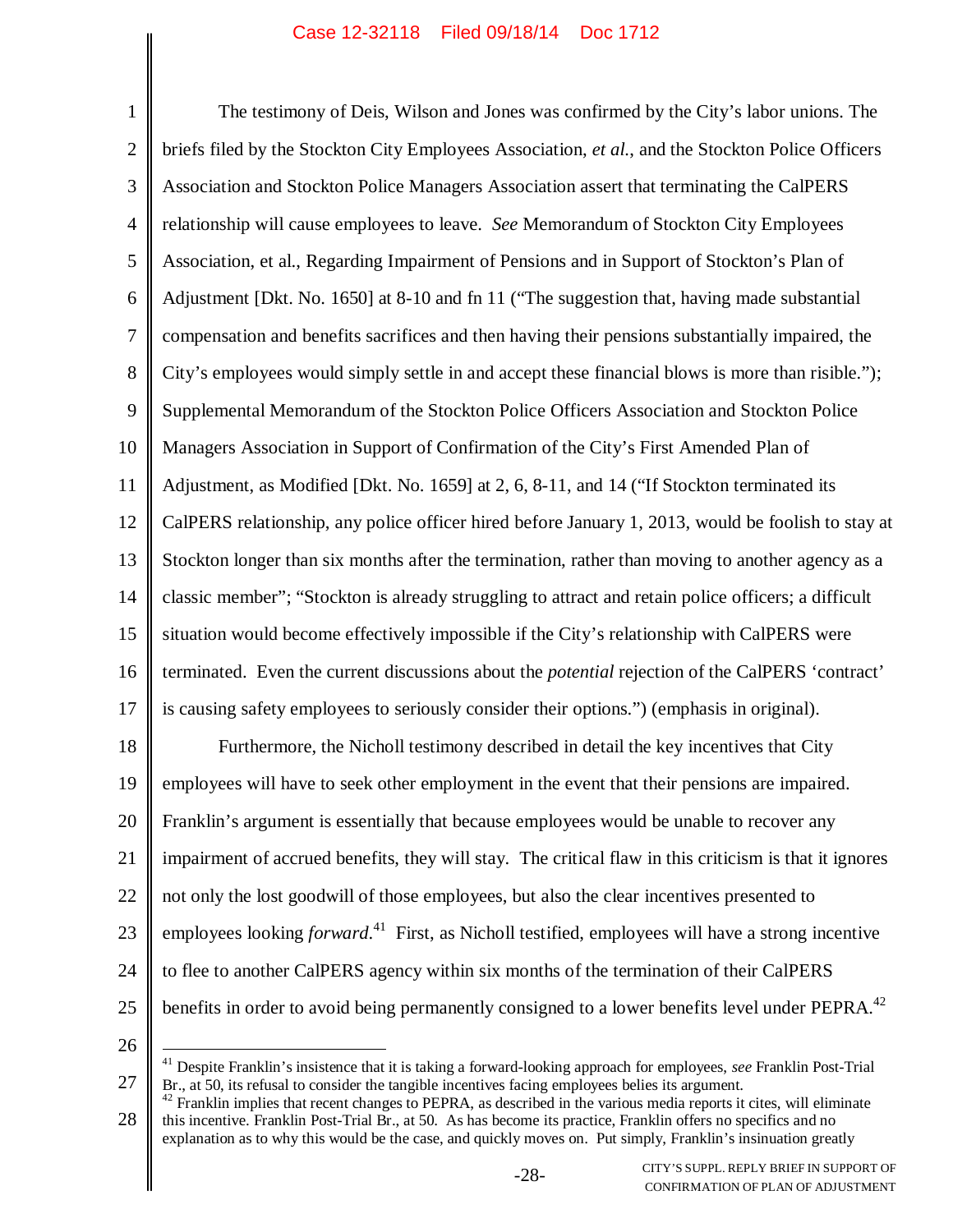1 2 3 4 5 6 7 8 9 10 11 12 13 14 15 16 17 18 19 20 21 22 23 24 25 26 *See* Conf. Tr., June 4, 2014, at 29:20-37:1 (testimony of Kim Nicholl) and Trial Ex. 3085. Second, Nicholl testified that it is extremely unlikely that the City would be able to offer a competitive pension through any of the alternative pension plans the City might choose. Third, because of the delay inherent in establishing an alternative pension system, City employees are unlikely to wait and see what sort of plan the City could create. Instead, employees will use that time to seek other employment, particularly in light of the six-month window to maintain their "classic" CalPERS standing. Finally, Franklin disregards the loss of trust between the City and its employees that would result from the impairment of pensions (in addition to all of the other cuts that have been imposed), and argues that City employees will simply make the "rational" decision to remain with the City. Based on the clear import of the evidence, however, the "rational" employee whose pension is impaired is much more likely to leave than to stay. Franklin remains true to form and attempts to dismiss this evidence out of hand as "completely hypothetical" and "self-serving."<sup>43</sup> Franklin Post-Trial Br., at 49. The City's evidence consists of conversations with current and departing employees, an analysis of the incentives actually facing the City's workforce, the costs and benefits of the City's pension alternatives, and the experience of those who run the City day-to-day. In contrast, Franklin failed to present any meaningful, substantive evidence to counter the testimony of the City's Police Chief, City Managers, Human Resources Director, labor consultants, and pension expert regarding the likelihood that City employees will depart en masse if their pensions are reduced. Franklin bases its assertion that the City's concern with the possibility of employee flight is "hypothetical" on the ground that "the City has never even hinted that it might seek to terminate its relationship with CalPERS." Franklin Post-Trial Br., at 49. Essentially, Franklin wants the City to cut pensions and see what happens, despite the clear statements of City staff, City / / / overstates the referenced changes, and City employees would still be subject to the six-month transfer window in the event the City's CalPERS contract is terminated in order to avoid being permanently relegated to a lower benefit

27 28 level. <sup>43</sup> In contrast to its glowing support of the testimony of Charles Moore, its paid expert, Franklin chidingly refers to the testimony of Chief Jones regarding his conversations with current and former City police officers regarding their motivations and incentives as "self-serving." Franklin Post-Trial Br., at 49. The City stipulates that the Chief of Police has an interest in keeping police officers on the street.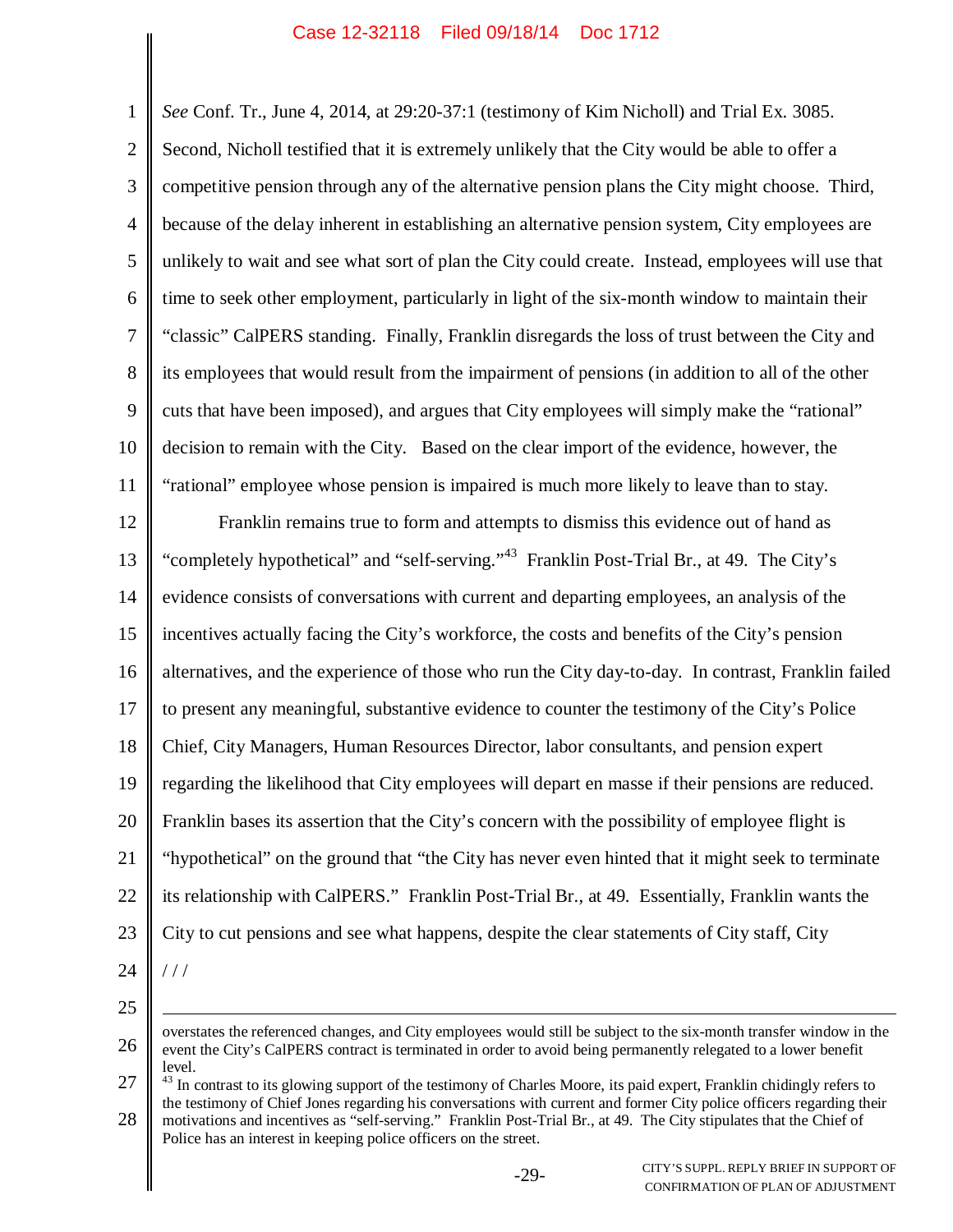1 2 employees and the City labor unions that cuts will lead to employee departures. The City cannot abide such a risk.

| 3              | The sole evidence offered by Franklin to support its speculation is the anecdotal testimony                                                                                                                                                      |  |  |  |  |
|----------------|--------------------------------------------------------------------------------------------------------------------------------------------------------------------------------------------------------------------------------------------------|--|--|--|--|
| $\overline{4}$ | of Charles Moore about what he believes happened in Detroit. <sup>44</sup> Moore's testimony regarding                                                                                                                                           |  |  |  |  |
| 5              | the threat of employee departures – which is presented essentially in its entirety at pages 51-52 of                                                                                                                                             |  |  |  |  |
| 6              | Franklin's brief – includes no specifics, no corroborating evidence, and no concrete suggestions                                                                                                                                                 |  |  |  |  |
| 7              | as to what alternative pension plan the City could provide in order to retain its employees.                                                                                                                                                     |  |  |  |  |
| 8              | Neither Franklin nor Moore offers any evidence or analysis showing how the City could provide                                                                                                                                                    |  |  |  |  |
| 9              | competitive pensions outside of CalPERS; nor do they provide any tangible evidence to show that                                                                                                                                                  |  |  |  |  |
| 10             | City employees will not depart if their pensions are terminated. Moreover, Moore's claim that                                                                                                                                                    |  |  |  |  |
| 11             | there will be no employee exodus is based on the assumption that employees will be better off if                                                                                                                                                 |  |  |  |  |
| 12             | they stay. As demonstrated by the testimony of numerous City employees and the City's pension                                                                                                                                                    |  |  |  |  |
| 13             | expert, as well as the briefs of the City's labor unions, that assumption is clearly and definitively                                                                                                                                            |  |  |  |  |
| 14             | disproved by the evidence. <sup>45</sup> The evidence before the Court shows that the City has a real and                                                                                                                                        |  |  |  |  |
| 15             | legitimate concern that impairing its pensions will have a disastrous effect on its ability to hire                                                                                                                                              |  |  |  |  |
| 16             | and retain qualified employees, and, consequently, on its ability to provide a basic level of public                                                                                                                                             |  |  |  |  |
| 17             | safety and services.                                                                                                                                                                                                                             |  |  |  |  |
| 18<br>19       | 5.<br>The City Cannot Use Savings From Slashed Accrued Benefits To<br><b>Increase Benefits In The Future.</b>                                                                                                                                    |  |  |  |  |
| 20             | Franklin asserts that the City has not shown that alleged savings from impairing accrued                                                                                                                                                         |  |  |  |  |
| 21             | benefits would not exceed the additional costs and delays created by switching to an alternative                                                                                                                                                 |  |  |  |  |
| 22             | pension plan. Franklin Post-Trial Br., at 48. Franklin offers no evidence or analysis of its own on                                                                                                                                              |  |  |  |  |
| 23             | <sup>44</sup> Moore's testimony with respect to the City's employees should be afforded no weight since he did not speak with a                                                                                                                  |  |  |  |  |
| 24             | single City officer when conducting his due diligence. See Conf. Tr., May 14, 2014, at 19:18-20:3, 88:1-89:16<br>(testimony of Charles Moore). So, too, with respect to his views on the operation of a California local government,             |  |  |  |  |
| 25             | as he admitted ignorance of nearly all of the California statutes and propositions that might bear on the City's<br>financial situation. Id. at 103:13-105:8.                                                                                    |  |  |  |  |
| 26             | $45$ Franklin also cites to Lamoureux's testimony that "there is nothing that a City employee could do to eliminate or<br>lessen the benefit reduction." (emphasis in original). Franklin Post-Trial Br., at 49. However, Franklin is careful to |  |  |  |  |
| 27             | omit Lamoureux's testimony that while City employees could not affect the reduction of Stockton benefits, the<br>employees could leave the City in order to not be subject to reduced benefits going forward. Conf. Tr., May 14,                 |  |  |  |  |
| 28             | 2014, at 205:19-23 (testimony of David Lamoureux). Franklin's citation to this supposedly "devastating" testimony,<br>see Franklin Post-Trial Br., at 48, is another instance of Franklin assuming City employees will just take their lumps     |  |  |  |  |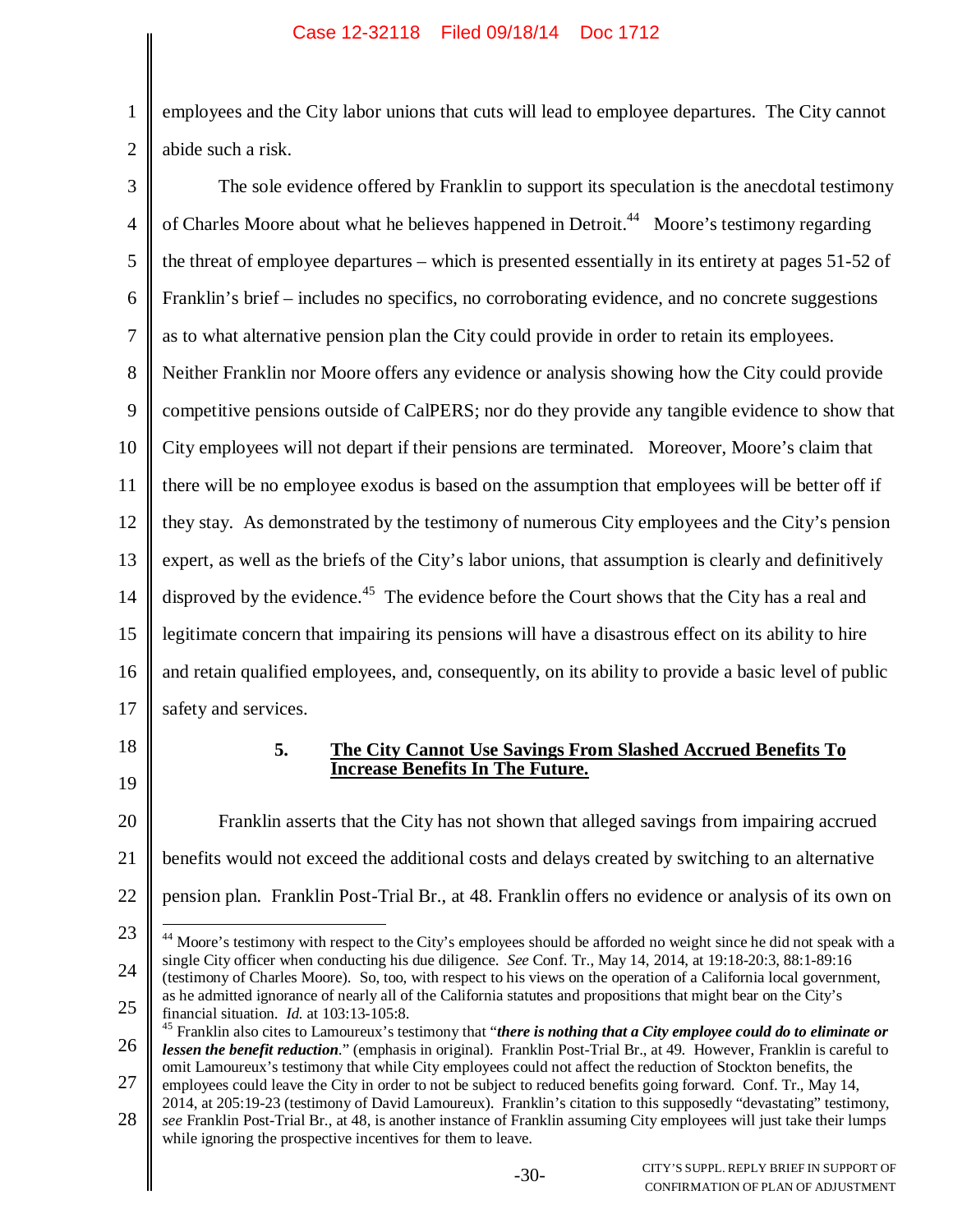1

2 3 4 the matter, and instead bases its implication on the fact that the City cannot, without going through the process of actually adopting an alternative, establish an exact amount for the additional cost. Such speculation ignores the obvious problems with depending on cutting accrued benefits in order to pay for future benefits.

5 6 7 8 9 10 11 12 13 14 15 16 17 18 19 20 21 As Nicholl explained, any of the alternative pension plans the City might chose would likely result in a substantial additional cost to provide comparable benefits. Moreover, it is not as if the City could simply impair its pensions and then use all of the extra money to pay Franklin and its new pensions. At a minimum, as described above, a large chunk of that money would have to be spent on covering the newly created claims. In addition to going back to the drawing board with its nine labor unions, the City also would be required to renegotiate any number of its current settlements, most notably its one-cent-on-the-dollar settlement with the Retirees Committee. Franklin also ignores the likelihood that the City, as part of its negotiations with its unions, would have to make additional concessions in order to compensate employees for the cut benefits if it were to have any chance of keeping those employees. Thus, it is likely that any savings that did accrue from slashing pensions would be consumed by the combination of higher pension costs, additional bankruptcy claims, renegotiated settlements and the need to fund higher compensation in light of lost benefits. Franklin has offered no evidence that there would be any "leftover" amount to pay creditors, and even if the City could save money in the short-term by cutting accrued benefits enough to cover the costs of a more expensive pension plan, those savings will eventually be used up, and the City will be left with a more expensive pension plan in perpetuity.

22 23 24 25 26 27 28 Franklin also ignores the other ways in which a non-CalPERS pension would be less attractive to employees, such as the lack of reciprocity with the CalPERS system and the greater investment risks associated with a City-only system. If offered a choice between a CalPERS pension and a non-CalPERS pension with the same annual benefit, current and potential employees will opt for the greater freedom, security, and portability provided by the CalPERS system. Based on these considerations, Franklin's implication that the City can simply slash past benefits in order to fund higher future benefits is mere speculation.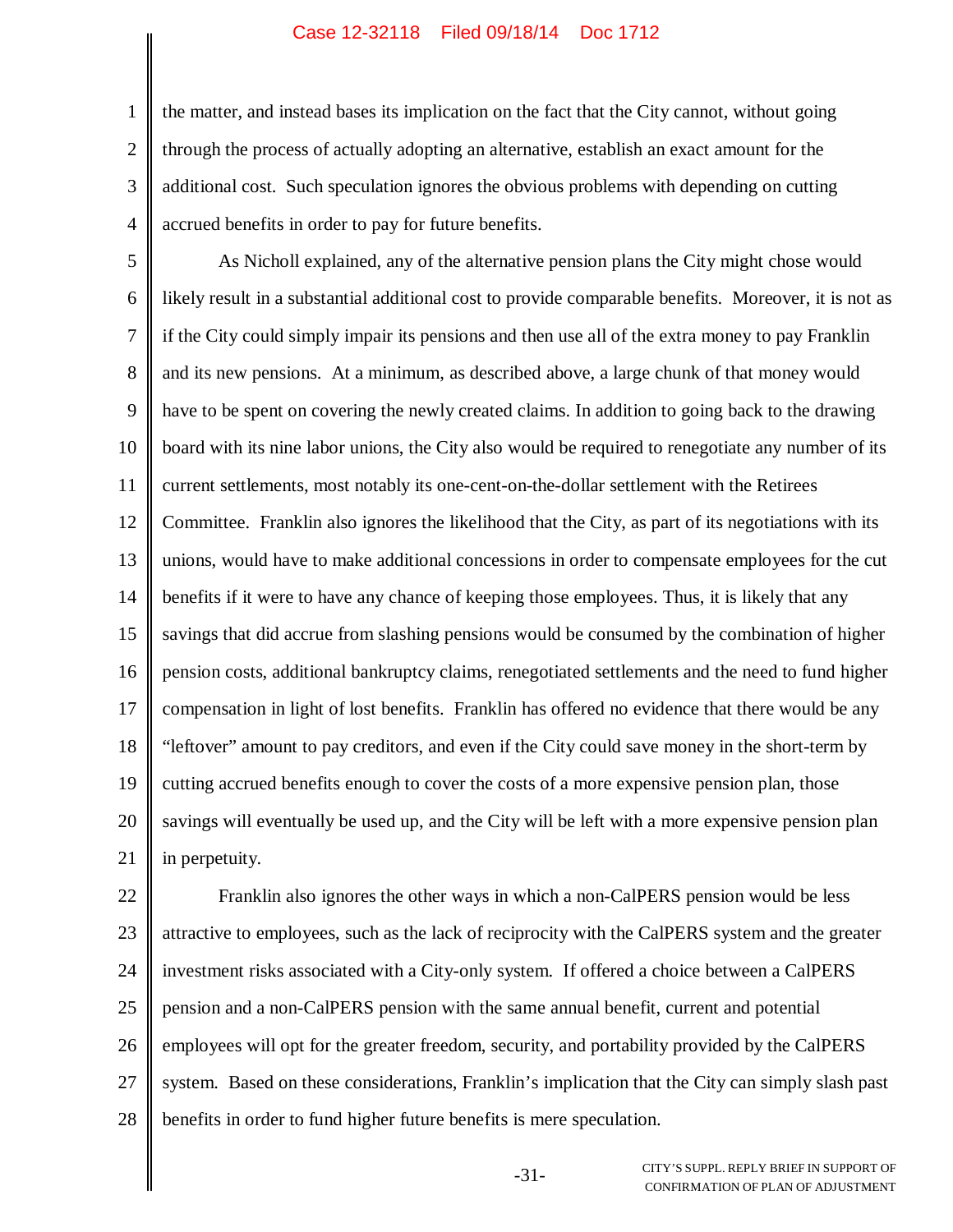1

# **F. The City Has Proposed The Plan In Good Faith.**

2 3 4 5 6 7 8 Franklin makes the bizarre claim that "the City's entire argument proceeds on the assumption that there is a 'good faith' or 'business judgment' exemption from the Bankruptcy Code's statutory prerequisites to confirmation." Franklin Post-Trial Br., at 34. The City's good faith in proposing the Plan is not an exemption, but an *affirmative requirement* of Bankruptcy Code § 1129(a)(3).<sup>46</sup> Franklin clearly understands this and has challenged the City's good faith. *See* Franklin Post-Trial Br., at 7 (listing alleged bases for objection). Franklin can thus hardly be surprised that the City offered evidence of its good faith in support of confirmation.

9 10 11 12 13 14 15 16 17 18 19 As described above, the evidence overwhelmingly establishes that the City has a real and imminent concern that impairing pensions would critically damage its ability to hire and retain qualified employees. The inescapable reality is that CalPERS remains the market standard for public employee pensions in California, and there is no viable, cost-effective alternative to remaining in the CalPERS system. Additionally, the City's decision not to impair pensions was also based on its need to maintain its labor agreements, as well as its mediated settlement with the Retirees Committee. Those agreements were the result of long and difficult negotiations, and created substantial savings for the City. However, each requires the maintenance of the City's pension obligations. If the City is forced to impair pensions, months of negotiations would be wiped out, putting the City back at square one with these creditors, and further eroding the City's relationship with its employees.

20 21 22 23 24 25 26 27 This does not mean that the City has done nothing to address its pension and other postemployment benefit costs. As the Court has recognized, the substantial reductions in the City's workforce and compensation will result in lower pension costs down the road. Eligibility Opinion, 493 B.R. at 785. So, too, will the City's implementation of new, lower pension tiers and its shifting of a portion of its pension costs to employees. On top of those reductions, the City has completely eliminated its massive retiree health liability. And in addition to those compensation and benefit reductions, the City's voters passed Measure A, which will raise substantial additional funds for the payment of creditors.

28

<sup>46</sup> The relevance of the City's "business judgment" is discussed below.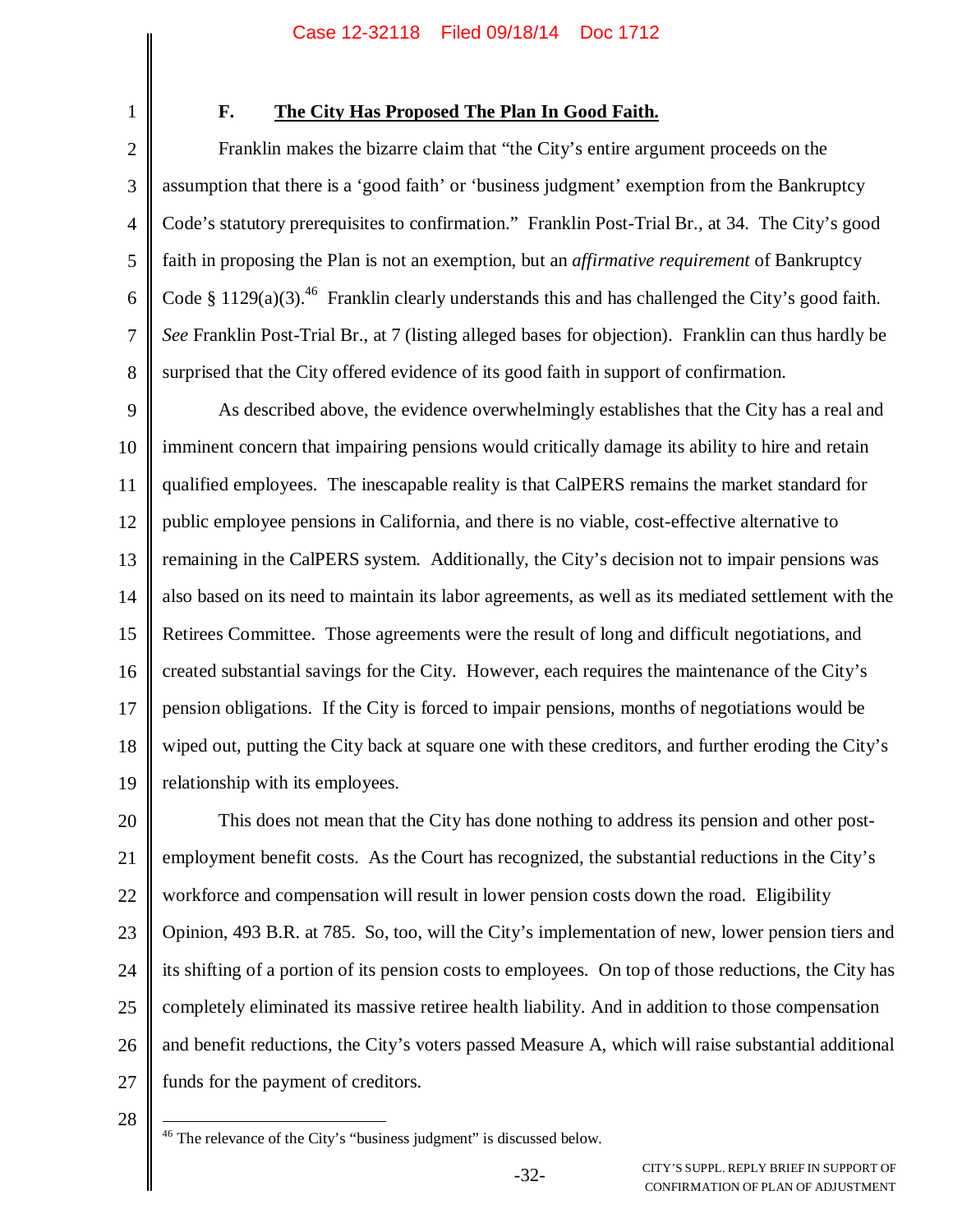1 2 3 4 5 6 7 8 The City's decision not to impair pensions is not some mean-spirited ploy designed to punish Franklin, despite its protestations.<sup>47</sup> At every stage of its bankruptcy case, the City has sought to cut costs, increase revenues, and strike deals with its creditors. With regard to its pension liabilities, the City thoughtfully considered its options and came to the conclusion that it simply could not impair pensions without risking the wholesale flight of its employees. That decision was not made lightly, and was not the result of any ill-will on the City's part. Rather, the City came to the good faith conclusion that remaining with CalPERS was the only feasible option.

- 9
- 10

### **G. Even If The Court Were To Rule That The City's Relationship With CalPERS Was An Executory Contract, The City's Decision To Assume That Contract Would Be A Reasonable Exercise Of Its Business Judgment.**

11 12 13 14 15 16 17 18 19 20 21 22 23 24 25 26 As with the issue of good faith, Franklin makes the perplexing argument that the City is attempting to create a "business judgment exemption" to the requirements of chapter 9. Franklin Post-Trial Br., at 34. Once again, this contention misapprehends the City's briefing. In the event that the Court rules that the City's relationship with CalPERS constitutes an executory contract, the reasonableness of the City's decision to assume said contract under § 365 would be placed at issue. *See In re Pomona Valley Medical Group, Inc*., 476 F.3d 665, 670 (9th Cir. 2007) (bankruptcy courts apply the "business judgment rule" to evaluate a debtor's assumption or rejection of an executory contract); *Orion Pictures Corp. v. Showtime Networks (In re Orion Pictures Corp.)*, 4 F.3d 1095, 1099 (2d Cir. 1993). This is plainly Franklin's objective, as it argues in no uncertain terms that the City's pension obligations should be deemed an executory contract. Franklin Post-Trial Br., at 14-15 (twice stating that CalPERS is "plainly wrong" to argue otherwise). The City's discussion of its business judgment is therefore part and parcel of its contention that the Court can confirm the Plan regardless of its decision on the issue of impairing pensions. Even if Franklin were to succeed in convincing the Court that the City's pensions can be impaired as an executory contract, the evidence demonstrates that the City has made a completely justified business decision to assume that agreement. Franklin's attempt to cast the

<sup>28</sup> <sup>47</sup> Franklin repeatedly refers to its treatment under the City's Plan as "punitive", notwithstanding the fact that such treatment was overwhelmingly consented to by the rest of Class 12. Franklin Post-Trial Br., at 9, 46, 47, 63.